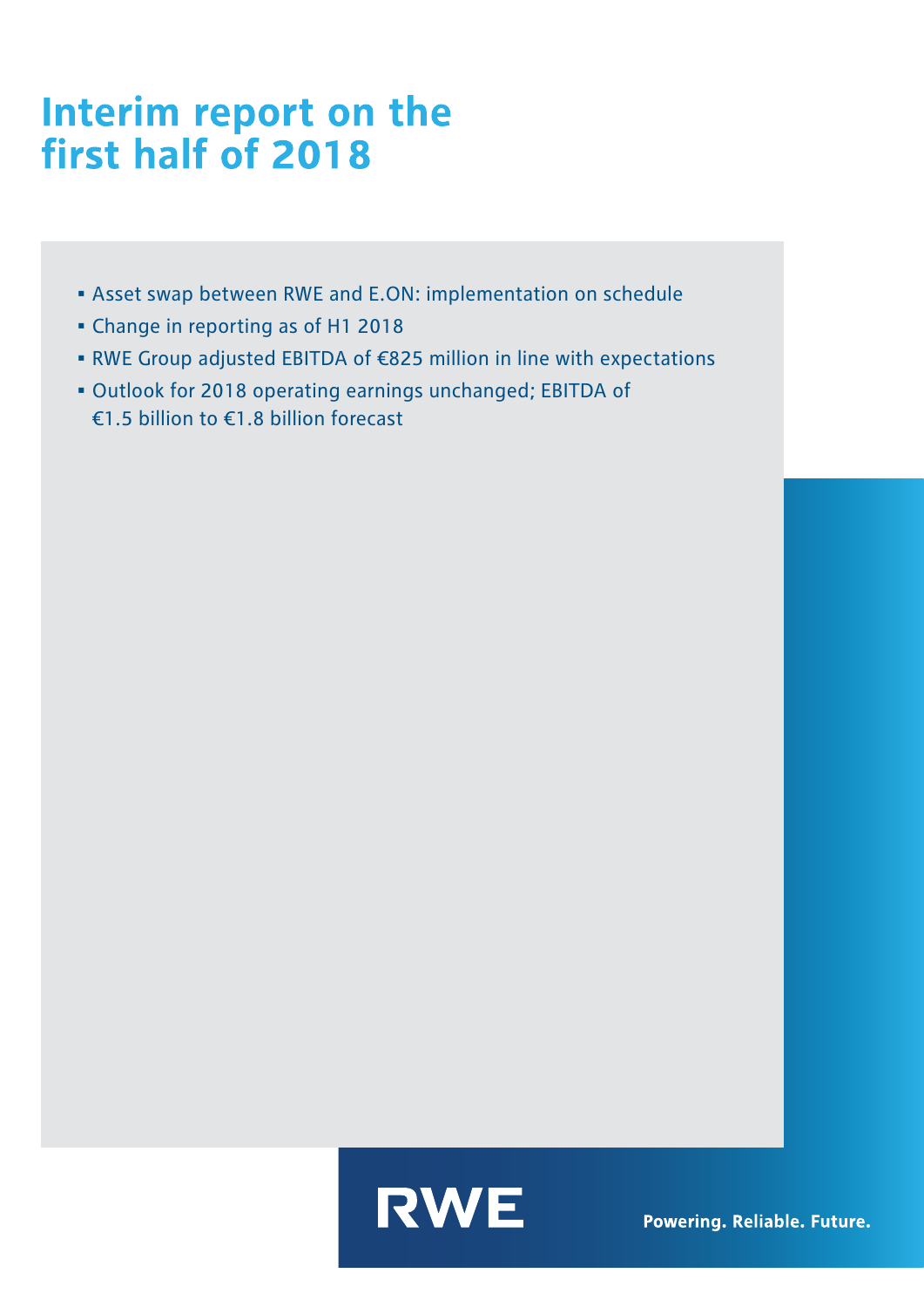# AT A GLANCE

| RWE Group - key figures <sup>1</sup>                         |                    | Jan - Jun   | Jan – Jun   | $+/-$   | Jan - Dec |
|--------------------------------------------------------------|--------------------|-------------|-------------|---------|-----------|
|                                                              |                    | 2018        | 2017        | %       | 2017      |
| Power generation                                             | billion kWh        | 87.9        | 105.1       | $-16.4$ | 200.2     |
| External revenue (excluding natural gas tax/electricity tax) | $\epsilon$ million | 6,758       | 7,407       | $-8.8$  | 13,822    |
| <b>Adjusted EBITDA</b>                                       | $\epsilon$ million | 825         | 1,130       | $-27.0$ | 2,149     |
| <b>Adjusted EBIT</b>                                         | $\epsilon$ million | 385         | 660         | $-41.7$ | 1,170     |
| Income from continuing operations before taxes               | $\epsilon$ million | 68          | 2,354       | $-97.1$ | 2,056     |
| Net income                                                   | $\epsilon$ million | 162         | 2,669       | $-93.9$ | 1,900     |
| Earnings per share                                           | €                  | 0.26        | 4.34        | $-94.0$ | 3.09      |
| Cash flows from operating activities of                      |                    |             |             |         |           |
| continuing operations                                        | $\epsilon$ million | 1,911       | 1,694       | 12.8    | $-3,771$  |
| Capital expenditure                                          | $\epsilon$ million | 380         | 330         | 15.2    | 902       |
| Property, plant and equipment and intangible assets          | $\epsilon$ million | 280         | 233         | 20.2    | 706       |
| <b>Financial assets</b>                                      | $\epsilon$ million | 100         | 97          | 3.1     | 196       |
| Free cash flow                                               | $\epsilon$ million | 1,555       | 1,448       | 7.4     | $-4,439$  |
|                                                              |                    | 30 Jun 2018 | 31 Dec 2017 |         |           |
| Net debt from continuing operations                          | $\epsilon$ million | 5,447       |             |         |           |
| Workforce <sup>2</sup>                                       |                    | 17,558      | 19,106      | $-8.1$  |           |

1 Change in reporting; see commentary on page 11 et seq.

2 Converted to full-time positions.

# **CONTENTS**

| RWE on the capital market              |    | Interim consolidated financial statements (condensed) 28 |    |
|----------------------------------------|----|----------------------------------------------------------|----|
| Review of operations                   | 2  | Income statement                                         | 28 |
| Economic environment                   | 2  | Statement of comprehensive income                        | 29 |
| Major events                           | 4  | Balance sheet                                            | 30 |
| Commentary on reporting                | 11 | Cash flow statement                                      | 31 |
| <b>Business performance</b>            | 13 | Statement of changes in equity                           | 32 |
| Development of risks and opportunities | 24 | <b>Notes</b>                                             | 33 |
| Outlook for 2018                       | 26 | Review report                                            | 43 |
| Responsibility statement               | 27 | Financial calendar 2018/2019                             |    |
|                                        |    |                                                          |    |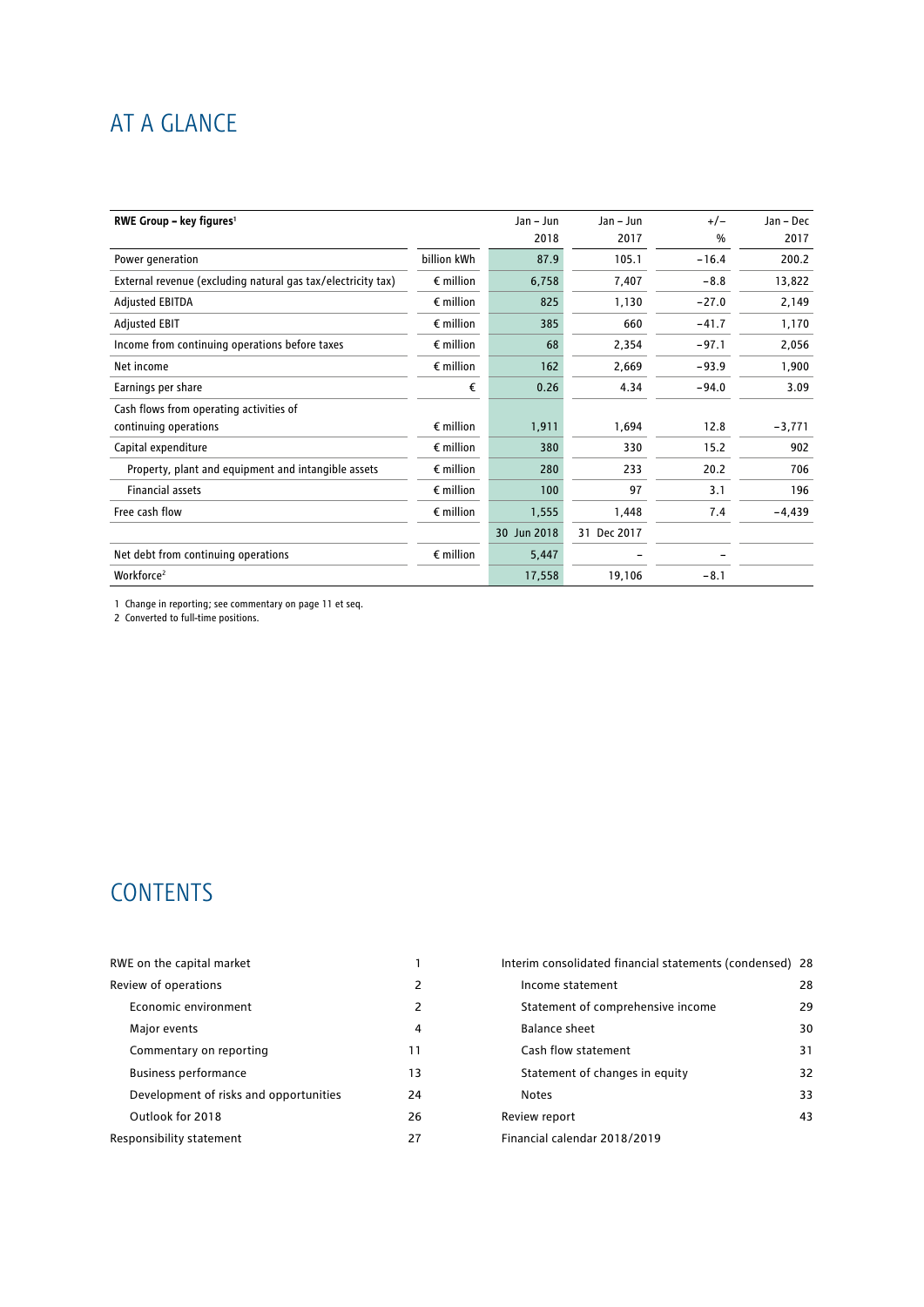# RWE SHARES: STRONG PERFORMANCE DUE TO ASSET SWAP WITH E.ON



**Performance of the RWE common share compared with the DAX and STOXX Europe 600 Utilities**

# **Political risks weigh on share prices**

Sentiment on the German stock market clouded somewhat: the DAX was down by 5% to 12,306 points in the first half of 2018. The escalation of the trade dispute between the USA and leading industrial nations played an important role. Punitive tariffs imposed by the US government and retaliatory measures by the affected countries gave rise to concern. Financial markets in Europe also suffered under the sluggish Brexit negotiations and the difficulties in forming a government in Italy. The continued extremely expansive monetary policy of leading central banks had a stabilising effect.

# **RWE common share posts total return of 24% in the first half of the year**

RWE shares clearly outperformed the DAX. Our common share closed the month of June at €19.53. Including the dividend of €1.50 paid at the beginning of May, it achieved a total return of 24% for the first half of 2018. This ranked it first in the DAX. RWE's common stock also displayed a much better development than the sector index STOXX Europe 600 Utilities (+ 2 %). Our preferred share recorded a total return of 22 %, just below that of our common share. RWE's strong performance was primarily due to the asset swap agreed with E.ON on which we report in detail on page 4 et seq. On 12 March, the first stock market trading day after the announcement of the transaction, our common share gained 9% in value. RWE's solid financial situation and increasing wholesale electricity prices also contributed to the encouraging share price trend.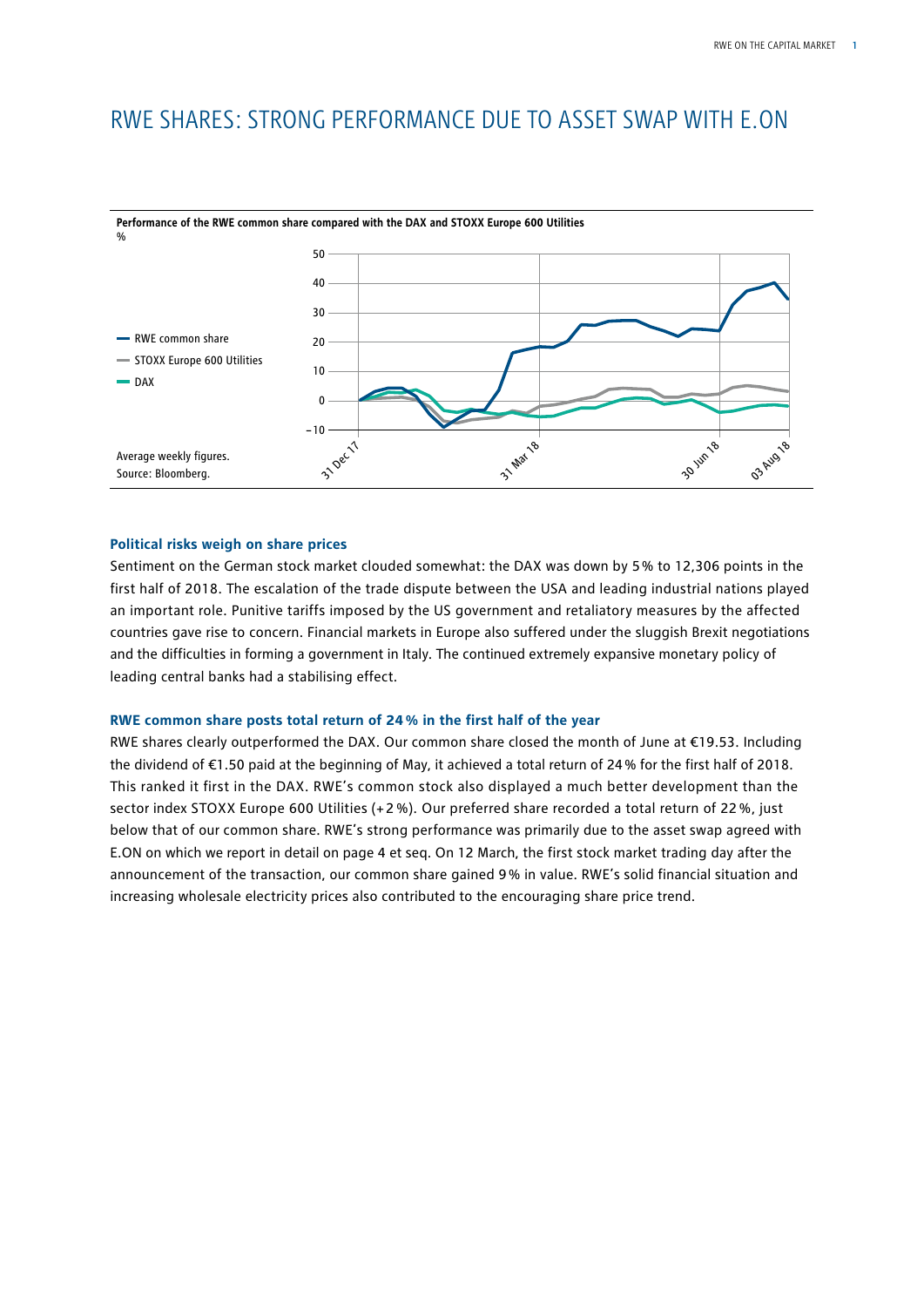# ECONOMIC ENVIRONMENT

#### **More than 2% economic growth in the Eurozone**

Based on preliminary estimates, global economic output in the first half of 2018 was about 3% higher than in the same period last year. The Eurozone may well have posted slightly over 2% growth, with the same applying to Germany, the largest economy in the currency area, where stimulus came primarily from consumer spending. Posting a gain of approximately 3%, the Netherlands occupied one of the top spots among European countries. By contrast, in the United Kingdom, our most important market outside of the currency union, GDP only rose by slightly more than 1%, with Brexit and the associated risks slowing the country's economy.

### **Slight decrease in demand for electricity in Germany**

Economic growth stimulated electricity consumption in our core markets, whereas the trend towards energy savings had a dampening effect. Based on preliminary calculations by the Federal Association of the German Energy and Water Industries (BDEW), demand for electricity in Germany was down 0.3 % on last year. By contrast, an increase of about 1.5% is estimated for the Netherlands. Demand for electricity was also up in the United Kingdom, with available data indicating an increase of 1%.

# **Hard coal and gas quotations higher year on year**

In addition to demand for electricity, the development of fuel costs determines power plant deployment. In the period under review, hard coal prices were much higher than a year before: coal deliveries including freight and insurance to the ARA ports (ARA = Amsterdam/Rotterdam/Antwerp) were quoted at an average of US\$88 (€73) per metric ton in spot trading, an increase of US\$8 compared to 2017. In forward trading (API 2 Index) contracts for delivery in the coming calendar year (2019 forward) were settled for an average of US\$83 (€69) per metric ton. By comparison, the 2018 forward cost US\$66 per metric ton in the same period last year. One reason for these price developments was the positive economic activity in the Asia-Pacific region and its revitalising effect on demand for coal. Gas prices also rose: for the period from January to June 2018, spot prices at the Dutch Title Transfer Facility (TTF) averaged €21 per MWh, up by €4 compared to the same period last year. The 2019 forward was settled at €18 per MWh. The comparable figure for the first half of 2017 was €17. Major influential factors in gas trading were rising oil prices and the robust global economy.

## Reform of European Emissions Trading System causes rapid increase in CO<sub>2</sub> certificate prices

An important cost factor of fossil fuel-fired power stations is the procurement of  $CO<sub>2</sub>$  emission allowances. They have roughly tripled in price since the middle of 2017. An EU Allowance (EUA), which confers the right to emit one metric ton of carbon dioxide, cost an average of €15 at the end of June 2018, compared to €5 at the same point in time last year. Its average price in the first half of 2018 was €12. These figures relate to contracts for delivery that will mature in December 2018. There continue to be many more emission allowances on the market than companies need to cover their carbon dioxide emissions. However, in the meantime the EU has adopted a package of measures enabling it to significantly reduce the surplus of certificates from 2019 onwards (see page 7). This has apparently given many emitters of carbon dioxide a reason to expect an increase in certificate prices, causing them to purchase emission allowances early on. Consequently, EUAs have risen in price significantly even though the package of reforms has yet to be implemented.

# **Wholesale electricity prices continue upward trend**

The rise in fuel and emission allowance prices was reflected in the development of wholesale electricity prices, which continued to trend upwards. In the first half of the year, base-load power traded for an average of €36 per MWh on the German spot market. Whereas the figure recorded in the same period last year was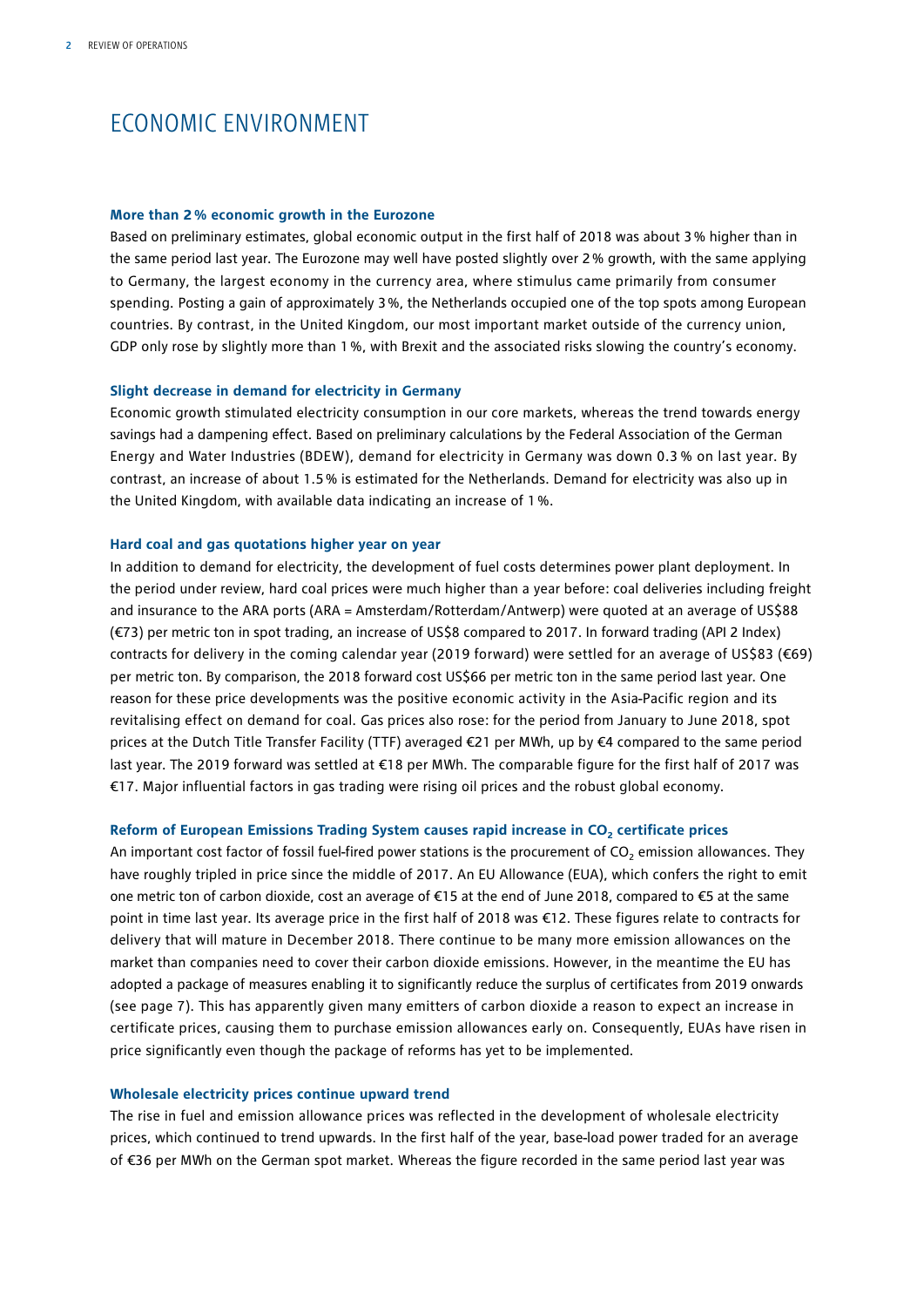only slightly exceeded, quotations on the UK spot market advanced by £9 to £53 (€60) per MWh and by  $\epsilon$ 7 to €46 per MWh in the Netherlands. Forward markets displayed the following development: in the first six months of 2018, the average quotation of the 2019 base-load forward in Germany was €37 per MWh, €7 more than what was paid for the 2018 forward in the same period last year. The price of the one-year forward rose by £6 to £48 (€55) per MWh in the United Kingdom and by €8 to €42 per MWh in the Netherlands.

![](_page_4_Figure_2.jpeg)

## **Decline in margins of electricity forwards for 2018**

We sell forward most of the output of our power stations and secure the prices of the required fuel and emission allowances in order to reduce short-term volume and price risks. Therefore, our electricity revenue in the period under review was determined by the conditions at which we concluded forward contracts for 2018 in earlier years. We conducted such sales relatively early on for our lignite and nuclear power plants, which mostly cover the need for base-load electricity, realising lower prices than in the contracts for 2017. Given that generation costs were virtually stable, the margins of these stations dropped accordingly. We typically conduct forward sales of electricity produced by hard coal and gas-fired power plants with a smaller lead time. As a result, we benefited from the recovery of prices in wholesale electricity trading. However, we had to pay much more for fuel. Therefore, the margins of these stations were also lower than in 2017.

#### **Wind speeds below average in Central Europe and the United Kingdom**

The availability and profitability of renewable assets greatly depend on weather conditions. Wind speeds play an important role. At innogy's generation sites in Central Europe and the United Kingdom they were much lower than the average of the last 30 years. By contrast, they were higher in Italy and Spain. Compared to the first half of 2017, wind speeds recorded in western Germany, in the Netherlands and in the southeast of the United Kingdom were either just as high or higher. The same applies to Italy and Spain. Wind speeds dropped in the rest of the UK, in eastern Germany and in Poland. The utilisation of our run-of-river power stations strongly depends on precipitation and melt water volumes. In Germany, where most of the RWE Group's run-of-river power plants are located, these volumes marginally exceeded the long-term average and were higher than in the first six months of 2017.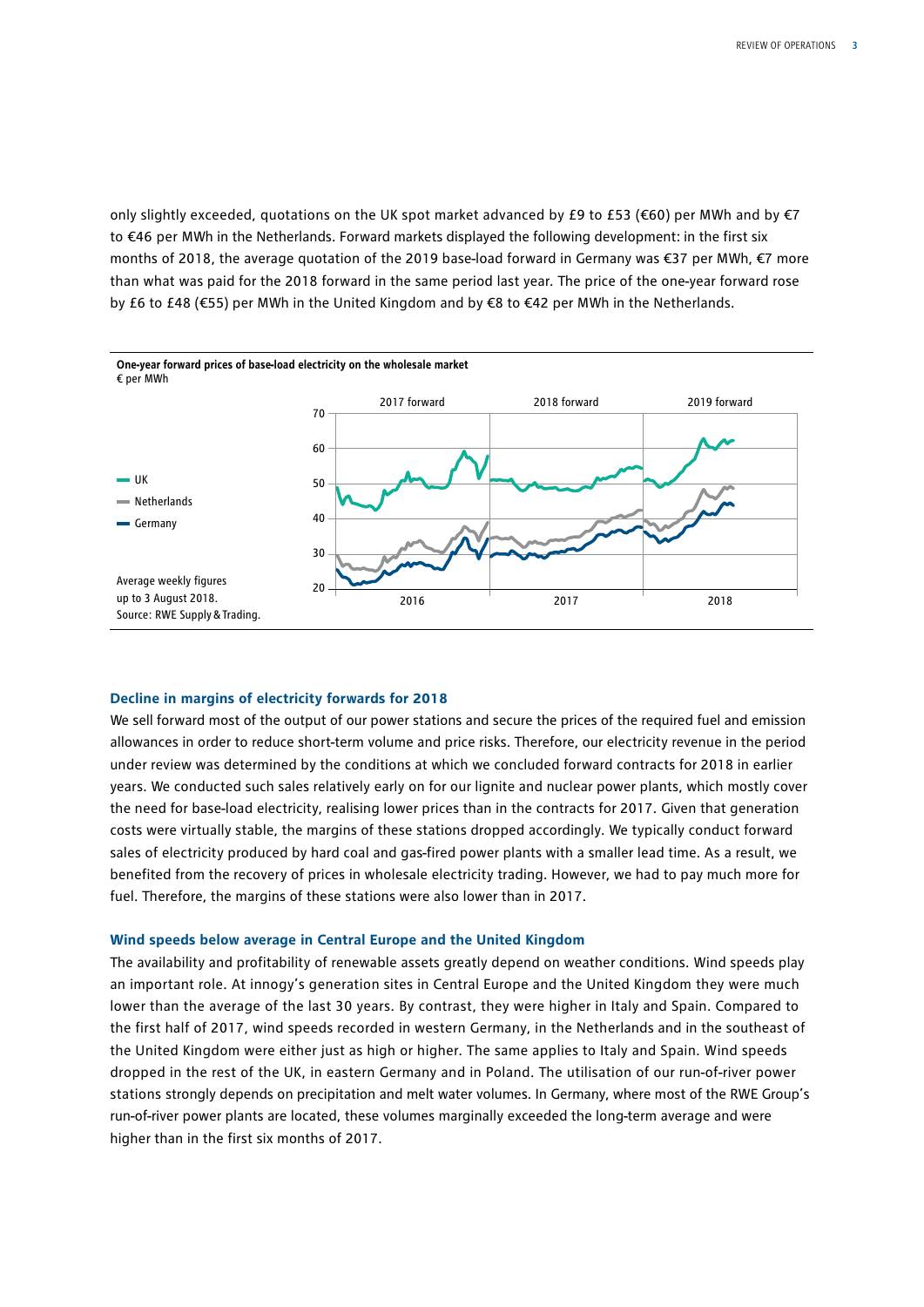# MAJOR EVENTS

# In the period under review

**Asset swap agreed: E.ON will acquire innogy – RWE will become Europe's No. 3 in renewables** RWE and E.ON have jointly set the course for a fundamental redistribution of their business operations. RWE will become Europe's No. 3 in renewable energy and E.ON will expand its grid and retail activities, which will become the company's main areas of activity. It is envisaged that this will be accomplished by way of an extensive asset swap, which was contractually agreed on 12 March 2018. E.ON will acquire the 76.8% stake in innogy SE held by RWE. In return, RWE will receive the following shareholdings and assets: (1) a 16.67% stake in E.ON which will be created by way of a capital increase from authorised capital in exchange for contributions in kind; (2) nearly the entire renewable energy business of E.ON; (3) innogy's renewable energy business; (4) the minority interests held by the E.ON subsidiary PreussenElektra in the RWE-operated nuclear power stations Gundremmingen and Emsland of 25% and 12.5%, respectively; (5) innogy's gas storage business and (6) the 37.9% stake in the Austrian energy utility KELAG held by innogy. In addition, RWE will pay €1.5 billion to E.ON. It is envisaged that the transfer of the business activities and equity holdings will take retroactive commercial effect from 1 January 2018. When the contract was concluded, the transaction was based on a valuation of our 76.8% stake in innogy of €40 per share, which equates to a premium of 28% on innogy's share price as of 22 February 2018 (€31.29), the last quotation that was largely unaffected by speculation about the takeover. The €40 includes the dividends of innogy SE for the 2017 and 2018 fiscal years to which RWE remains entitled.

By taking over E.ON's and innogy's renewables operations, RWE will receive 8 GW of zero-carbon generation capacity. The lion's share of this is onshore and offshore wind farms. In addition to existing plants, we will acquire an attractive project pipeline with which we can expand our renewables position in both Europe and North America. Our leading role in conventional electricity generation will remain unaffected by the transaction. In its core markets Germany, the United Kingdom and the Benelux countries, RWE will become an all-rounder in electricity production that ensures security of supply with its flexible power plants while playing a proactive role in transitioning the energy sector towards electricity production that is gentle on the climate. The minority interest in KELAG, which specialises in electricity generation from hydroelectric power stations, will strengthen our renewables position even further. The German and Czech gas storage facilities of innogy, which we will assign to the Supply&Trading segment, are a good fit for our existing gas activities. In light of the mounting significance of gas as an energy source for producing electricity, we expect that attractive returns can be achieved in the gas storage business over the long term.

As a result of the asset swap with E.ON, RWE will establish a stronger position for itself not just strategically, but also financially. We expect that the Group's leverage factor, which reflects the ratio of net debt to adjusted EBITDA and was 3.5 last year, will be below 3.0 after the transaction closes. The renewable energy business, which is characterised by a high share of stable regulated income, should then contribute more than half of the RWE Group's adjusted EBITDA.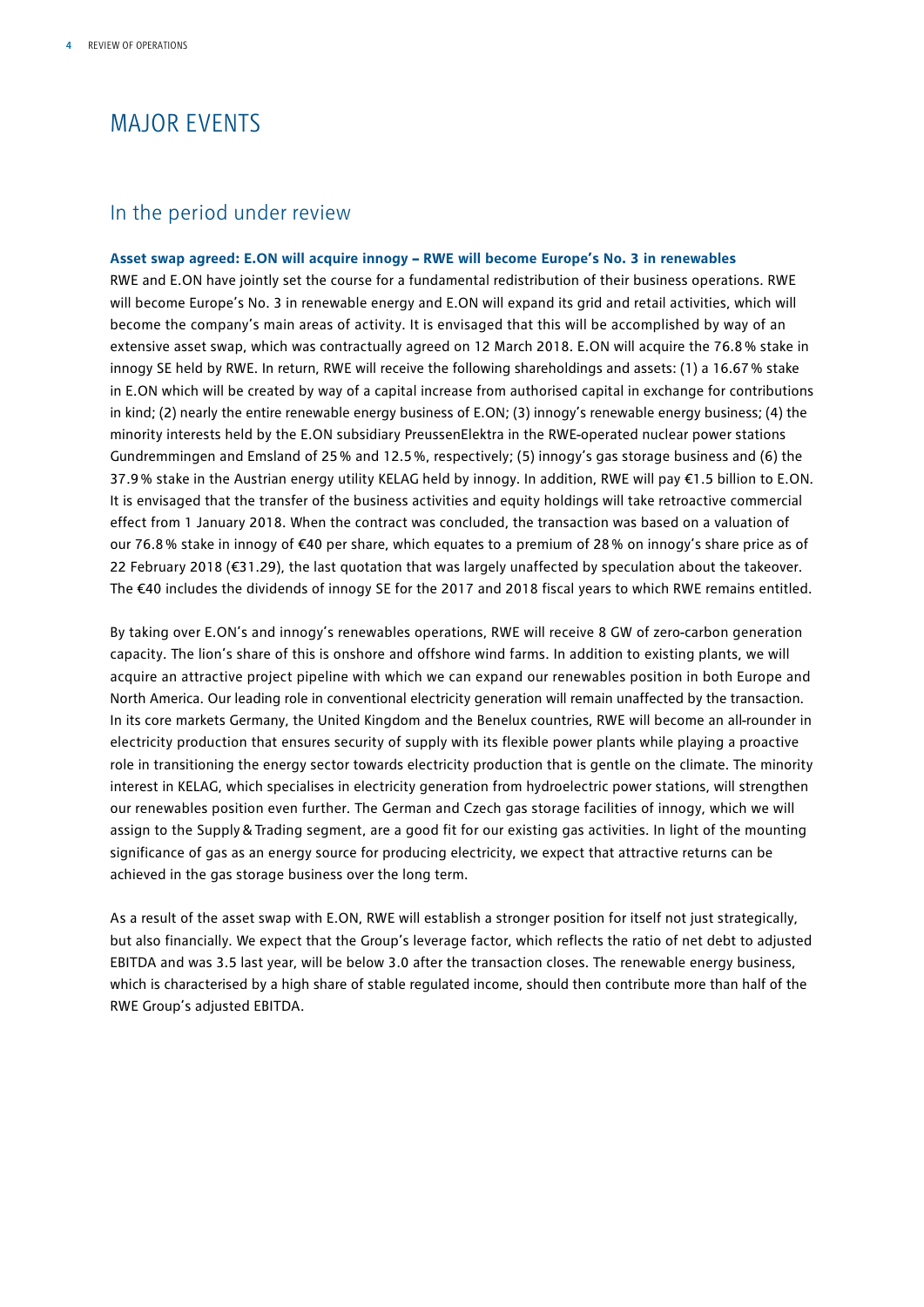The agreed asset swap will be carried out in several steps. First, on 27 April E.ON made a voluntary public offer to innogy's minority shareholders for the acquisition of their shares. At €40 per share minus the innogy dividends for the 2017 and 2018 fiscal years, the offer price was in line with the conditions underlying the transaction between E.ON and us. When the acceptance deadline expired on 25 July, a total of 9.4 % of the shares in innogy were tendered to E.ON. The next step will entail E.ON acquiring our 76.8% stake in innogy once the relevant antitrust and regulatory authorities have given their approval. This will probably occur in the middle of 2019. At the same time, we will make the agreed payment of €1.5 billion and receive the 16.67% stake in E.ON as well as the minority interests in the Gundremmingen and Emsland nuclear power plants. In the last step, E.ON will transfer to us its own and innogy's renewables activities, innogy's gas storage business and the shareholding in KELAG. We are confident of being able to complete the entire transaction by the end of 2019.

On 18 July, RWE and innogy as well as E.ON and innogy reached legally binding agreements regarding the planned integration of innogy's operations into the receiving companies. It is envisaged that this will be a transparent process in which all employees are treated fairly and – to the greatest extent possible – equally, irrespective of the company they currently work for. Another objective is that the integration plays to the strengths of each company. In exchange, innogy management will support the implementation of the transaction – also vis-à-vis the capital market. The agreement paves the way to the early joint planning of the integration measures which, in turn, will expedite the completion of the transaction.

### **Majority stake in Hungarian electricity generator Mátra sold**

RWE and the energy utility EnBW jointly sold their stakes of 51% and 21.7% in Hungarian power producer Mátrai Erőmű Zrt. (Mátra for short). The transaction was completed in March 2018. The buyer is a consortium consisting of Czech Republic-based EP Holding and Hungarian investor Lőrinc Mészáros. Mátra specialises in producing lignite and generating electricity from this fuel. At the end of 2017, the company had slightly more than 2,000 people on its payroll and a net generation capacity of about 840 MW. Mátra is no longer of strategic importance to us, because we want to focus our conventional electricity generation business on our core markets Germany, the United Kingdom and the Benelux region.

## **UK capacity market: RWE power stations secure payments for 6.6 GW in auction for 2021/2022**

Two further auctions for the UK capacity market took place at the beginning of 2018. For us, the focus was on the bidding process for the delivery period from 1 October 2021 to 30 September 2022, which was completed after three days on 8 February 2018. With the exception of the Aberthaw hard coal-fired power plant and some small new build projects, all RWE stations entered in the auction qualified for a capacity payment. Together, they account for 6.6 GW of secured capacity. However, the £8.40/kW capacity payment (before adjustment for inflation) determined by the tender was far below market expectations. In total, existing plants and new build projects with 74.2 GW in generation capacity entered the auction, 50.4 GW of which will receive a capacity payment. A few days before, a further auction took place, relating to the delivery period from 1 October 2018 to 30 September 2019. An auction had already been held for this period in December 2014, at which stations accounting for a combined 49.3 GW (including 8.0 GW of RWE) qualified for a payment of £19.40/kW. The second auction was designed to close remaining capacity gaps. Additional generation capacity of 5.8 GW was auctioned at a price of £6.00/kW. RWE had participated in the auction with a small project, for which we were unable to obtain a capacity payment.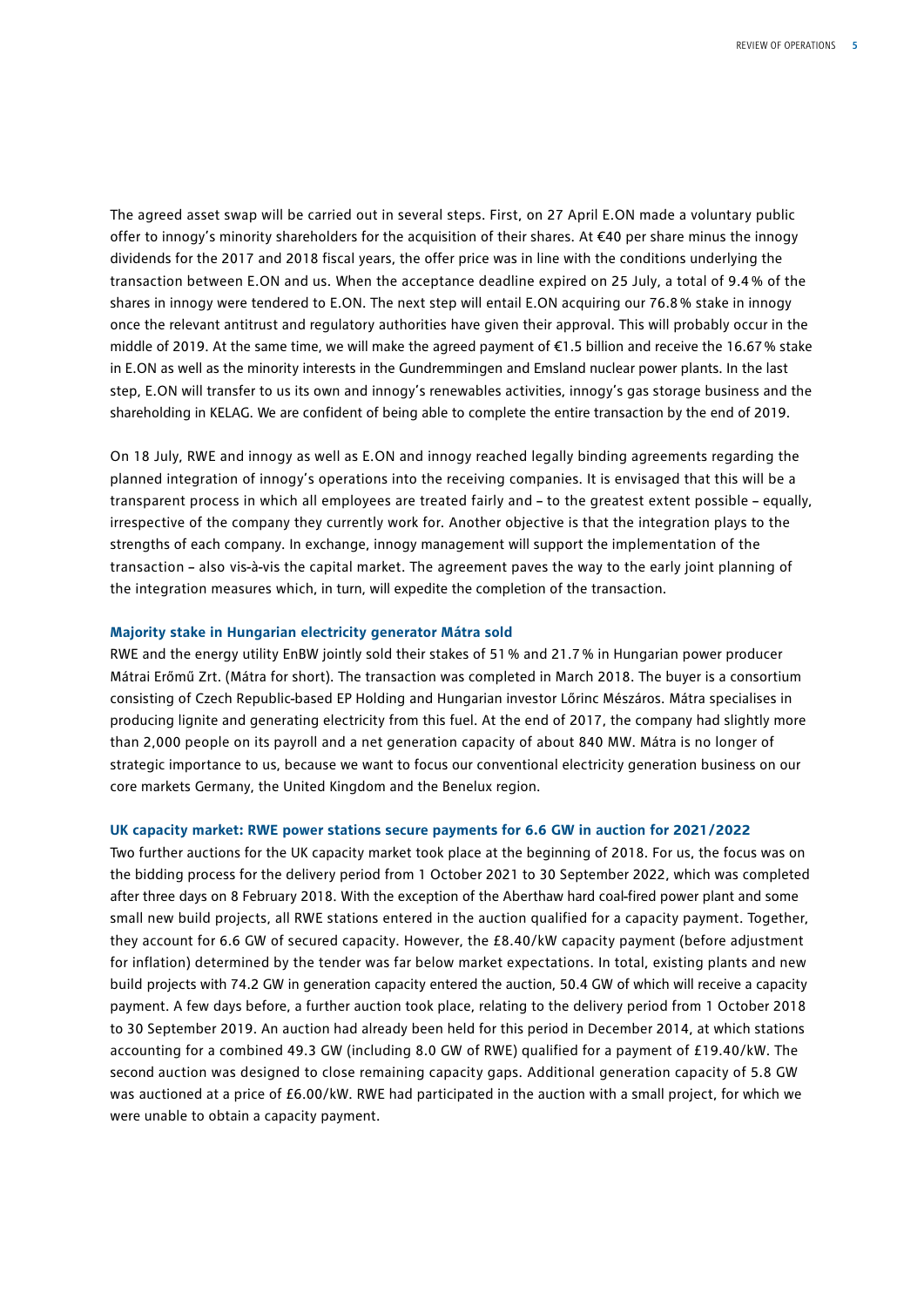#### **RWE sells Belgian CHP station**

In June 2018, we reached an agreement to sell our Inesco CHP station in Belgium to the UK chemicals group INEOS. The plant is eleven years old and located in a chemical park near Antwerp operated by INEOS. It is gas-fired, has a net electric capacity of 133 MW and supplies the companies situated in the chemical park with steam and demineralised water in addition to electricity. We expect the transaction to be completed by the end of the year. One of the reasons for our decision to sell the station was its tight integration in the business activities of INEOS. Nevertheless, we see Belgium as a growth market and are exploring options for acquiring and building generation capacity there.

#### **RWE ends rating by Standard&Poor's**

Standard&Poor's withdrew its RWE credit rating in the middle of February 2018 at our request. The reason for this is that we transferred the majority of our capital market debt to innogy as part of the reorganisation of the Group. As next to no senior bonds of RWE AG have been outstanding since then, we deem the two remaining ratings by Moody's and Fitch sufficient. Standard & Poor's had issued us an investment-grade rating of BBB- before the rating was ended. The ratings of both Moody's (Baa3) and Fitch (BBB) are also investment grade. Once our planned asset swap with E.ON became known, both of the agencies announced that they would review our credit rating. Moody's has since confirmed our rating with a stable outlook.

### **RWE pays dividend of €1.50 per common and preferred share for past fiscal year**

On 26 April 2018, the Annual General Meeting of RWE AG approved the dividend proposed by the Executive Board and the Supervisory Board for fiscal 2017 by a large majority. We therefore paid a dividend of €1.50 per common and preferred share at the beginning of May. The sum is made up of an ordinary dividend of €0.50 and a special payment of €1.00 through which we have enabled our shareholders to benefit from the nuclear fuel tax refund. The Executive Board envisages a dividend of €0.70 for fiscal 2018.

#### **innogy shareholders receive dividend of €1.60 per share**

On 24 April 2018, the Annual General Meeting of innogy SE decided to pay a dividend of €1.60 per share for the past fiscal year. Based on the adjusted net income of €1,224 million achieved by our subsidiary in 2017, the payout ratio was 73%.

#### **innogy secures subsidies for wind farm in German North Sea**

At an auction in April 2018, innogy submitted a successful bid for a state subsidy for the Kaskasi offshore wind project, which is expected to have a generation capacity of 325 MW. Its location in the vicinity of Heligoland is advantageous thanks to the good wind conditions and moderate water depths. Another advantage is its proximity to innogy's existing wind farm Nordsee Ost. The decision on the construction of Kaskasi is scheduled to be taken in the spring of 2020. Based on current planning, the wind farm could begin operating in 2022.

#### **Solar developer Birdseye grants innogy exclusive rights to projects in the USA**

In June 2018 innogy agreed to join forces with US-based Birdseye Renewable Energy to develop solar projects. The partnership encompasses 13 projects with a total capacity of about 440 MW, which have been initiated by Birdseye and are in various stages of development. As a result of the agreement, innogy has secured the right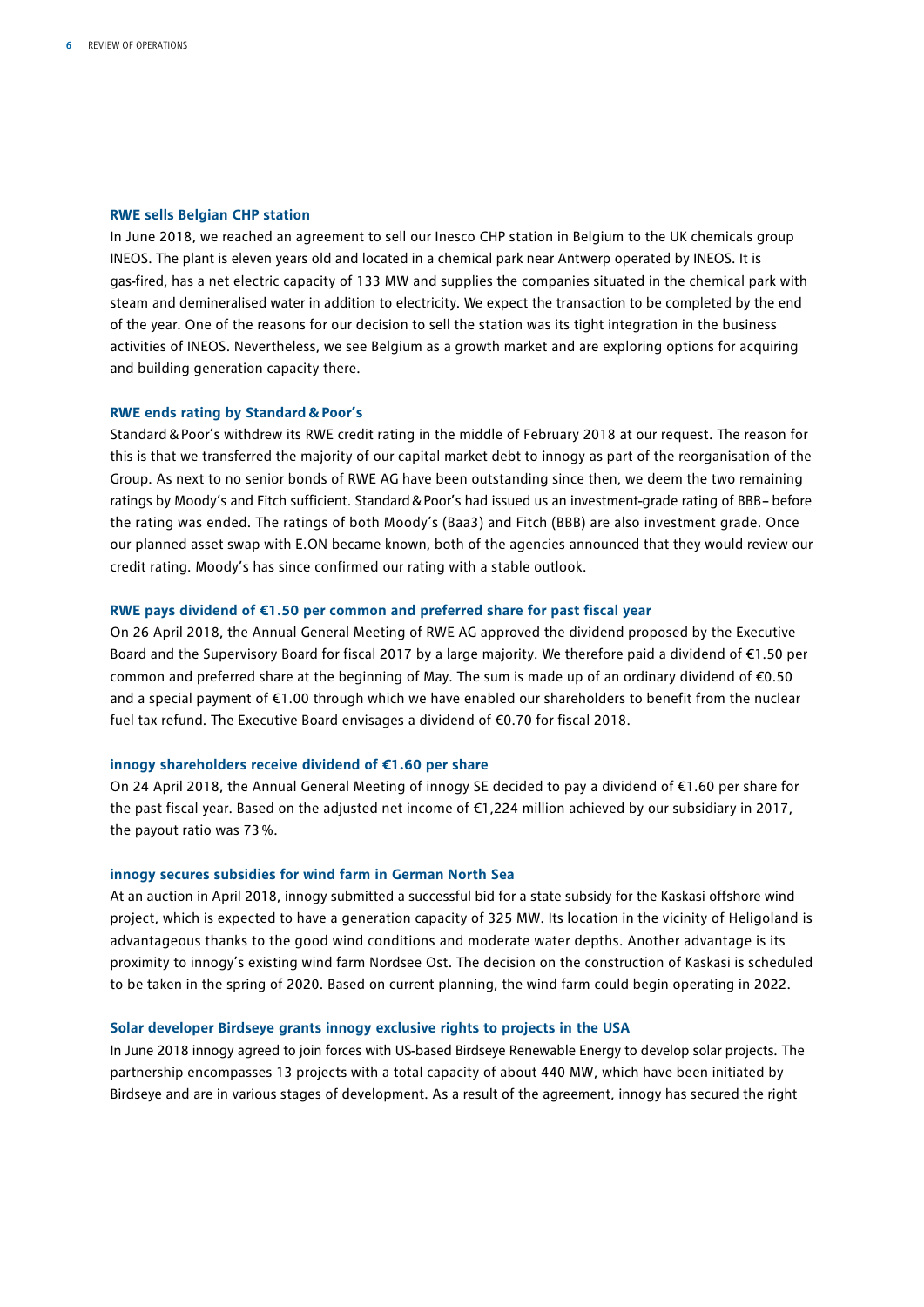of first refusal to acquire projects from the pipeline as soon as they have reached construction maturity. Plans envisage innogy's subsidiary Belectric completing the acquired projects as well as handling the operation and maintenance of the stations. Moreover, innogy and Birdseye want to explore further opportunities to work together.

#### **Uwe Tigges confirmed as CEO of innogy – Arno Hahn new Chief HR Officer**

At its meeting on 24 April 2018, the Supervisory Board of innogy SE appointed Uwe Tigges (58) Chairman of the company's Executive Board. Until then, Uwe Tigges had occupied this position on an interim basis after Peter Terium left the company in December 2017. Moreover, the Supervisory Board appointed Arno Hahn (55) to the Executive Board for a period of three years with effect from 1 May 2018. Arno Hahn takes over responsibility for human resources from Uwe Tigges and succeeds him as Labour Director. He is a former Managing Director and the former Labour Director of Westnetz GmbH.

## **EU passes reform of European Emissions Trading System**

In February and March 2018, the European Parliament and the Council of Ministers decided to fundamentally reform the European Emissions Trading System (ETS). This was preceded by trilateral talks held by representatives of the two bodies and the European Commission, which led to an agreement in November 2017. The objective of the reform, which entered into force in April 2018, is to strengthen the ETS and bring it in line with the European greenhouse gas reduction goal for 2030. By then, branches of industry participating in the ETS must reduce their emissions by 43 % compared to 2005. Therefore, the number of  $CO<sub>2</sub>$  certificates issued will be lowered by 2.2 % annually during the fourth trading period, which runs from 2021 until 2030. The current reduction rate is 1.74%. Another objective of the amendment to the ETS is to reduce the existing glut of allowances on the market. This will be done by transferring a much larger volume of allowances into the 'market stability reserve' (MSR) compared to what was prescribed by former legislation. The MSR, which will be used from 2019 onwards, is a tool that will provide more flexibility in bringing the supply of certificates in line with demand. The new regulation envisages withholding certificates accounting for up to 24% of the surplus on the market annually from 2019 to 2023 and transferring them to the MSR. It also envisages cancelling MSR emission allowances exceeding the volume allocated to the market in the preceding year from 2023 onwards. In addition, it will allow member states to cancel certificates relating to power plants closed as a result of national emission-reduction measures.

#### **EU bodies agree on more ambitious goal to expand renewable energy**

In June 2018, the European Parliament and the Council of Ministers reached a compromise in trilateral talks with the European Commission on parts of a legislative package entitled 'Clean Energy for all Europeans'. Specifically, the package included new versions of the directives in relation to renewable energy and energy efficiency as well as a regulation for monitoring progress made in climate and energy policy. The compromise envisages at least 32% of EU energy demand being covered by renewables by no later than 2030. This target is much more ambitious than the 27 % originally proposed by the Commission. The goal in respect of energy efficiency is also challenging. The vision of the Council and Parliament is that EU primary energy consumption will be reduced by 32.5% by 2030, relative to the development under normal circumstances. The planned regulation for monitoring progress in climate and energy policy obligates the member states to present national energy and climate plans for the period ending in 2030 and to develop long-term climate-protection strategies by the end of 2019. Germany has already fulfilled this requirement with the Climate Protection Plan 2050. The legal acts have to be formally adopted by the Council and Parliament in order to enter into force.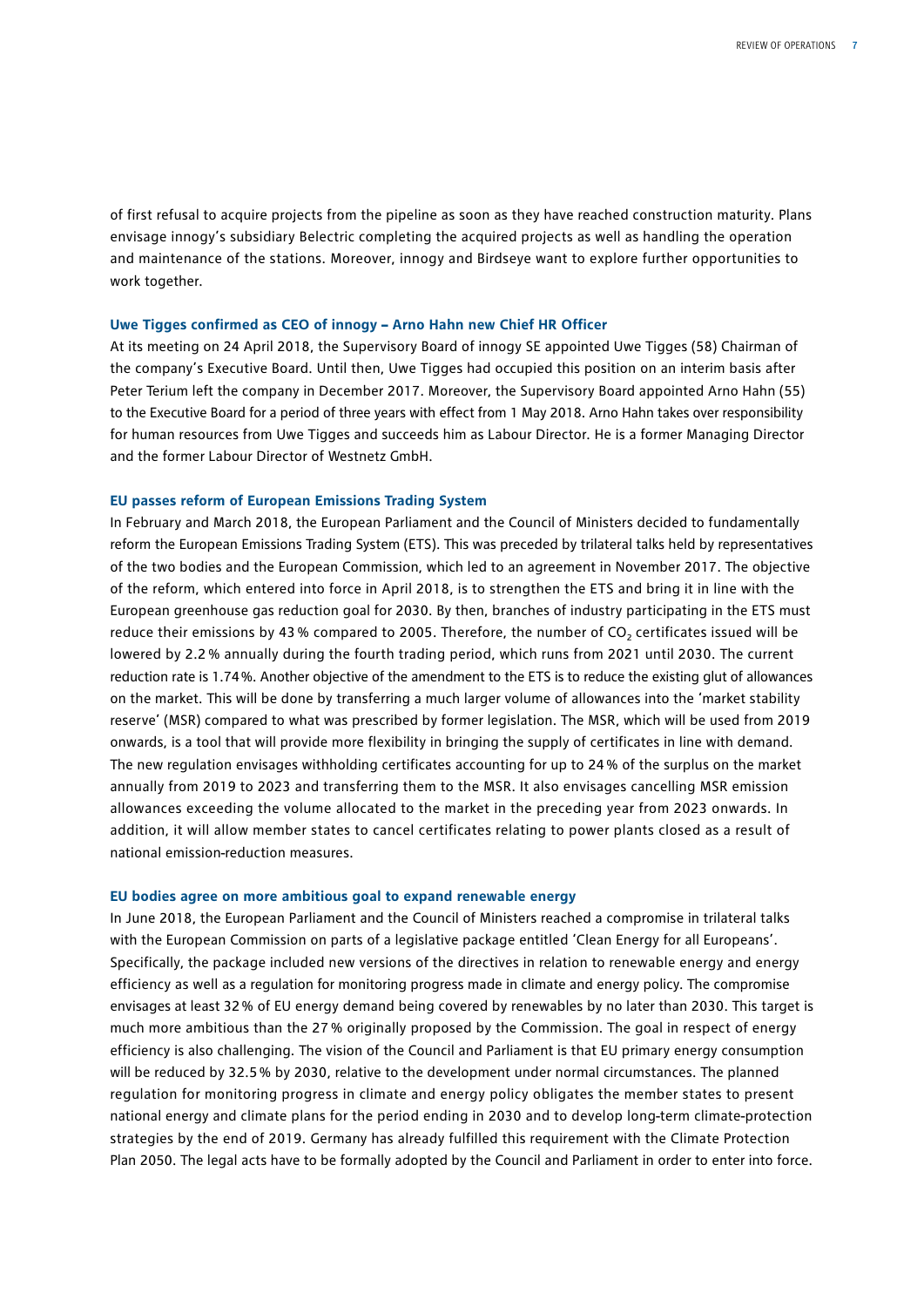### **Planned Electricity Market Regulation: EU wants to exclude coal plants from capacity markets**

Also in June 2018, the European Parliament, the Council of Ministers and the European Commission started trilateral talks concerning amendments to the Electricity Market Directive (EMD) and the Electricity Market Regulation (EMR). These legal acts also form part of the legislative package entitled 'Clean Energy for all Europeans'. In the run-up, the Council (December 2017) and the Industrial Committee of the Parliament (February 2018) had established their positions. Both of these bodies intend to introduce regulations to the EMR which national governments must comply with if they are introducing capacity mechanisms or have already done so. Participation of power plants emitting more than 550 g  $CO<sub>2</sub>/kWh$  in such mechanisms would be very limited in the future. The Council of Europe is in favour of allowing stations exceeding the 550 gram limit receiving capacity payments only if they emit less than 700 kg  $CO<sub>2</sub>/kW$  annually. This would also apply to existing plants from 2030 onwards and limit the annual operation of a modern lignite unit to roughly 750 hours under full load. The Parliament calls for even more restrictive requirements. It envisages emission-intensive power plants being used as part of strategic reserves at best, and only if they emit less than 200 kg  $CO<sub>2</sub>/kW$  per year. This would also apply to existing stations no later than five years from the regulation coming into force. Irrespective of whether the representatives of the Council or Parliament get their way, coal-fired power plants would no longer be able to participate in general capacity markets such as the one already existing in the United Kingdom. Observers anticipate that the trilateral talks should be concluded this year.

## **Germany: commission to present concept for achieving climate goals in the energy sector**

On 12 March, the new German government, consisting of the Christian Democratic Union/Christian Social Union and the Social Democratic Party, concluded their coalition agreement. In the agreement, the governing parties commit to the 'Climate Action Plan 2020' and the 'Climate Protection Plan 2050', which should be implemented fully. With regard to the programmes in the energy sector, the government intends to orientate itself towards proposals developed by a commission created for this specific purpose: the Growth, Structural Change and Employment Commission became active at the end of June and has convened twice since then. It is composed of 24 representatives from industry, trade unions, science, the public and environmental organisations as well as four chairs. The Commission also includes three members of Germany's Lower House of Parliament from the governing parties, who do not have any voting rights. It has the support of eight government departments and representatives of the affected states. One of its tasks is to develop additional measures for the energy sector to ensure the 2020 climate objective can be achieved. Germany had set itself the goal of reducing greenhouse gas emissions by at least 40 % by 2020 compared to the 1990 level. However, the government estimates that it will be almost impossible to hit this target. In addition, the Commission has been entrusted with proposing measures which ensure that the approximately 60% reduction in emissions envisaged in the energy sector by 2030 compared to 1990 is achieved reliably. It is expected that this be accomplished paying due regard to the balance between security of supply, environmental protection and profitability without causing structural disruption. The Commission's tasks also include developing a plan for reducing and ending electricity generation from coal, while specifying the necessary legal, economic, social and structural policy measures. The results of the Commission's work are expected by the end of 2018 and will serve as a basis for a package of laws, which the coalition partners intend to adopt next year.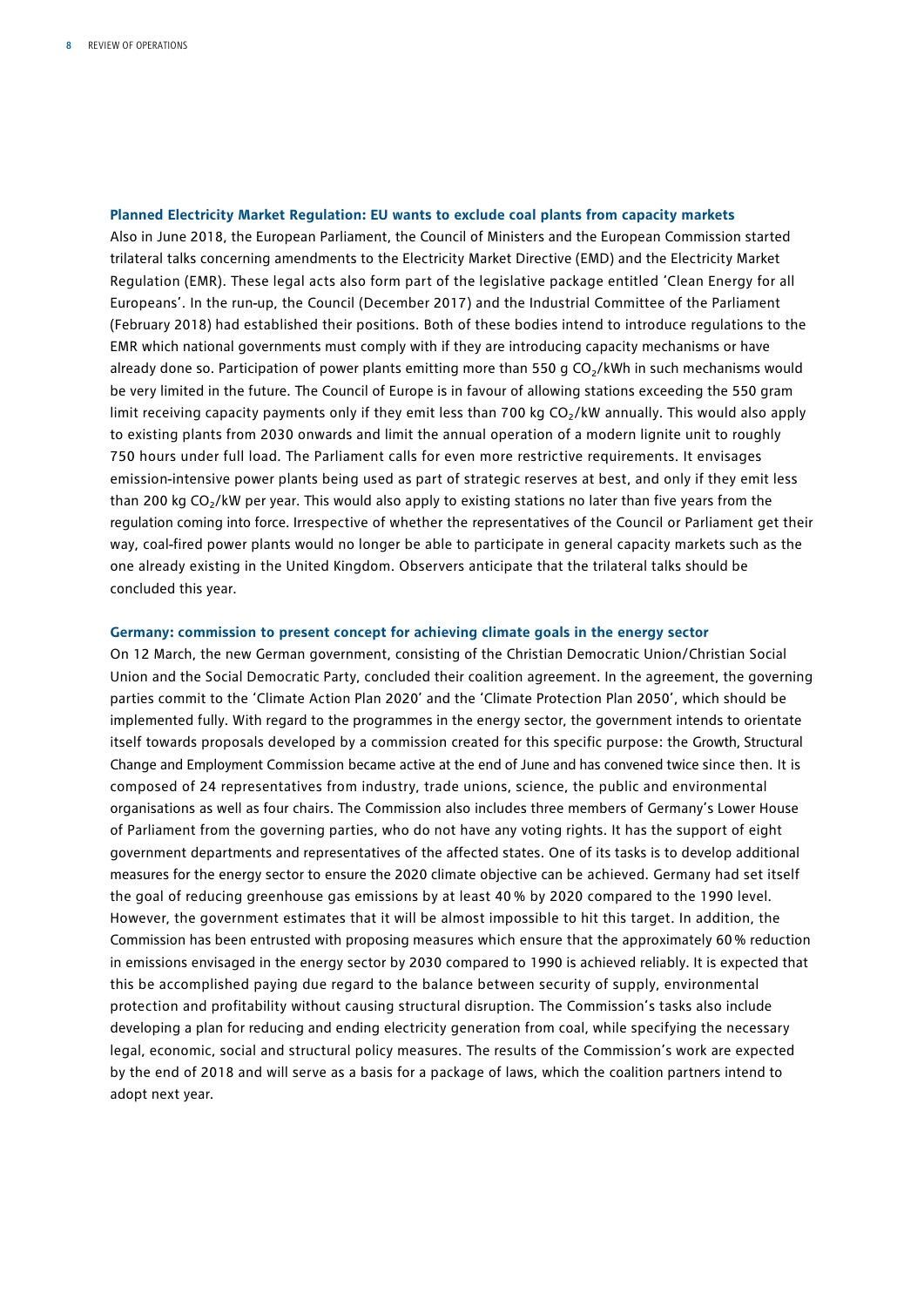### **Netherlands: government presents coal phase-out bill**

In May, the Dutch government adopted a draft law in which it lays out its plans for a nationwide exit from coal. Based on the bill, power plants dating back to the 1990s will be prohibited from running on hard coal from 2025 onwards. The ban will enter into force five years later for younger stations. This would mean that, in the Netherlands, power would no longer be produced from coal starting in 2030. This objective has also been set out in the coalition agreement signed by the four governing parties under Prime Minister Mark Rutte in the middle of October 2017. The Parliament is scheduled to reach a decision on the draft law after the summer break. Five hard coal-fired power stations are still in operation in the Netherlands. Two of them belong to RWE. Amer 9 has a net installed capacity of 643 MW and was commissioned in 1993. According to the draft law, this power plant would have to stop generation from coal at the end of 2024. For our second station, the 1,554 MW twin unit in Eemshaven, which has been operating since 2014, this would be the case at the end of 2029. These plants would have to be shut down or operated only using alternative fuels. Both stations are being retrofitted for co-firing biomass. We are receiving subsidies for this, with which we are financing the investment outlay and the additional cost of sourcing fuel. If the power plants were fully converted to biomass, we would face substantial additional burdens. In our dialogue with policymakers, we are lobbying to be compensated for the financial disadvantages that we would suffer as a result of the planned coal phase-out and we will take legal recourse to this end if necessary.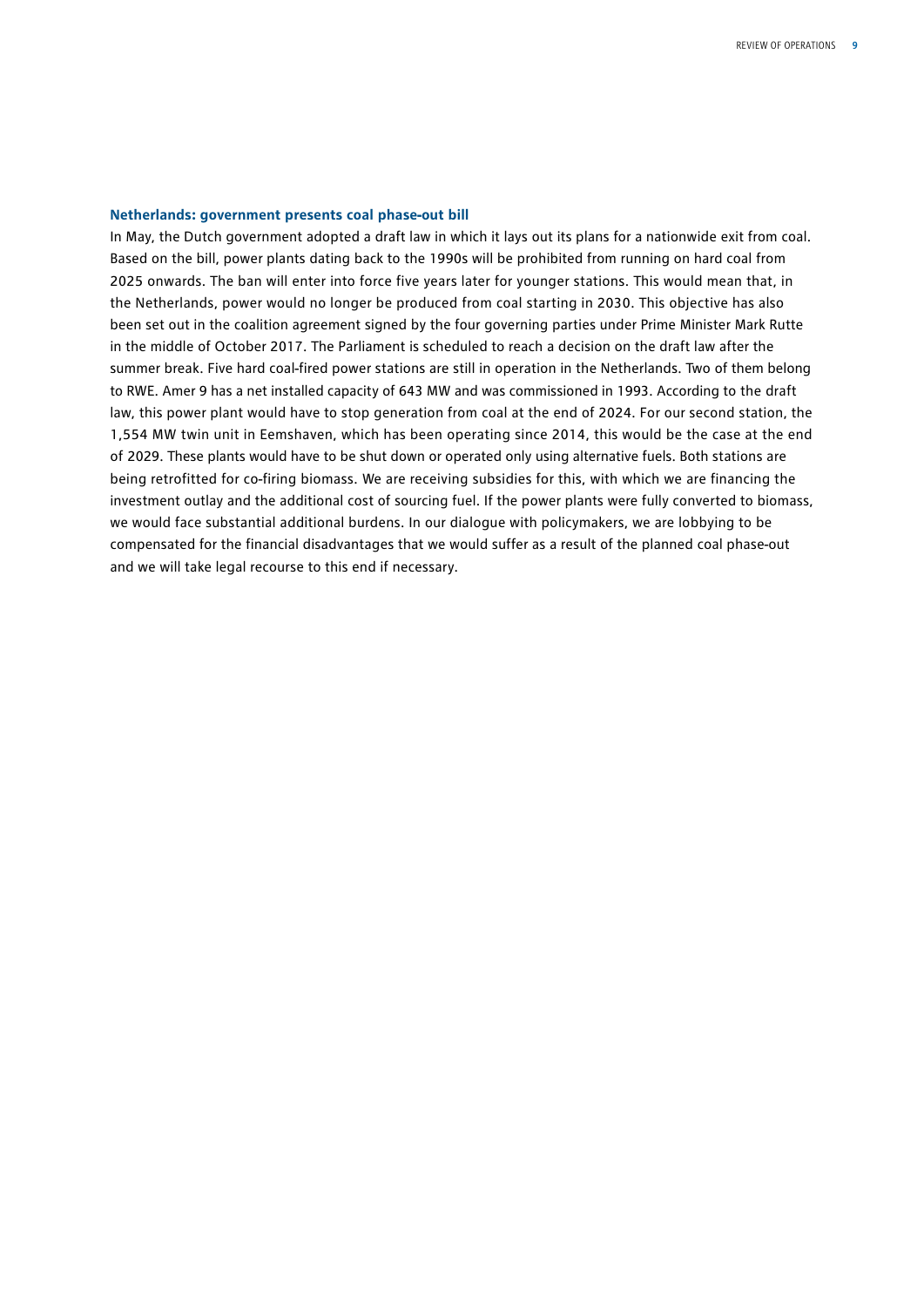# After the period under review

### **Nuclear phase-out: government decides to grant financial compensation to power plant operators**

On 4 July 2018, the 16<sup>th</sup> Amendment to the German Nuclear Energy Act entered into force. It grants RWE, Vattenfall and E.ON financial compensation for economic disadvantages arising from the accelerated nuclear phase-out. The government is thus complying with the demands of the German Constitutional Court. After the catastrophic reactor incident at Fukushima in March 2011, the legislator reversed a decision reached just before then to extend the lifetimes of nuclear power plants. Now the power utilities can request appropriate financial compensation for the stranded investments which they made relying on the extended lifetimes. In addition, RWE and Vattenfall are owed compensation for generation contingents, which they had been granted as part of the nuclear energy agreement of 2000, and that cannot be used any longer. At the time, RWE had been granted additional quotas to compensate for the forced decommissioning of the Mülheim-Kärlich nuclear power station after just under a year of operation due to mistakes in the approval procedure. A portion of these volumes would lapse unused as a result of the latest shutdown deadlines established in 2011. The Court deemed this circumstance an anti-constitutional encroachment of our property. We estimate that our unused contingent from Mülheim-Kärlich amounts to 27 TWh. This figure already reflects the postive effect which the planned acquisition of the minority interests in the Emsland and Gundremmingen nuclear power plants from E.ON has on our generation volumes. The amendment to the Nuclear Energy Act stipulates that RWE and Vattenfall must make efforts to sell their unusable electricity contingents to other German nuclear power plant operators. If they do not succeed in doing so or only manage to sell a portion, they are entitled to request compensation for the remaining electricity volumes after 2022. We estimate that this change in legislation will result in RWE receiving a medium triple-digit million euro amount.

# **Go-ahead for acquisition of large wind power project pipeline in USA**

At the end of July, innogy successfully completed the acquisition of an onshore wind project pipeline in the USA with a potential total installed capacity of over 2 GW. The seller is the UK investment firm Terra Firma Capital Partners. The transaction had been agreed as early as December 2017, but it required several approvals to close – from the Committee on Foreign Investment in the United States amongst others. The acquired portfolio encompasses more than 20 projects in various stages of development across eight states. innogy will assess the projects' profitability and initially keep all of its options open regarding financing and ownership structure.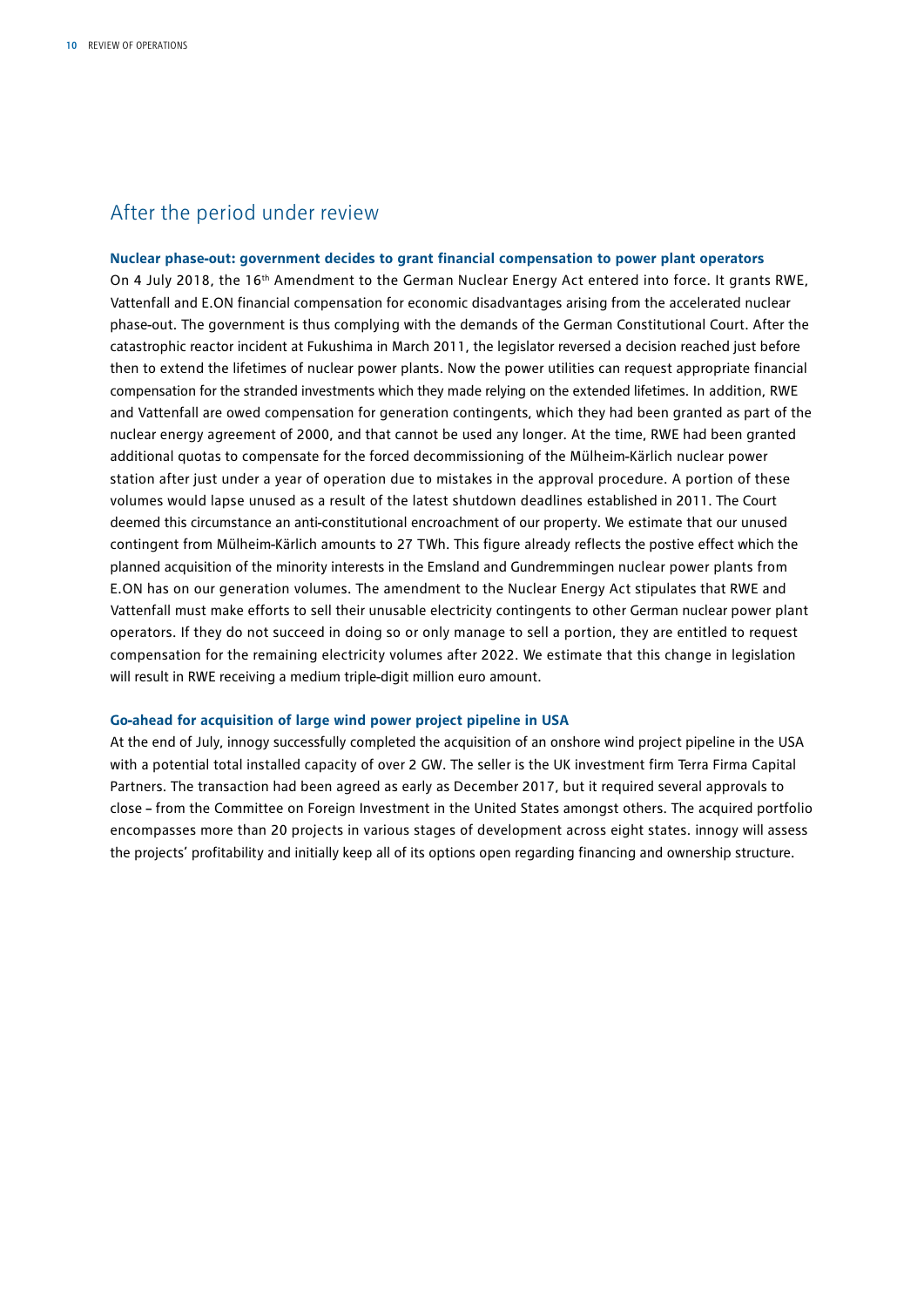# COMMENTARY ON REPORTING

# **New presentation of innogy's activities starting in the first half of 2018**

The asset swap agreed with E.ON, on which we report in detail on pages 4 et seq., requires a change in reporting. To date, we have presented innogy in its own segment as a fully consolidated group of companies. From now on, this segment includes only those parts of innogy that are due to remain within the RWE Group in the long term. The other parts, which will be transferred to E.ON, are classified as 'discontinued operations' until their date of sale. This primarily applies to the grid and retail businesses. The details of the change in accounting treatment are as follows:

- We are recognising the innogy business assigned to E.ON in the income statement only in condensed form under 'income from discontinued operations'. It will no longer be considered in the Group's sales volume, revenue, adjusted EBITDA, adjusted EBIT, non-operating result, financial result, or taxes on income. Prior-year figures will be adjusted accordingly. We will not calculate adjusted IFRS net income until the E.ON/innogy deal closes, because this financial indicator is of limited informational value during the transitional period.
- On the consolidated balance sheet, discontinued operations have been combined under 'assets held for sale' and 'liabilities held for sale'. In accordance with IFRS, we are maintaining the presentation of last year's balance sheet figures.
- In the cash flow statement in the consolidated financial statements, we present the cash flows from discontinued operations for the reporting and prior-year periods separately. We take a different approach in the condensed cash flow statement in the review of operations. Here, we only state cash flows from continuing operations.

# **Group structure featuring four segments**

In our financial reporting, the RWE Group is still divided into four segments (divisions). Whereas we continue to report on the Lignite&Nuclear, European Power and Supply&Trading divisions, 'innogy' has been replaced by the segment 'innogy – continuing operations'. The individual segments are as follows:

- Lignite&Nuclear: This segment encompasses our German electricity generation from lignite and nuclear power as well as our lignite production in the Rhineland. These activities are managed by our subsidiary RWE Power. We also report the 51% stake in Hungary-based Mátra, which generates electricity from lignite and was sold in March 2018, in this division. The segment further includes our investments in the Dutch nuclear power plant operator EPZ (30%) and the German company URANIT (50%), which holds a 33% stake in Urenco, a uranium enrichment specialist.
- European Power: This is where we report on our electricity production from gas, hard coal and biomass, which focuses on Germany, the United Kingdom and the Benelux region. The segment also includes some hydroelectric power plants in Germany and Luxembourg, our 70% stake in the Turkish gas-fired power station Denizli, and RWE Technology International, which specialises in project management and engineering services. All of these activities are under the responsibility of RWE Generation.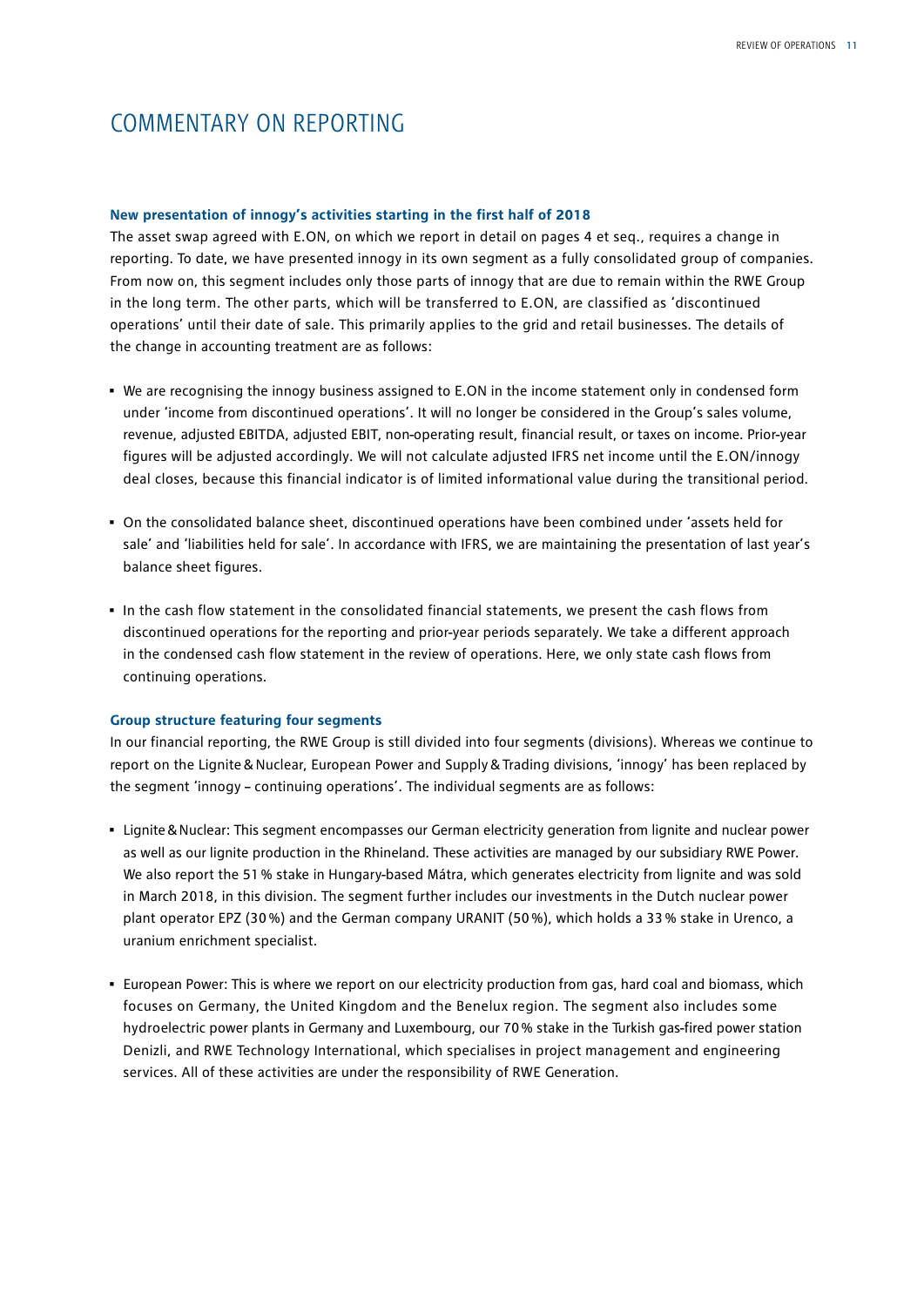- Supply & Trading: This division encompasses the activities of RWE Supply & Trading. The company trades commodities, acts as an intermediary for gas, and supplies some large industrial and corporate customers with energy. In addition, RWE Supply & Trading markets RWE's power generation and optimises power plant dispatch. However, earnings achieved through the latter activities are reported in the Lignite&Nuclear and European Power segments.
- innogy continuing operations: The segment includes only those parts of innogy that are due to remain within the RWE Group in the long term. The renewable energy business is the focal point: innogy is a leading European producer of electricity from renewable sources, in particular wind and hydroelectric power, focusing on Germany, the United Kingdom, Spain, the Netherlands, Poland and Italy. E.ON will transfer these operations back to us after acquiring innogy. The same applies to innogy's gas storage facilities, which are located in Germany and the Czech Republic, as well as to the 37.9% interest in the Austria-based energy utility KELAG.

Individual companies with cross-segment tasks, e.g. the Group holding company RWE AG, are stated under 'other, consolidation'. This item also includes our 25.1% stake in the German electricity transmission system operator Amprion.

### **Change in revenue recognition due to adoption of IFRS 15**

In the 2018 fiscal year, we began applying the new accounting standard IFRS 15 'Revenue from Contracts with Customers', which contains regulations governing the recognition of revenue. One of the consequences is that changes in the fair value of commodity derivatives, which occur before the contracts are realised, are now recognised in other operating income instead of in revenue or the cost of materials. Therefore, the revenue we state for 2018 is lower, particularly in the gas business. Prior-year figures have not been adjusted.

#### **Financial instruments have stronger effect on earnings due to adoption of IFRS 9**

We also started to apply the new accounting standard IFRS 9 'Financial Instruments' in 2018, which relates to the accounting treatment of financial instruments. Again, prior-year figures have not been adjusted. IFRS 9 results in changes to the classification and measurement of financial instruments, to hedge accounting and to the recognition of impairments based on expected credit losses. One of the consequences is that changes in the fair value of some of our securities are no longer recognised without an effect on profit or loss. This results in increased volatility on the income statement. Furthermore, the recognition of expected credit losses reduces the value of our assets. In consequence, net debt is slightly higher.

#### **Forward-looking statements**

This interim report contains forward-looking statements regarding the future development of the RWE Group and its companies as well as economic and political developments. These statements are assessments that we have made based on information available to us at the time this document was prepared. In the event that the underlying assumptions do not materialise or unforeseen risks arise, actual developments can deviate from the developments expected at present. Therefore, we cannot assume responsibility for the correctness of these statements.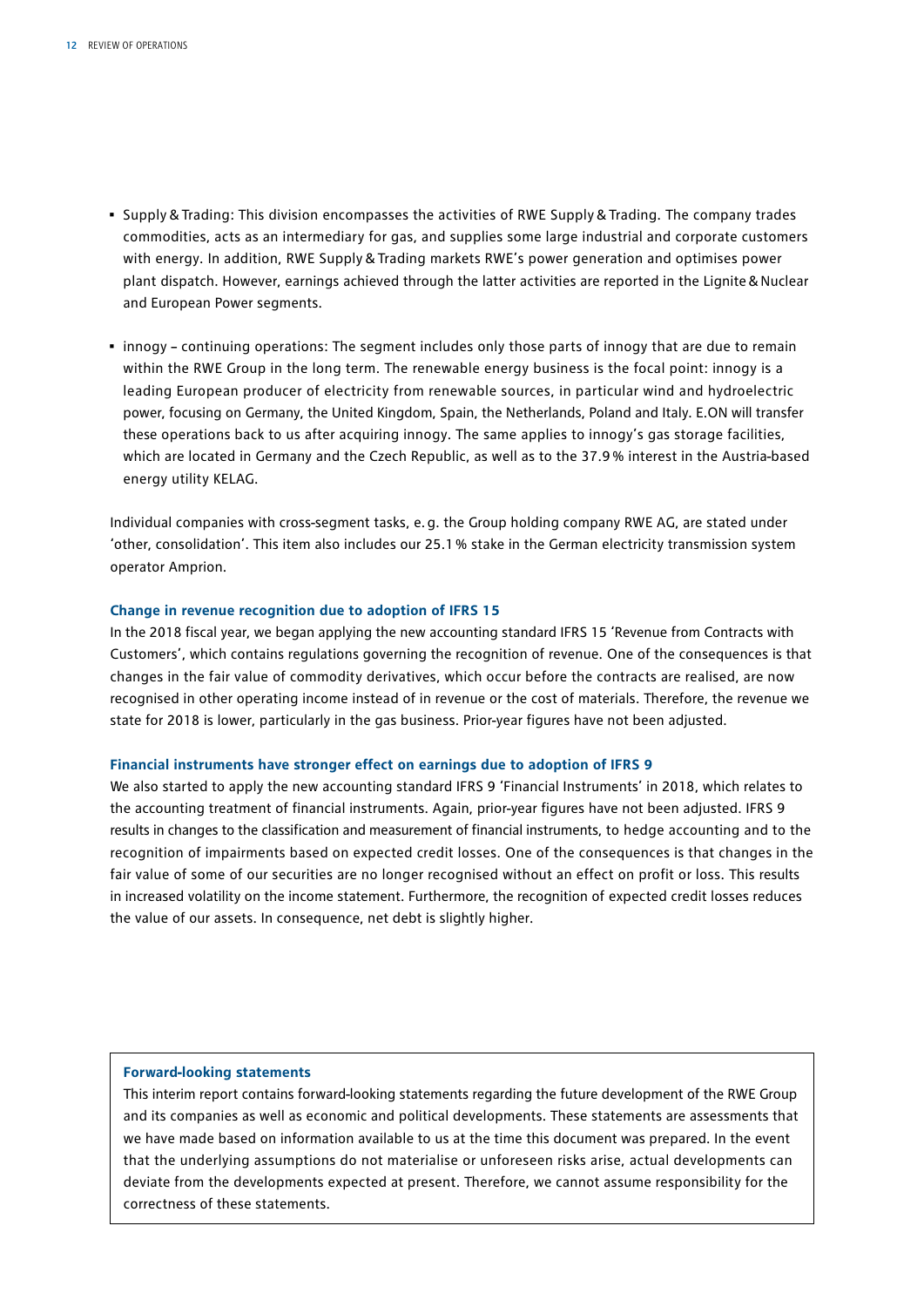| <b>BUSINESS PERFORMANCE</b> |  |
|-----------------------------|--|
|-----------------------------|--|

| Power generation<br>January - June  | Lignite |                          |      | Gas  | Hard coal |                          | Nuclear |                          | Renewables |      | Pumped<br>storage,<br>other |                          | Total |       |
|-------------------------------------|---------|--------------------------|------|------|-----------|--------------------------|---------|--------------------------|------------|------|-----------------------------|--------------------------|-------|-------|
| <b>Billion kWh</b>                  | 2018    | 2017                     | 2018 | 2017 | 2018      | 2017                     | 2018    | 2017                     | 2018       | 2017 | 2018                        | 2017                     | 2018  | 2017  |
| Lignite & Nuclear                   | 34.6    | 38.0                     |      |      |           | $\overline{\phantom{0}}$ | 9.9     | 15.0                     |            |      |                             | 0.3                      | 44.5  | 53.3  |
| <b>European Power</b>               |         | $\overline{\phantom{0}}$ | 23.2 | 27.3 | 13.5      | 18.1                     |         | $\overline{\phantom{0}}$ | 0.6        | 0.5  | 1.3                         | 1.2                      | 38.6  | 47.1  |
| of which:                           |         |                          |      |      |           |                          |         |                          |            |      |                             |                          |       |       |
| Germany <sup>1</sup>                |         | $\qquad \qquad -$        | 2.0  | 3.7  | 6.0       | 7.8                      |         | -                        | 0.4        | 0.3  | 1.3                         | 1.2                      | 9.7   | 13.0  |
| <b>United Kingdom</b>               |         | $\qquad \qquad -$        | 17.2 | 17.3 | 0.4       | 2.6                      |         | -                        | 0.2        | 0.2  |                             | $\overline{\phantom{a}}$ | 17.8  | 20.1  |
| Netherlands/Belgium                 |         | -                        | 2.8  | 4.2  | 7.1       | 7.7                      |         |                          |            |      |                             | $\overline{\phantom{a}}$ | 9.9   | 11.9  |
| $innogy -$<br>continuing operations |         | $\overline{\phantom{0}}$ |      |      |           |                          |         | -                        | 4.8        | 4.7  |                             | $\overline{\phantom{0}}$ | 4.8   | 4.7   |
| <b>RWE Group</b>                    | 34.6    | 38.0                     | 23.2 | 27.3 | 13.5      | 18.1                     | 9.9     | 15.0                     | 5.4        | 5.2  | 1.3                         | 1.5                      | 87.9  | 105.1 |

1 Including electricity from power plants not owned by RWE that we can deploy at our discretion on the basis of long-term agreements. In the first half of 2018, this amounted to 3.0 billion kWh (first half of 2017: 3.6 billion kWh).

## **Power generation down 16% year on year**

In the first half of 2018, the RWE Group produced 87.9 billion kWh of electricity, 16% less than in the same period last year. We recorded significant declines across all conventional generation technologies. Nuclear power production (–5.1 TWh) was affected by the fact that we had to shut down Gundremmingen B (1,284 MW) at the end of 2017 as part of the legally mandated nuclear phase-out. Outages at the two remaining stations, Gundremmingen C and Emsland, experienced due to inspections also came to bear. Power plant outages were also the reason why we generated less electricity from lignite (–3.4 TWh). Some of the downtime was moved up. Moreover, as required by law we decommissioned the Frimmersdorf P and Q lignite units (284 MW and 278 MW) and put them into legally mandated standby as of 1 October 2017. Shrinking margins led to a drop in the utilisation of our gas-fired power stations (– 4.1 TWh). We generated less electricity from hard coal (– 4.6 TWh) for the same reason; another contributing factor was the shutdown of the Voerde A/B twin unit (1,390 MW) with effect from 1 April 2017. We only posted a rise in electricity volumes from renewable sources (+ 0.2 TWh) although overall wind conditions were slightly less favourable than in the first half of 2017. This positive development is due to innogy's commissioning of new wind turbines. In addition, capacity utilisation of our run-of-river power stations improved.

In addition to our in-house generation, we procure electricity from external suppliers. These purchases totalled 24.2 billion kWh in the period under review (first half of 2017: 19.1 billion kWh). In-house generation and power purchases combined for 112.1 billion kWh (first half of 2017: 124.2 billion kWh).

### **Electricity sales 10% down year on year – slight increase in volumes in the gas business**

The RWE Group's continuing operations sold 107.7 billion kWh of electricity and 35.5 billion kWh of gas to external customers. Most of these volumes are allocable to the Supply & Trading segment. Electricity sales experienced a drop of 10%, primarily due to the decline in our generation volume and the resulting drop in the amount of in-house production sold by RWE Supply&Trading. By contrast, gas deliveries were 3 % higher than in 2017. A contributing factor was that RWE Supply&Trading won new industrial and corporate customers.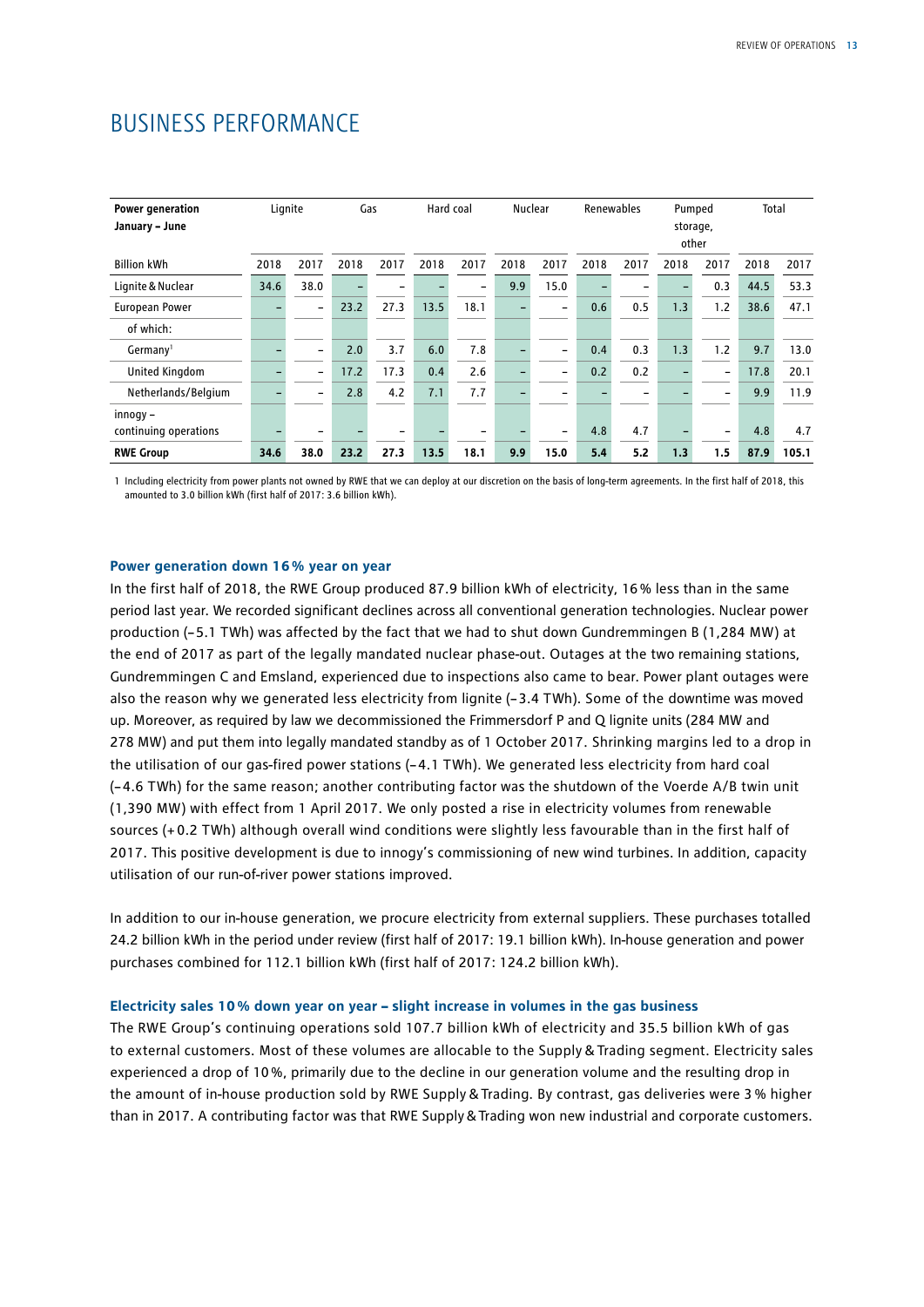| <b>External revenue</b>                               | Jan - Jun | $Jan - Jun$ | $+/-$         | Jan - Dec |
|-------------------------------------------------------|-----------|-------------|---------------|-----------|
| $\epsilon$ million                                    | 2018      | 2017        | $\frac{0}{0}$ | 2017      |
| Lignite & Nuclear                                     | 551       | 617         | $-10.7$       | 1,259     |
| <b>European Power</b>                                 | 531       | 465         | 14.2          | 923       |
| Supply & Trading                                      | 5,132     | 5.768       | $-11.0$       | 10.517    |
| innogy - continuing operations                        | 531       | 528         | 0.6           | 1,087     |
| Other, consolidation                                  | 13        | 29          | $-55.2$       | 36        |
| RWE Group (excluding natural gas tax/electricity tax) | 6,758     | 7,407       | $-8.8$        | 13,822    |
| Natural gas tax/electricity tax                       | 69        | 66          | 4.5           | 131       |
| <b>RWE Group</b>                                      | 6,827     | 7,473       | $-8.6$        | 13,953    |

| External revenue by product                           | Jan – Jun | Jan - Jun | $+/-$   | Jan - Dec |
|-------------------------------------------------------|-----------|-----------|---------|-----------|
| $\epsilon$ million                                    | 2018      | 2017      | %       | 2017      |
| <b>Electricity revenue</b>                            | 5,043     | 5,349     | $-5.7$  | 10,430    |
| of which:                                             |           |           |         |           |
| Lignite & Nuclear                                     | 158       | 217       | $-27.2$ | 451       |
| <b>European Power</b>                                 | 266       | 317       | $-16.1$ | 594       |
| Supply & Trading                                      | 4,214     | 4,428     | $-4.8$  | 8,628     |
| innogy - continuing operations                        | 405       | 387       | 4.7     | 755       |
| Gas revenue <sup>1</sup>                              | 770       | 1,222     | $-37.0$ | 1,795     |
| of which:                                             |           |           |         |           |
| Supply & Trading                                      | 738       | 1,192     | $-38.1$ | 1,738     |
| innogy - continuing operations                        | 24        | 25        | $-4.0$  | 48        |
| Other revenue                                         | 945       | 836       | 13.0    | 1,597     |
| RWE Group (excluding natural gas tax/electricity tax) | 6,758     | 7,407     | $-8.8$  | 13,822    |

1 Immaterial gas revenue in the European Power segment and in the 'other, consolidation' item is not stated separately.

# **External revenue 9% down year on year**

The RWE Group's external revenue decreased by 9 % to €6,758 million. This figure does not include taxes on natural gas or electricity. Our electricity revenue amounted to €5,043 million, down 6% on the first half of 2017. The decline in sales volume came to bear here. The Group's gas revenue dropped by 37% to €770 million despite the slight increase in sales volume. Our initial adoption of IFRS 15 in 2018 played a role, because it caused certain items to no longer be recognised in revenue (see commentary on page 12). In addition, we achieved less revenue from the realisation of hedges.

| Internal revenue               | Jan – Jun | Jan – Jun | $+/-$         | Jan - Dec |
|--------------------------------|-----------|-----------|---------------|-----------|
| $\epsilon$ million             | 2018      | 2017      | $\frac{0}{0}$ | 2017      |
| Lignite & Nuclear              | 1,177     | 1.473     | $-20.1$       | 2,897     |
| <b>European Power</b>          | 1,763     | 2.173     | $-18.9$       | 3.967     |
| Supply & Trading               | 2,119     | 2,263     | $-6.4$        | 3,419     |
| innogy - continuing operations | 191       | 183       | 4.4           | 377       |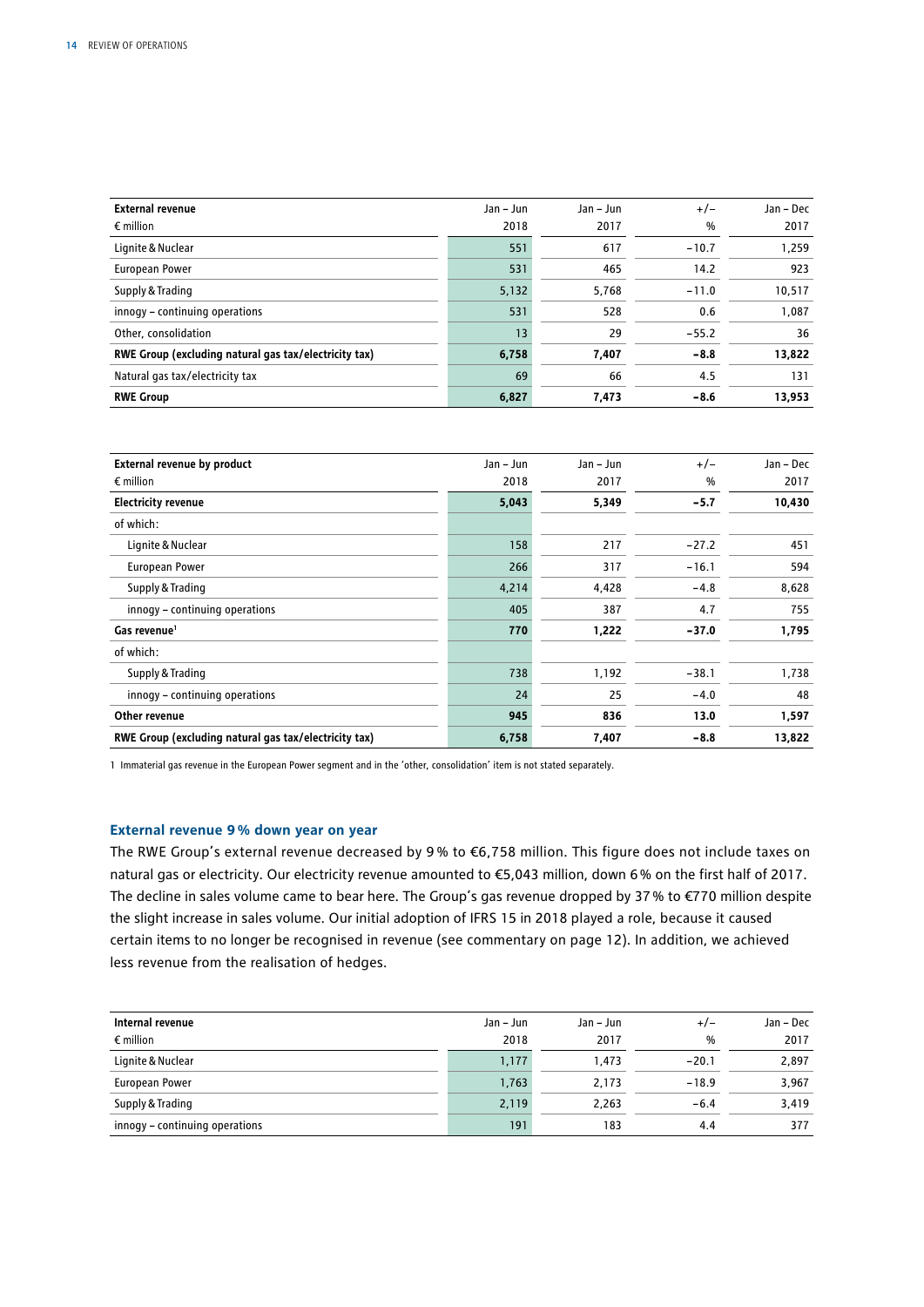| <b>Adjusted EBITDA</b>         | Jan – Jun | Jan – Jun | $+/-$         | Jan - Dec |
|--------------------------------|-----------|-----------|---------------|-----------|
| $\epsilon$ million             | 2018      | 2017      | $\frac{0}{0}$ | 2017      |
| Lignite & Nuclear              | 167       | 401       | $-58.4$       | 671       |
| European Power                 | 196       | 222       | $-11.7$       | 463       |
| Supply & Trading               | 101       | 131       | $-22.9$       | 271       |
| innogy - continuing operations | 368       | 386       | $-4.7$        | 785       |
| Other, consolidation           | $-7$      | $-10$     | 30.0          | $-41$     |
| <b>RWE Group</b>               | 825       | 1,130     | $-27.0$       | 2,149     |

# **Adjusted EBITDA 27% down year on year**

Our adjusted earnings before interest, taxes, depreciation and amortisation (adjusted EBITDA) amounted to €825 million. This was 27 % lower than last year's comparable figure. Shrinking margins and volumes in conventional electricity generation were the main reasons. However, we benefited from a very good trading performance in the second quarter. The following developments were observed in the segments:

- Lignite&Nuclear: This division's adjusted EBITDA declined by €234 million to €167 million primarily because we realised lower wholesale prices for electricity generated by our lignite-fired and nuclear power plants compared to 2017. We had already sold forward almost all of the production of these stations in previous years. The closure of unit B of the Gundremmingen nuclear power station at the end of 2017 also had a negative effect on earnings. Moreover, extensive power plant maintenance led to outages and additional costs. However, our operating costs for the full year will probably be lower than in 2017, primarily due to our ongoing efficiency-enhancement programme.
- European Power: We recorded €196 million in adjusted EBITDA in this segment. This was €26 million less than the high figure achieved in the first half of 2017, which benefited from capital gains on property sales. The margins we achieved from forward sales of electricity from our gas and hard coal-fired power stations were lower than in 2017. By contrast, the payments we have been receiving since October 2017 for participating in the UK capacity market had a positive effect. In addition, operating costs were down.
- Supply&Trading: Here, adjusted EBITDA dropped by €30 million to €101 million. Whereas our energy trading performance improved over 2017 thanks to a very good second quarter, we fell short of the unusually high earnings achieved in the gas business in the first half of 2017. In addition, RWE Supply&Trading made a value adjustment to an equity stake acquired within the scope of its principal investments. These are short to medium-term investments in energy assets or energy companies on which we believe we can achieve high returns by taking measures to increase their value and subsequently selling them.
- innogy continuing operations: Adjusted EBITDA posted by the innogy business remaining with RWE amounted to €368 million, slightly less than the comparable figure for 2017 (€386 million). One reason for this was a delay in the realisation of income in the photovoltaic business. Further earnings shortfalls stemmed from overall capacity utilisation at innogy's wind farms in the second quarter being lower than in 2017 due to unfavourable weather conditions. This was contrasted by additional income earned from newly commissioned wind turbines.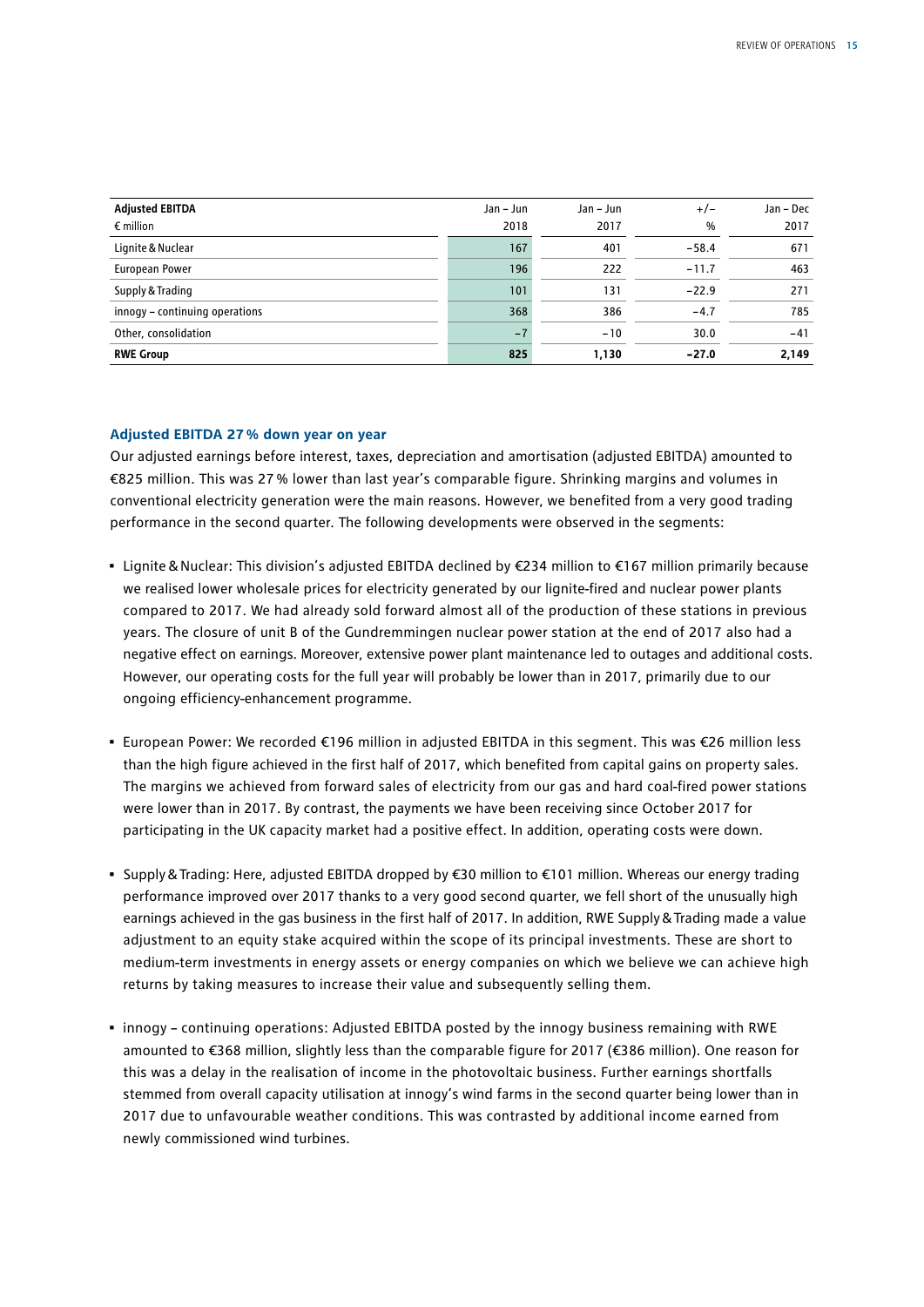| <b>Adjusted EBIT</b>           | Jan – Jun | Jan – Jun | $+/-$   | Jan - Dec |
|--------------------------------|-----------|-----------|---------|-----------|
| $\epsilon$ million             | 2018      | 2017      | %       | 2017      |
| Lignite & Nuclear              | 33        | 262       | $-87.4$ | 399       |
| European Power                 | 49        | 69        | $-29.0$ | 155       |
| Supply & Trading               | 99        | 129       | $-23.3$ | 265       |
| innogy - continuing operations | 198       | 211       | $-6.2$  | 398       |
| Other, consolidation           | 6         | $-11$     | 154.5   | $-47$     |
| <b>RWE Group</b>               | 385       | 660       | $-41.7$ | 1,170     |

In the first six months of 2018, adjusted EBIT totalled €385 million, which was 42% less than the comparable figure for 2017. This figure differs from adjusted EBITDA in that it does not include operating depreciation and amortisation, which amounted to €440 million in the period being reviewed (first half of 2017: €470 million).

| Non-operating result              | Jan – Jun | Jan – Jun | $+/-$              | Jan - Dec |
|-----------------------------------|-----------|-----------|--------------------|-----------|
| $\epsilon$ million                | 2018      | 2017      | $\epsilon$ million | 2017      |
| Capital gains/losses              | $-25$     | 68        | $-93$              | 107       |
| Impact of derivatives on earnings | $-88$     |           | $-99$              | $-480$    |
| Other                             | $-20$     | 1.432     | $-1.452$           | 1.322     |
| Non-operating result              | $-133$    | 1.511     | $-1.644$           | 949       |

The non-operating result, in which we recognise certain effects with no or limited relation to the operations in the period under review, totalled –€133 million (first half of 2017: €1,511 million). The individual items developed as follows:

- Sales of investments and assets led to a net book loss of €25 million as opposed to a gain of €68 million in the same period last year. The loss was related to the sale of our majority stake in the Hungarian lignite-based power producer Mátra, on which we report on page 5. The transaction caused expenses resulting from the conversion of Mátra's financial statements to euros, which were previously recognised in equity, to have an effect on earnings. Capital gains on property sales were unable to offset this effect.
- We recognised a loss of €88 million in the 'impact of derivatives on earnings' item, as opposed to a slightly positive result recorded in the same period last year (€11 million). We use derivatives to hedge price risks. Pursuant to IFRS, these types of financial instruments are recognised at fair value at the corresponding balance-sheet date, whereas transactions which are hedged with them are only recognised as a profit or loss when they are realised. This results in temporary effects on earnings, which are neutralised over time.
- The earnings stated under 'other' amounted to €20 million, which was much less than the high figure recorded in the same period last year (€1,432 million), which benefited from the nuclear fuel tax refund. We took minor charges in the period under review because we had accrued provisions for expected expenses associated with the execution of the asset swap with E.ON.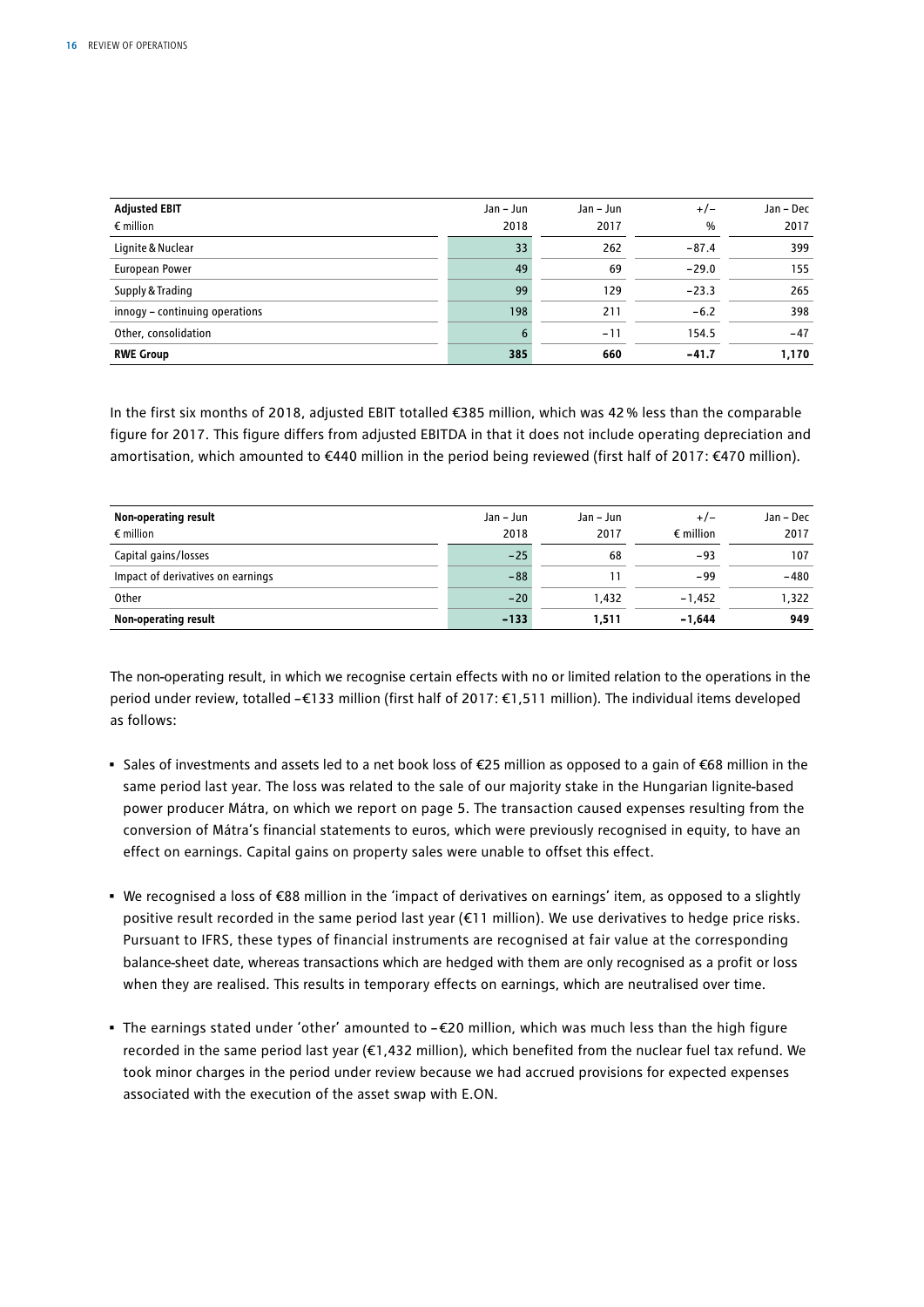| <b>Financial result</b><br>$\epsilon$ million | Jan - Jun<br>2018 | Jan - Jun<br>2017 | $+/-$<br>$\epsilon$ million | Jan - Dec<br>2017 |
|-----------------------------------------------|-------------------|-------------------|-----------------------------|-------------------|
| Interest income                               | 88                | 138               | $-50$                       | 197               |
| Interest expenses                             | $-89$             | $-141$            | 52                          | $-298$            |
| <b>Net interest</b>                           | $-1$              | -3                |                             | $-101$            |
| Interest accretion to non-current provisions  | $-105$            | $-38$             | $-67$                       | $-226$            |
| Other financial result                        | $-78$             | 224               | $-302$                      | 264               |
| <b>Financial result</b>                       | $-184$            | 183               | $-367$                      | $-63$             |

Our financial result deteriorated by €367 million to –€184 million. Its components changed as follows:

- Net interest was essentially unchanged, amounting to –€1 million. We earned lower income on interest, but interest expenses also declined, primarily because hybrid bonds were redeemed or bought back last year (see page 54 of the 2017 Annual Report).
- The interest accretion to non-current provisions curtailed earnings by €105 million, having a bigger effect than in 2017. The year-earlier figure (–€38 million) benefited from increases in discount rates for nuclear provisions; the resulting reductions in the net present value of the obligations were recognised as income in the interest accretion. Changes in discount rates also had positive effects on other non-current provisions in the first half of 2017, which did not recur in the period under review.
- The 'other financial result' amounted to –€78 million, which was much lower than in the first six months of last year (€224 million). The latter figure was unusually high, because it contained the interest we were owed for the nuclear fuel tax payments we had made until 2016 and were refunded thereafter. In addition, we incurred losses from the fair valuation of securities in the period under review. The changes in fair value were presented with an effect on profit or loss for the first time due to the initial adoption of IFRS 9, after having been recognised without an effect on earnings in 2017. Smaller losses from the sale of securities had a counteracting effect.

At €68 million, income from continuing operations before tax was far below the comparable figure for 2017 (€2,354 million). The effective tax rate was 126%, which was unusually high (first half of 2017: 14%). One reason for this is that RWE AG's tax group incurred losses for which we did not capitalise deferred taxes, as opposed to the positive tax result that we recorded in the first half of 2017. Deferred tax assets constitute a right to future tax rebates that results from the differences in the recognition and/or valuation of assets and liabilities between the tax balance sheet and the IFRS balance sheet. Deferred taxes may only be capitalised if in later fiscal years, tax gains are achieved that allow the tax rebates to be used. There is currently no sufficient certainty that this will occur in RWE AG's tax group. After taxes, we posted income from continuing operations of –€18 million (first half of 2017: €2,023 million).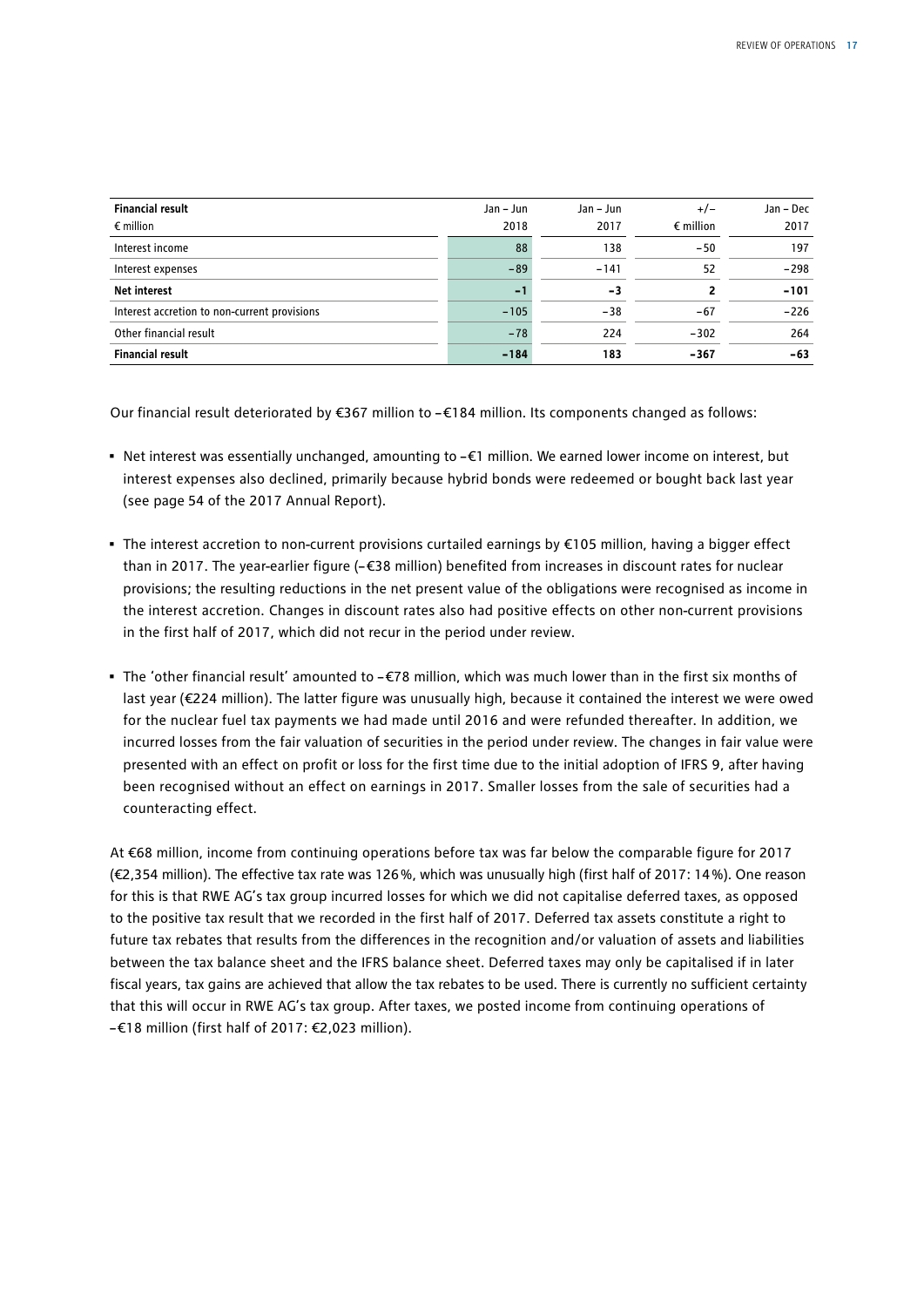| <b>Reconciliation to net income</b>                        |                    | Jan - Jun | Jan - Jun | $+/-$         | Jan – Dec |
|------------------------------------------------------------|--------------------|-----------|-----------|---------------|-----------|
|                                                            |                    | 2018      | 2017      | $\frac{0}{0}$ | 2017      |
| <b>Adjusted EBITDA</b>                                     | $\epsilon$ million | 825       | 1,130     | $-27.0$       | 2,149     |
| Operating depreciation, amortisation and impairment losses | $\epsilon$ million | $-440$    | $-470$    | 6.4           | $-979$    |
| <b>Adjusted EBIT</b>                                       | $\epsilon$ million | 385       | 660       | $-41.7$       | 1,170     |
| Non-operating result                                       | $\epsilon$ million | $-133$    | 1,511     | $-108.8$      | 949       |
| <b>Financial result</b>                                    | $\epsilon$ million | $-184$    | 183       | $-200.5$      | $-63$     |
| Income from continuing operations before taxes             | $\epsilon$ million | 68        | 2,354     | $-97.1$       | 2,056     |
| Taxes on income                                            | $\epsilon$ million | $-86$     | $-331$    | 74.0          | $-333$    |
| Income from continuing operations                          | $\epsilon$ million | $-18$     | 2,023     | $-100.9$      | 1,723     |
| Income from discontinued operations                        | $\epsilon$ million | 539       | 937       | $-42.5$       | 592       |
| Income                                                     | $\epsilon$ million | 521       | 2,960     | $-82.4$       | 2,315     |
| of which:                                                  |                    |           |           |               |           |
| Non-controlling interests                                  | $\epsilon$ million | 329       | 267       | 23.2          | 373       |
| RWE AG hybrid capital investors' interest                  | $\epsilon$ million | 30        | 24        | 25.0          | 42        |
| Net income/income attributable to RWE AG shareholders      | $\epsilon$ million | 162       | 2,669     | $-93.9$       | 1,900     |
| Earnings per share                                         | €                  | 0.26      | 4.34      | $-94.0$       | 3.09      |
| Number of shares outstanding (average)                     | millions           | 614.7     | 614.7     |               | 614.7     |
| <b>Effective tax rate</b>                                  | $\frac{0}{0}$      | 126       | 14        |               | 16        |

Income from discontinued operations totalled €539 million, down €398 million on the comparable figure for 2017 primarily due to temporary losses in the fair valuation of derivatives. In addition, operating earnings deteriorated, above all in the retail business. This was contrasted by relief provided by a lower effective tax rate.

Non-controlling interests rose by €62 million to €329 million. In the same period last year, Hungary-based power producer Mátra, in which we held a stake of 51% until March 2018, recorded a loss, which had a negative impact on the income of the co-owners. This effect did not recur in 2018. The decrease in the net income of innogy in RWE's interim financial statements had a counteracting effect, because the income of the minority shareholders, who accounted for 23.2% in total, declined commensurately.

The portion of earnings attributable to hybrid capital investors amounted to €30 million (first half of 2017: €24 million). This sum corresponds to the finance costs related to our £750 million hybrid bond. Associated proceeds are classified as equity according to IFRS because the bond has a theoretically perpetual tenor. RWE's remaining hybrid capital is classified as debt and we record interest accrued on it in the financial result.

As a consequence of the above developments, net income decreased considerably compared to 2017, falling to €162 million (first half of 2017: €2,669 million). Based on the 614.7 million in RWE shares outstanding, earnings per share amounted to €0.26 (first half of 2017: €4.34).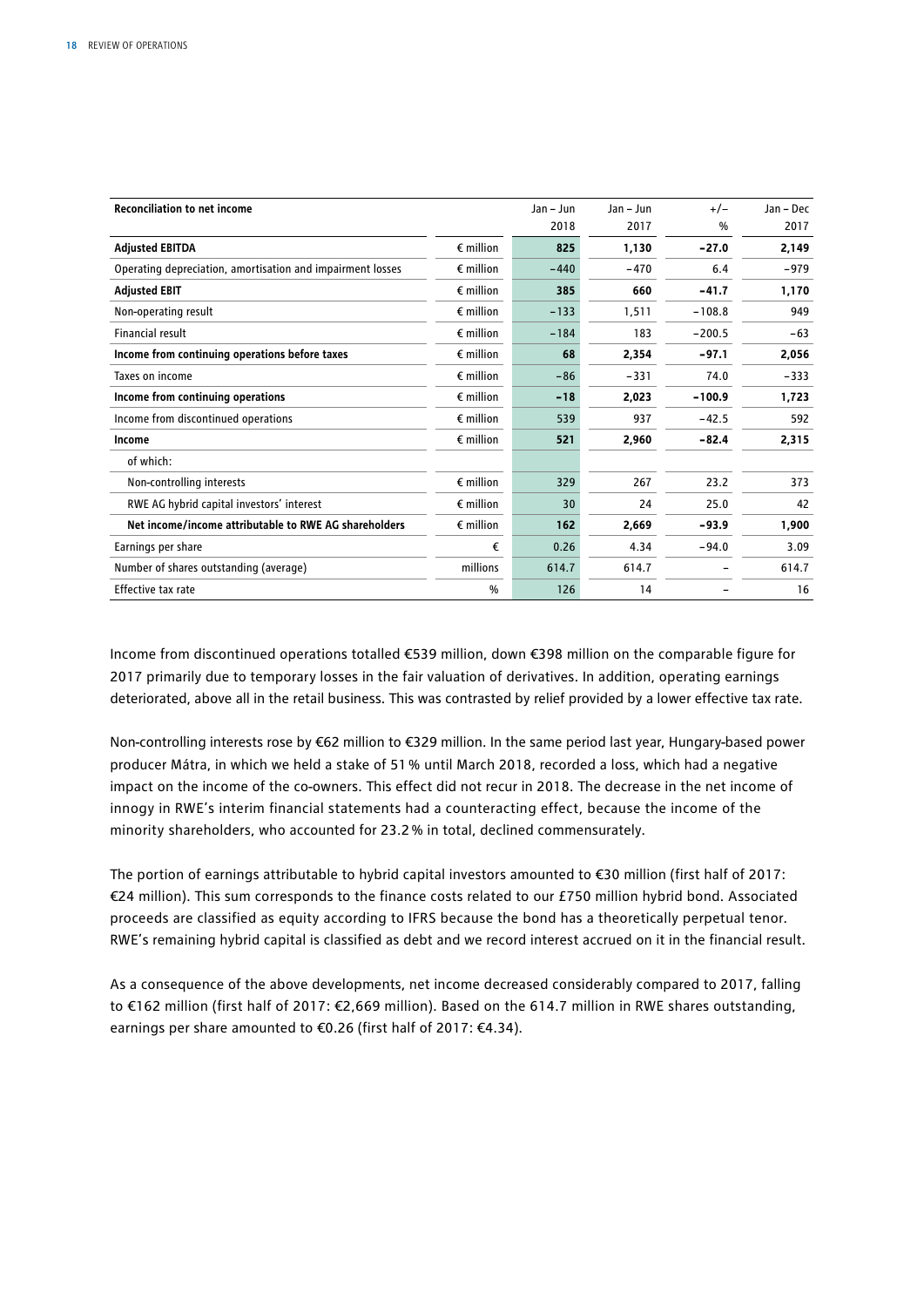| Capital expenditure on property, plant and equipment<br>and on intangible assets<br>$\epsilon$ million | Jan – Jun<br>2018 | Jan – Jun<br>2017 | $+/-$<br>$\epsilon$ million | Jan - Dec<br>2017 |
|--------------------------------------------------------------------------------------------------------|-------------------|-------------------|-----------------------------|-------------------|
| Lignite & Nuclear                                                                                      | 105               | 98                |                             | 269               |
| European Power                                                                                         | 67                | 38                | 29                          | 147               |
| Supply & Trading                                                                                       |                   |                   | 4                           |                   |
| innogy - continuing operations                                                                         | 103               | 95                | 8                           | 285               |
| Other, consolidation                                                                                   |                   |                   | $-1$                        | $-2$              |
| <b>RWE Group</b>                                                                                       | 280               | 233               | 47                          | 706               |

| Capital expenditure on financial assets | Jan – Jun | Jan – Jun | $+/-$              | Jan - Dec |
|-----------------------------------------|-----------|-----------|--------------------|-----------|
| $\epsilon$ million                      | 2018      | 2017      | $\epsilon$ million | 2017      |
| Lignite & Nuclear                       |           |           | -                  |           |
| European Power                          |           |           |                    |           |
| Supply & Trading                        | 34        |           | 29                 | 30        |
| innogy - continuing operations          | 65        | 90        | $-25$              | 153       |
| Other, consolidation                    | - 1       |           | ÷.                 | 11        |
| <b>RWE Group</b>                        | 100       | 97        |                    | 196       |

# **Capital expenditure 15% up on 2017**

In the first half of 2018, the RWE Group recorded capital expenditure of €380 million compared to €330 million in the same period last year, representing an increase of 15 %. Spending on property, plant and equipment and on intangible assets increased by 20 % to €280 million. Additional expenses for power plant maintenance played a role here. The Group spent €100 million on financial assets, only slightly more than in 2017. These outlays primarily related to the expansion of wind power capacity. In the first half of 2017, the lion's share of the funds was used to acquire Belectric.

| Cash flow statement <sup>1</sup>                              | Jan – Jun | Jan - Jun | $+/-$              | Jan - Dec |
|---------------------------------------------------------------|-----------|-----------|--------------------|-----------|
| $\epsilon$ million                                            | 2018      | 2017      | $\epsilon$ million | 2017      |
| Funds from operations                                         | 70        | 1,868     | $-1,798$           | $-3,971$  |
| Change in working capital                                     | 1,841     | $-174$    | 2,015              | 200       |
| Cash flows from operating activities of continuing operations | 1,911     | 1,694     | 217                | -3,771    |
| Cash flows from investing activities of continuing operations | $-1,287$  | 4,118     | $-5,405$           | 3,750     |
| Cash flows from financing activities of continuing operations | $-957$    | 230       | $-1,187$           | -997      |
| Effects of changes in foreign exchange rates and other        |           |           |                    |           |
| changes in value on cash and cash equivalents                 | 23        | 8         | 15                 | $-19$     |
| Total net changes in cash and cash equivalents                | $-310$    | 6,050     | $-6,360$           | -1,037    |
| Cash flows from operating activities of continuing operations | 1,911     | 1,694     | 217                | $-3,771$  |
| Minus capital expenditure <sup>2</sup>                        | $-390$    | $-310$    | $-80$              | $-902$    |
| Plus proceeds from divestitures/asset disposals <sup>2</sup>  | 34        | 64        | $-30$              | 234       |
| Free cash flow                                                | 1,555     | 1,448     | 107                | -4,439    |

1 All items solely relate to continuing operations.

2 Only related to items with an effect on cash.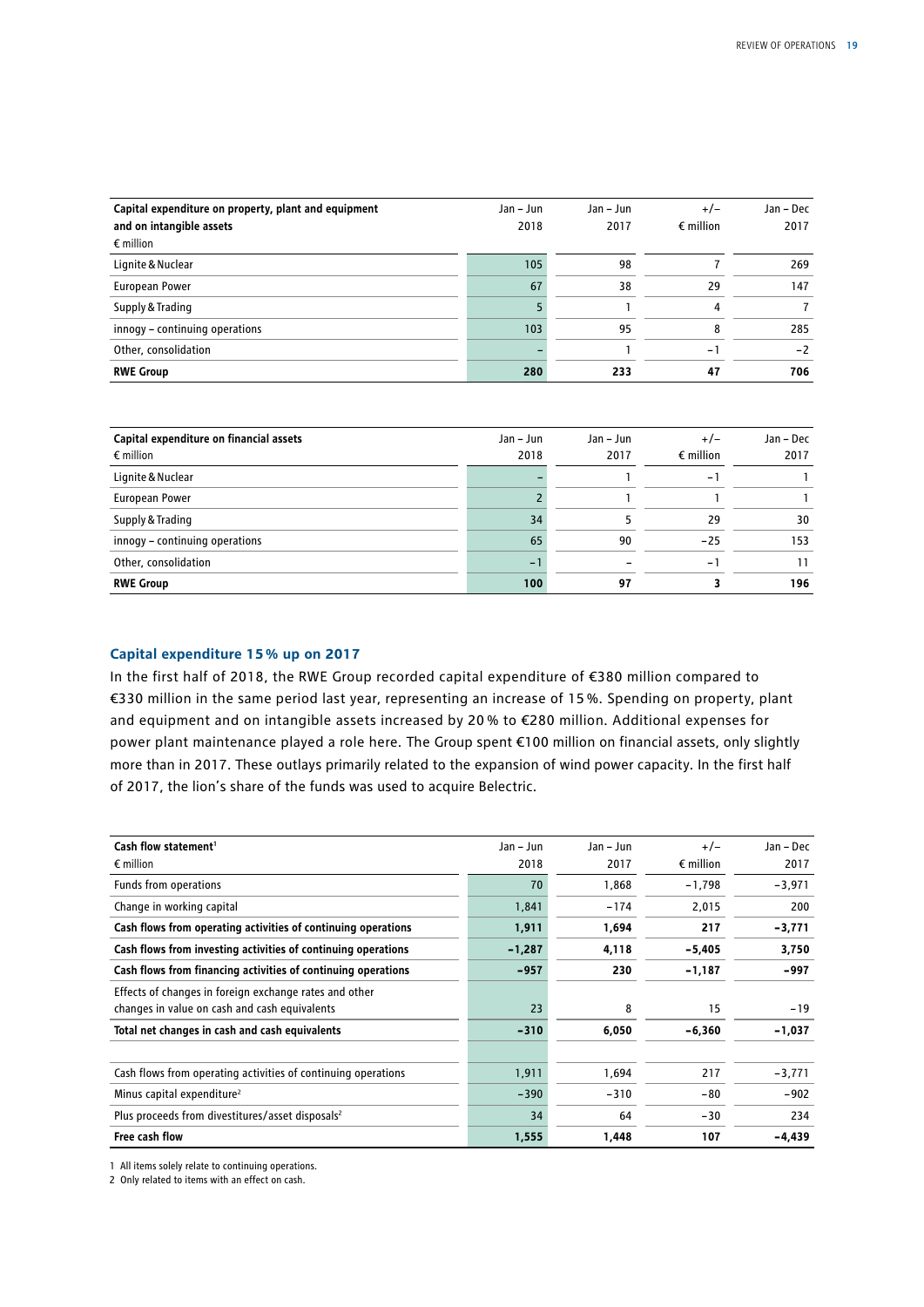## **Operating cash flow: significant rise due to received collateral**

Cash flows from operating activities of continuing operations amounted to €1,911 million. This was 13% higher than the comparable figure for 2017, although it included a one-off effect of €1.7 billion resulting from the nuclear fuel tax refund. The main reason for the positive development was that we obtained high variation margins in connection with forward contracts for  $CO<sub>2</sub>$  certificates and other commodities in the period under review. Variation margins are payments with which transaction partners mutually offset profit and loss positions resulting from the daily revaluation of active contracts. However, their influence on cash flows is temporary and ends once the transactions are realised.

Investing activity of our continuing operations resulted in cash outflows of €1,287 million (first half of 2017: cash inflows of €4,118 million). In addition to the capital expenditure presented earlier, short-term investments in securities also made a contribution. This was contrasted by proceeds on divestitures and asset disposals.

Financing activity of our continuing operations also resulted in cash outflows, which amounted to €957 million (first half of 2017: inflow of €230 million). This was predominantly due to dividend payments totalling about €1 billion, which we made to RWE shareholders, co-owners of fully consolidated RWE companies and hybrid investors. €165 million in new financial debt was issued in the period under review. This was contrasted by €136 million in redemptions.

On balance, the aforementioned cash flows from operating, investing and financing activities reduced our cash and cash equivalents by €310 million.

The high variation margins were also reflected in free cash flow, which amounted to  $\epsilon$ 1,555 million, up 7% year on year.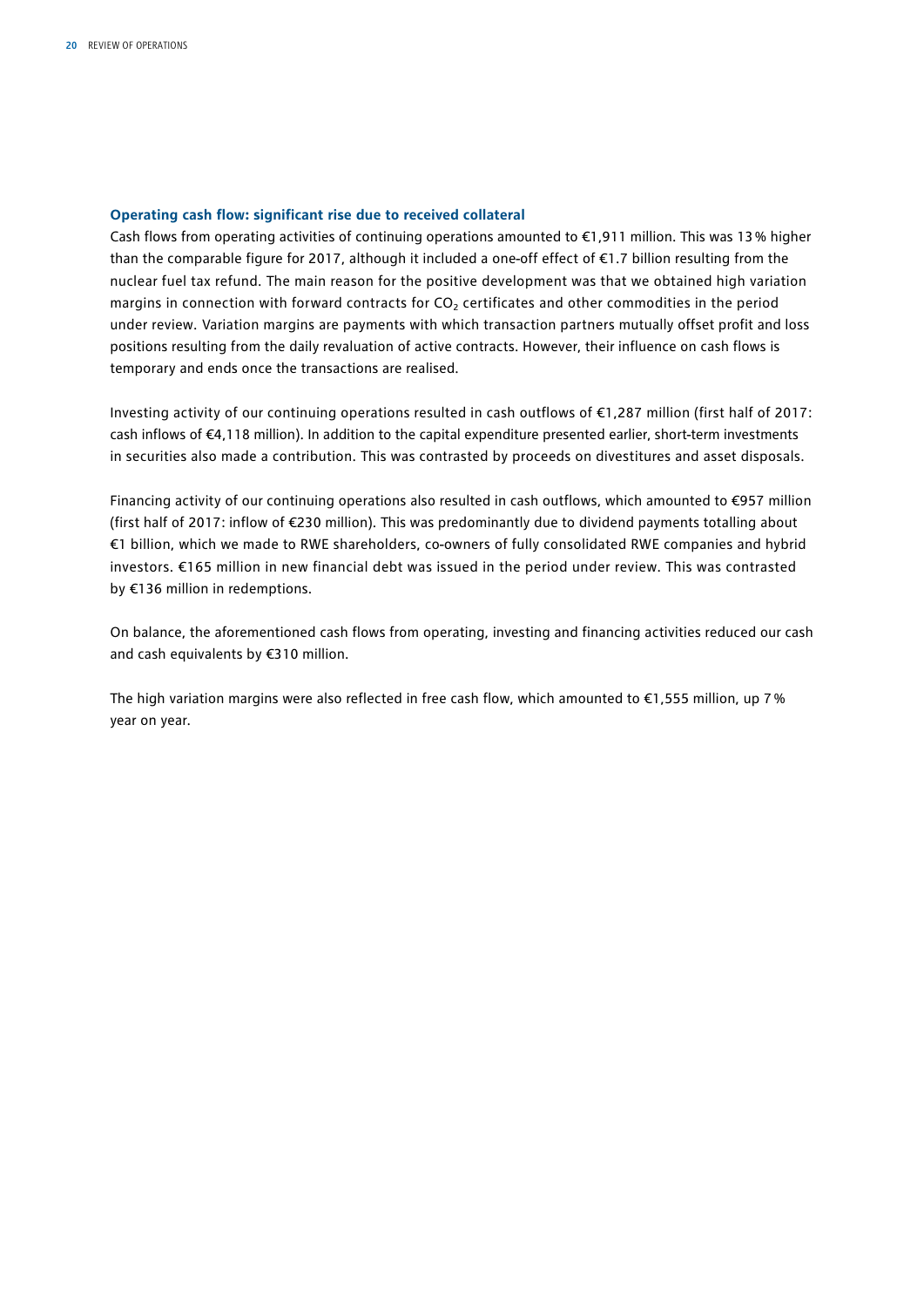| Net debt <sup>1</sup>                                   | 30 Jun 2018 | 31 Dec 2017 | $+/-$              |
|---------------------------------------------------------|-------------|-------------|--------------------|
| $\epsilon$ million                                      |             |             | $\epsilon$ million |
| Cash and cash equivalents                               | 3,253       | 3,933       | $-680$             |
| Marketable securities                                   | 3,506       | 5,131       | $-1,625$           |
| Other financial assets                                  | 1,337       | 1,863       | $-526$             |
| <b>Financial assets</b>                                 | 8,096       | 10,927      | $-2,831$           |
| Bonds, other notes payable, bank debt, commercial paper | 1,366       | 15,099      | $-13,733$          |
| Hedge transactions related to bonds                     | 17          | 27          | $-10$              |
| Other financial liabilities                             | 875         | 2,102       | $-1,227$           |
| <b>Financial liabilities</b>                            | 2,258       | 17,228      | $-14,970$          |
| Net financial debt                                      | $-5,838$    | 6,301       | $-12,139$          |
| Provisions for pensions and similar obligations         | 2,880       | 5,420       | $-2,540$           |
| Surplus of plan assets over benefit obligations         | $-233$      | $-103$      | $-130$             |
| Provisions for nuclear waste management                 | 5,951       | 6,005       | $-54$              |
| Mining provisions                                       | 2,425       | 2,322       | 103                |
| Provisions for dismantling wind farms                   | 358         | 359         | $-1$               |
| Adjustment for hybrid capital                           | $-96$       | $-77$       | $-19$              |
| Plus 50% of the hybrid capital stated as equity         | 455         | 470         | $-15$              |
| Minus 50% of the hybrid capital stated as debt          | $-551$      | $-547$      | $-4$               |
| Net debt of continuing operations                       | 5,447       |             |                    |
| Net debt of discontinued operations                     | 16,300      |             |                    |
| Net debt                                                | 21,747      | 20,227      | 1,520              |

1 As of the balance-sheet date, discontinued operations are only recognised in the collective item 'net debt of discontinued operations', whereas they were still included in the individual items of the table at the end of 2017.

#### **Net debt slightly higher than at the end of last year**

As of 30 June 2018, net debt amounted to €21.7 billion, of which €5.4 billion was allocable to our continuing operations and €16.3 billion to our discontinued operations. The prior-year figures only relate to the Group as a whole. Net debt was €1.5 billion higher than in 2017. The rise is attributable to our discontinued operations and largely due to capital expenditure, dividend payments and an increase in provisions for pensions. With regard to continuing operations, the high cash flows from variation margins had a debt-reducing effect, whereas dividend payments (€1.0 billion) and capital expenditure (€0.4 billion) had a counteracting effect. Furthermore, provisions for pensions rose by €0.2 billion, because the plan assets with which we fund the majority of our pension obligations decreased owing to unfavourable market developments. Furthermore, we lowered the average discount rates applied to calculate the net present value of the German pension obligations. The new rates average 1.7% for continuing operations as opposed to 1.9% in the 2017 financial statements.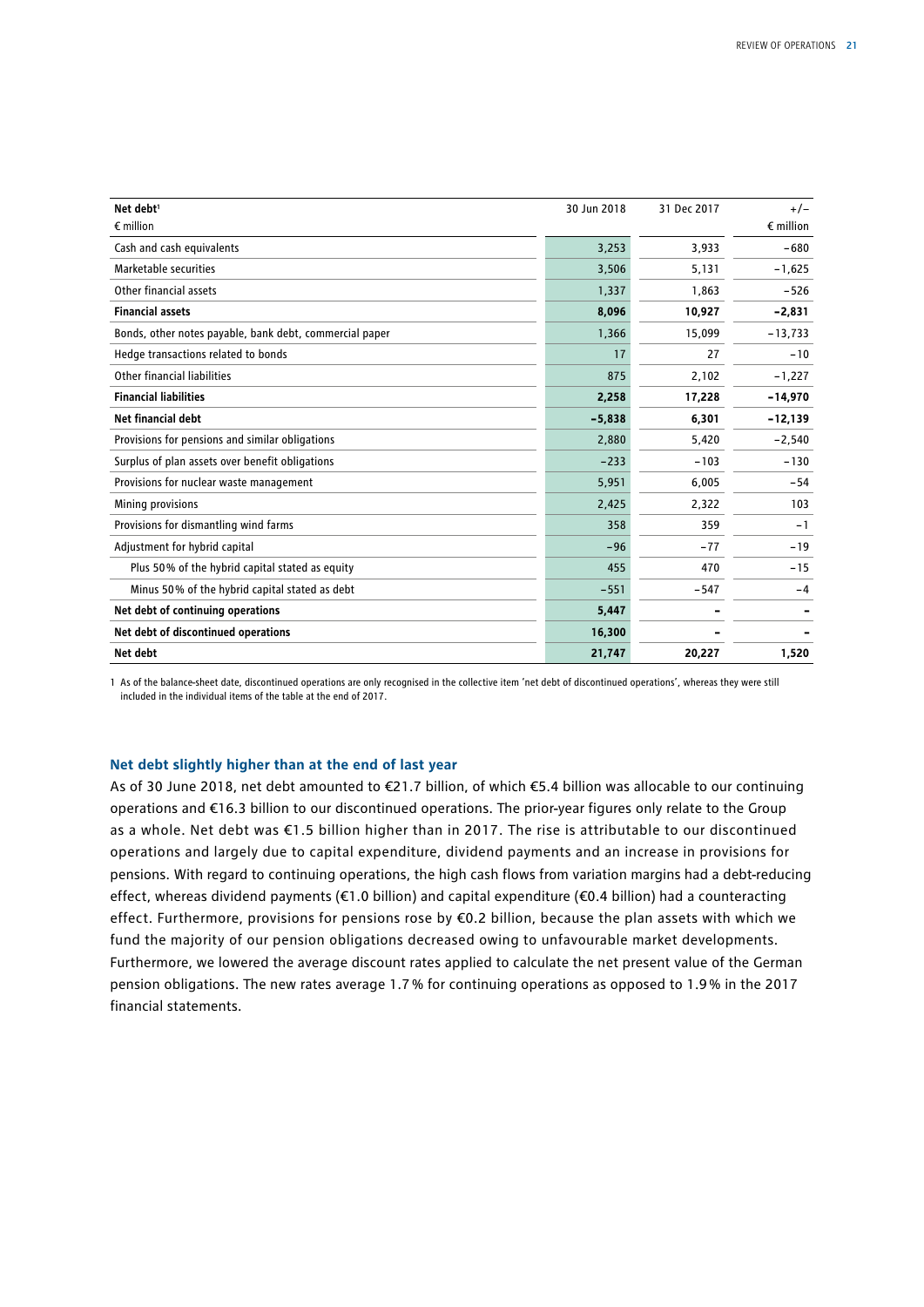| Group balance sheet structure             | 30 Jun 2018        |       | 31 Dec 2017        |       |
|-------------------------------------------|--------------------|-------|--------------------|-------|
|                                           | $\epsilon$ million | $\%$  | $\epsilon$ million | %     |
| Assets                                    |                    |       |                    |       |
| Non-current assets                        | 18,408             | 24.2  | 45,694             | 66.2  |
| of which:                                 |                    |       |                    |       |
| Intangible assets                         | 2,121              | 2.8   | 12,383             | 17.9  |
| Property, plant and equipment             | 11,988             | 15.8  | 24,947             | 36.1  |
| Current assets                            | 57,550             | 75.8  | 23,365             | 33.8  |
| of which:                                 |                    |       |                    |       |
| Receivables and other assets <sup>2</sup> | 10,743             | 14.1  | 12,487             | 18.1  |
| Assets held for sale                      | 38,838             | 51.1  | 128                | 0.2   |
| <b>Total</b>                              | 75,958             | 100.0 | 69,059             | 100.0 |
| <b>Equity and liabilities</b>             |                    |       |                    |       |
| Equity                                    | 12,470             | 16.4  | 11,991             | 17.4  |
| Non-current liabilities                   | 18,354             | 24.2  | 36,774             | 53.2  |
| of which:                                 |                    |       |                    |       |
| Provisions                                | 15,856             | 20.9  | 19,249             | 27.9  |
| <b>Financial liabilities</b>              | 1,577              | 2.1   | 14,414             | 20.9  |
| <b>Current liabilities</b>                | 45,134             | 59.4  | 20,294             | 29.4  |
| of which:                                 |                    |       |                    |       |
| Provisions                                | 2,084              | 2.7   | 5,137              | 7.4   |
| <b>Financial liabilities</b>              | 664                | 0.9   | 2,787              | 4.0   |
| Other liabilities <sup>3</sup>            | 9,522              | 12.5  | 12,259             | 17.8  |
| Liabilities held for sale                 | 32,864             | 43.3  | 111                | 0.2   |
| <b>Total</b>                              | 75,958             | 100.0 | 69,059             | 100.0 |

1 Figure adjusted because investment property has been subsumed under property, plant and equipment.

2 Including financial accounts receivable, trade accounts receivable and income tax refund claims.

3 Including trade accounts payable and income tax liabilities.

# **Equity ratio: slight decline to 16.4%**

As of the cut-off date for the financial statements, we had a balance-sheet total of €76.0 billion, as opposed to €69.1 billion as of 31 December 2017. For the current year, we recognise the parts of innogy that are due to be transferred to E.ON in the long run separately in 'assets held for sale' (€38.8 billion) and 'liabilities held for sale' (€32.9 billion). Prior-year figures have not been restated, in compliance with IFRS. This was the main reason why certain balance-sheet items decreased considerably. On the assets side, intangible assets as well as property, plant and equipment were down €10.3 billion and €13.0 billion year on year, respectively. On the equity and liabilities side, financial liabilities and provisions declined by €15.0 billion and €6.4 billion, respectively. The restatement did not affect the balance-sheet total, which was higher than in 2017. This was in part due to increases in the values of commodity derivatives, three bond issuances by innogy and a rise in pension provisions. The RWE Group's equity rose by €0.5 billion to €12.5 billion. However, its share in the balance-sheet total (equity ratio) was down one percentage point to 16.4%.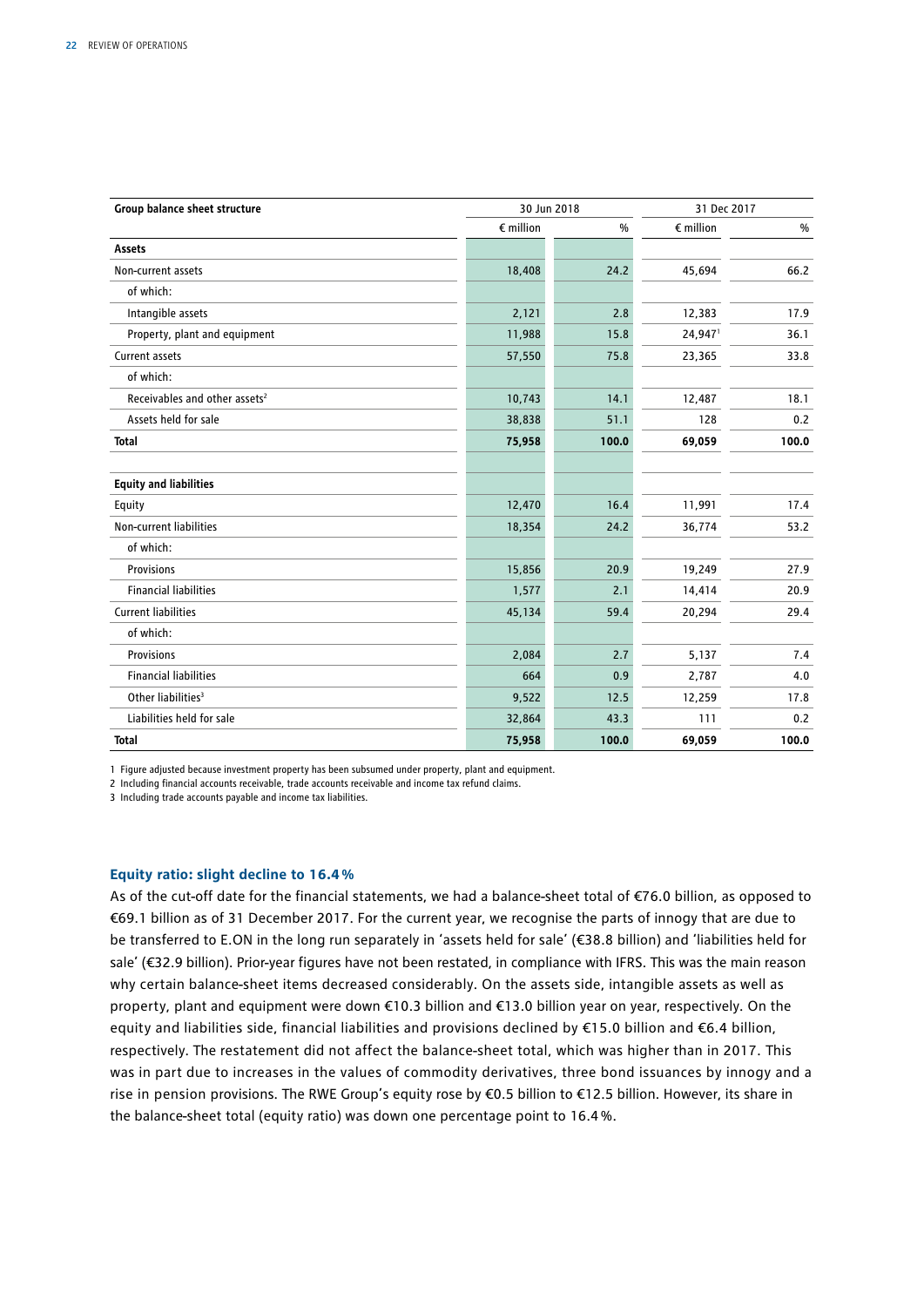| Workforce <sup>1</sup>         | 30 Jun 2018 | 31 Dec 2017 | $+/-$   |
|--------------------------------|-------------|-------------|---------|
|                                |             |             | $\%$    |
| Lignite & Nuclear              | 11,288      | 13,132      | $-14.0$ |
| European Power                 | 2,707       | 2,656       | 1.9     |
| Supply & Trading               | 1,212       | 1,156       | 4.8     |
| innogy - continuing operations | 2,120       | 1,952       | 8.6     |
| Other <sup>2</sup>             | 231         | 210         | 10.0    |
| <b>RWE Group</b>               | 17,558      | 19,106      | $-8.1$  |

1 Converted to full-time positions.

2 This item exclusively comprises employees of the holding company RWE AG.

# **Lower headcount due to sale of Mátra**

As of 30 June 2018, the RWE Group's continuing operations had 17,558 people on their payroll, of which 14,975 were employed in Germany and 2,583 worked at locations abroad. Part-time positions were considered in these figures on a pro-rata basis. The workforce in Germany was expanded by 456 staff members compared to the end of 2017. By contrast, 2,004 employees left the Group abroad; a contributing factor was the sale of our majority stake in the Hungarian power producer Mátra in March 2018 (see page 5). In purely operating terms, i.e. disregarding such consolidation effects, our headcount rose by 512.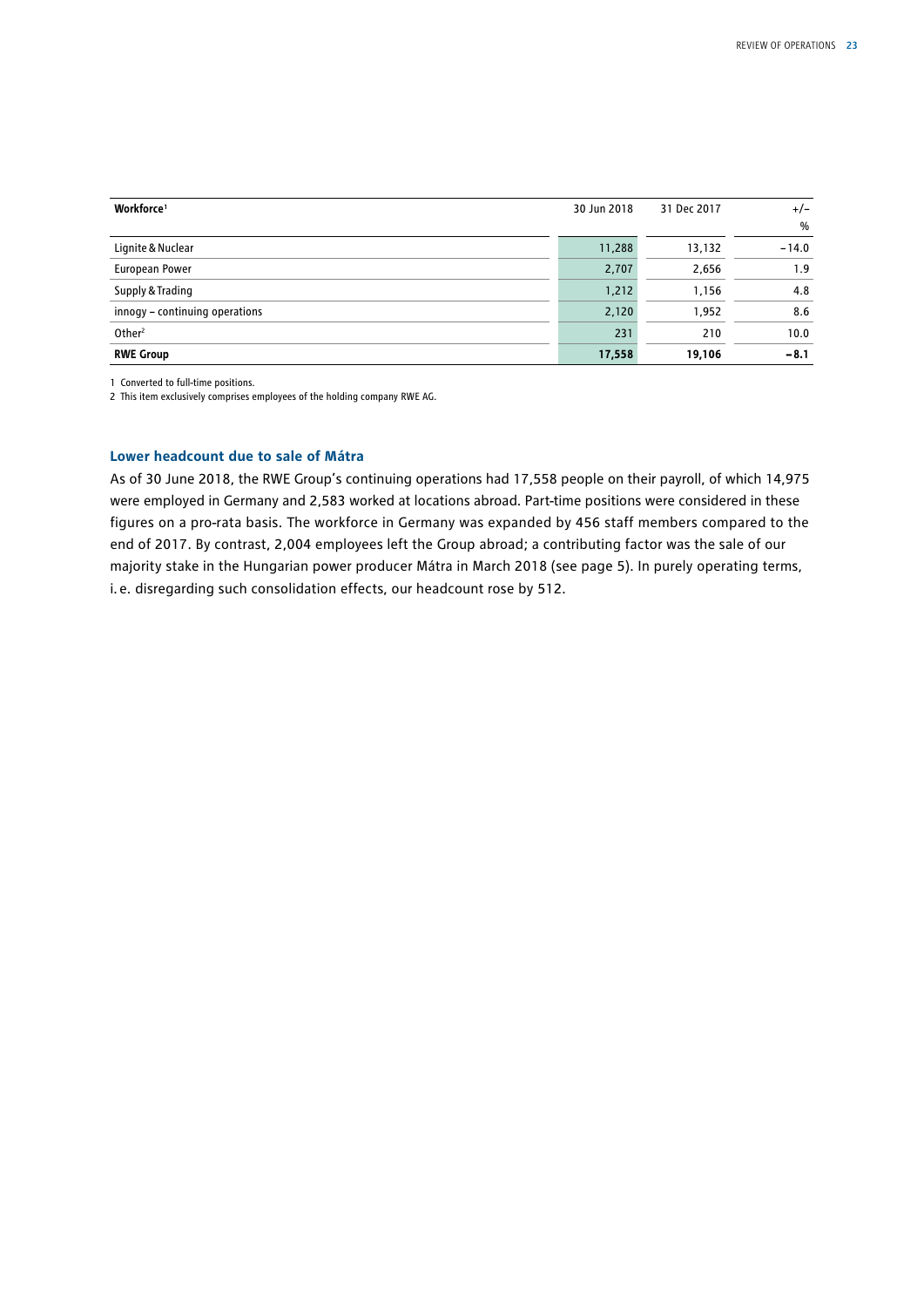# DEVELOPMENT OF RISKS AND OPPORTUNITIES

# **Change in the risk and opportunity situation since the beginning of the year**

Detailed information on the structure and processes of our risk management, the responsible organisational units, the major risks and opportunities as well as our measures to control and monitor risks is presented on page 74 et seqq. of our 2017 Annual Report. Due to further developments in the first half of 2018, however, this information must be updated in certain regards. This relates to the following risk classes:

- Financial/other risks: Until the beginning of 2018, RWE's greatest exposure to financial risk was that the value of its 76.8 % stake in innogy could drop considerably due to a decline in share price and that the dividends from this investment could lag behind expectations. The planned sale of this shareholding as part of an asset swap with E.ON eliminates this risk. Therefore, we have reclassified our financial risks from 'high' to 'medium'. However, it is possible that our asset swap with E.ON may not be concluded, but we deem this scenario, which is considered in 'other risks', highly unlikely. By maintaining an intense dialogue with the parties involved and carefully preparing and supporting the approval processes, we are working to ensure the implementation of the transaction as planned. Our 'other risks' remain in the 'medium' category.
- Regulatory and political risks: The earnings prospects of conventional electricity generation greatly depend on the steps taken by German politicians in order to achieve their climate protection goals. As set out on page 8, the government has put together a commission to develop proposals to this end and to present a roadmap for reducing and phasing out electricity production from coal. The commission is now active, and it remains to be seen what proposals it will make. RWE has taken coal-fired power plants offline early in the past and will continue to do so, placing lignite stations on standby to ensure security of supply. It cannot be ruled out that we are forced to decommission further capacity. In our dialogue with policymakers, we point out that a rushed exit from coal will place a substantial burden not just on us, but also on German industry, as a result of increasing electricity prices. Furthermore, we have pointed out that there are risks with respect to security of supply.

The Dutch government has set out its plans for an early exit from coal (see page 9). If all elements of the draft law it presented in May are enacted, we will be forbidden from using hard coal in the Amer 9 and Eemshaven power stations starting in 2025 and 2030, respectively. Then these plants would have to be shut down or converted to run solely on alternative fuels (e.g. biomass). In both cases we could face significant economic disadvantages.

By contrast, the regulatory framework for nuclear energy has improved further. The government has specified the financial compensation which we are owed due to the nuclear phase-out in the  $16<sup>th</sup>$  Amendment to the German Nuclear Energy Act (see page 10). This implements the requirements established by the German Constitutional Court. We also welcome the fact that suggestions to reintroduce the nuclear fuel tax have not found their way into the coalition agreement between the Christian Democratic Union/Christian Social Union and the Social Democratic Party.

The overall assessment of our regulatory and political risks has not changed as a result of the developments in the current year. We still classify them as 'high'.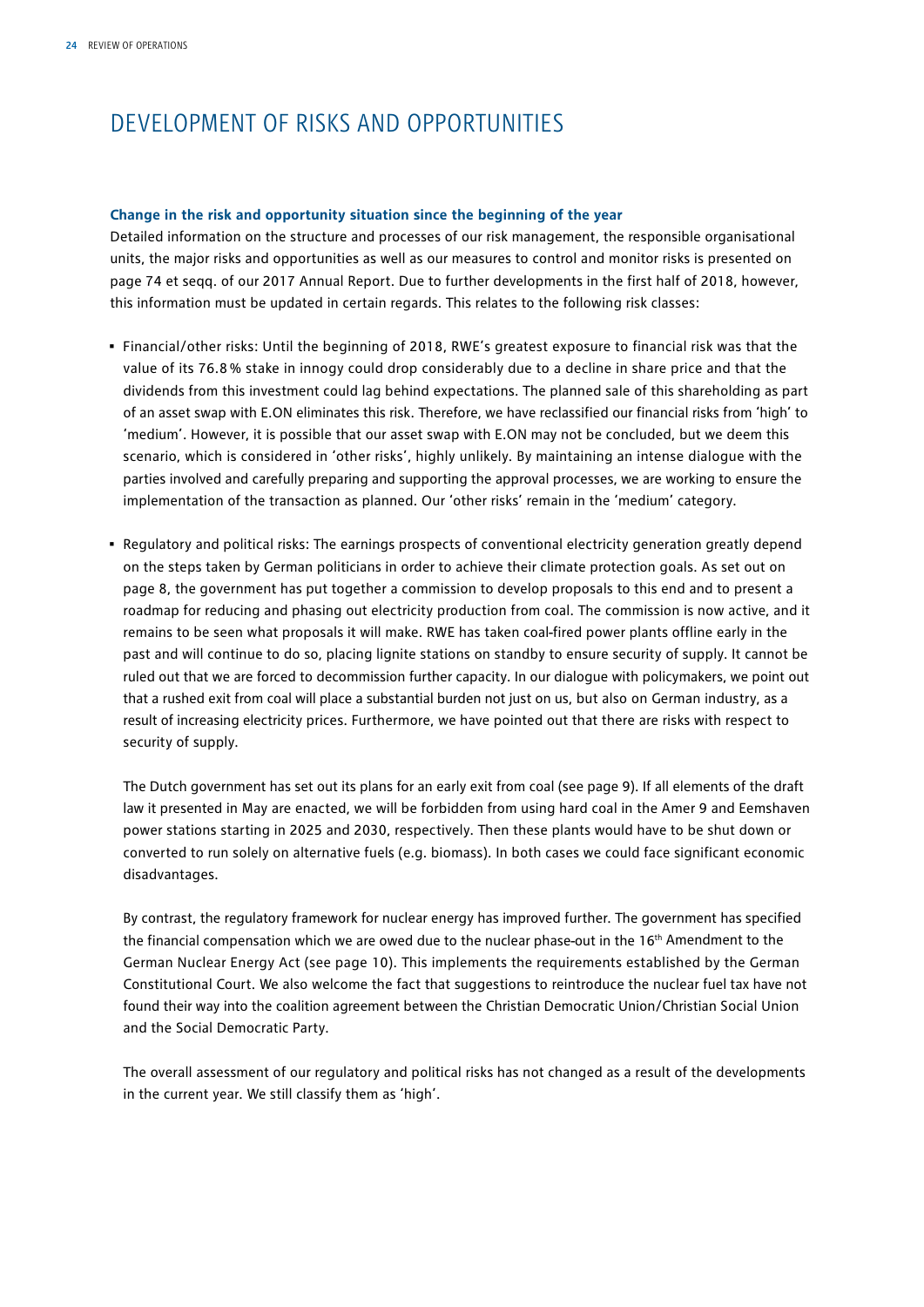## **Current risk indicators**

We manage and monitor risks from short-term volatility in commodity prices and financial market risks using indicators such as value at risk (VaR). The VaR specifies the possible loss from a risk position not exceeded with a given probability over a certain time horizon. The VaR figures within the RWE Group are based on a confidence level of 95 %; the assumed holding period for a position is one day. This means that, with a probability of 95%, the daily loss will not exceed the VaR.

In the trading business of RWE Supply & Trading, the VaR is limited to €40 million for commodity positions. From January to June 2018, it averaged €14 million, compared to €12 million for the same period last year. The highest daily level was €19 million (first half of 2017: €15 million).

In the middle of last year, we combined responsibility for the management of our gas portfolio and the liquefied natural gas (LNG) business in a new organisational unit at RWE Supply & Trading. The maximum allowed VaR of this unit amounts to €12 million. In the period under review, the average VaR was €4 million.

One of the most significant financial risk factors is the development of interest rates. For example, rising market interest rates can lead to falling prices for the securities we hold. This primarily applies to fixed-interest loans. The average VaR for the interest rate-driven securities price risk at RWE AG (without innogy) averaged €4 million in the first half of the year (first half of 2017: €7 million). A further consequence of rising interest rates is that they drive up our finance costs. We measure this risk using the cash flow at risk (CFaR). We apply a confidence level of 95 % and a holding period of one year. The CFaR of RWE AG amounted to €3 million (first half of 2017: €1 million).

RWE AG's cash investments also include equities. The average VaR for the risk associated with changes in the price of these instruments was €5 million (first half of 2017: €1 million). This figure does not include our investment in innogy.

RWE is also exposed to risks from fluctuations in exchange rates. This results in part from our operations in the United Kingdom. Furthermore, energy commodities such as coal and oil are traded in US dollars. As last year, the average VaR for RWE AG's foreign currency position was less than €1 million.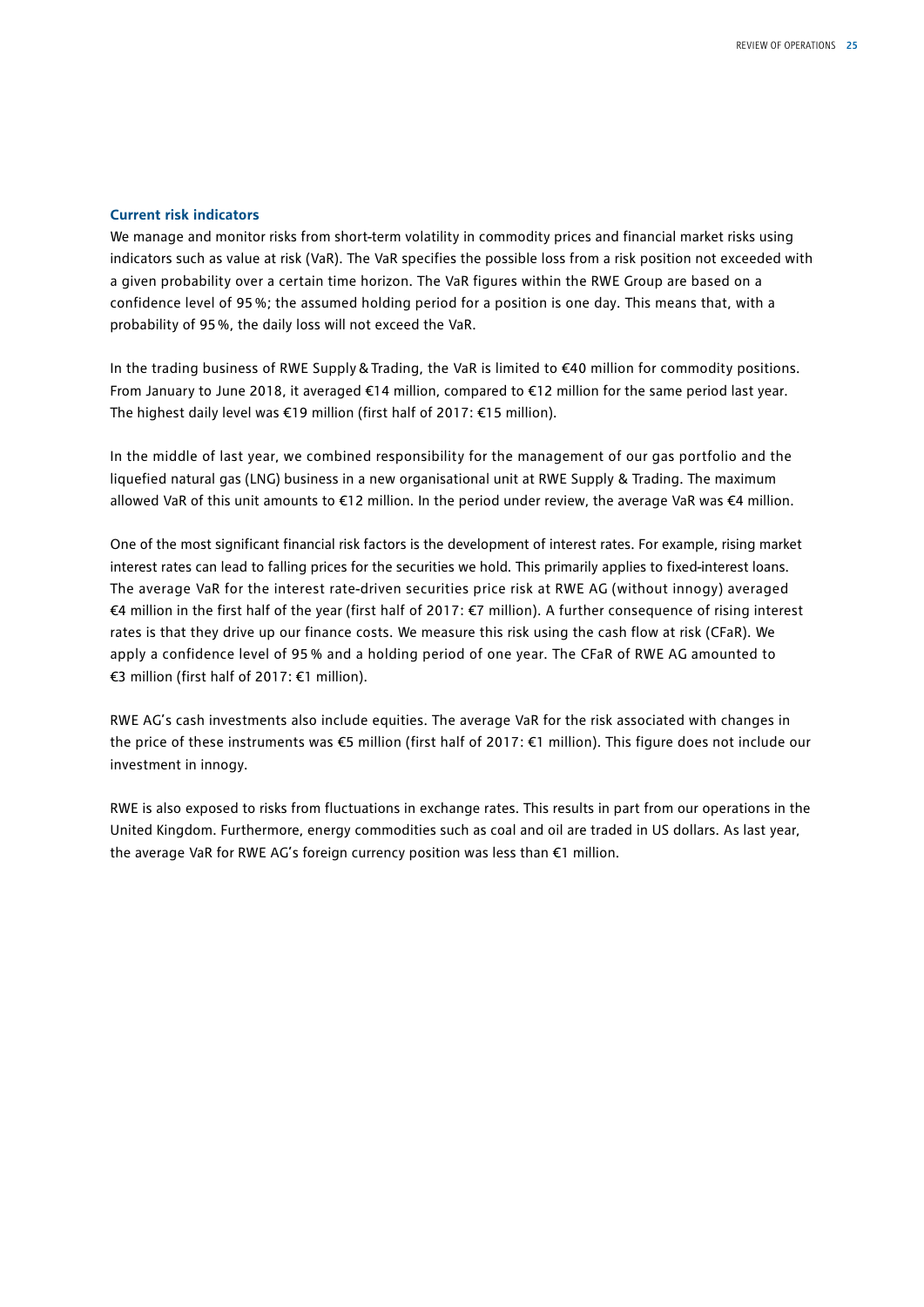# OUTLOOK FOR 2018

| <b>Adjusted EBITDA forecast</b><br>$\epsilon$ million | 2017 actual <sup>1</sup> | Outlook for 2018 |
|-------------------------------------------------------|--------------------------|------------------|
| <b>RWE Group</b>                                      | 2,149                    | $1,500 - 1,800$  |
| of which:                                             |                          |                  |
| Lignite & Nuclear                                     | 671                      | $350 - 450$      |
| <b>European Power</b>                                 | 463                      | $300 - 400$      |
| Supply & Trading                                      | 271                      | $100 - 300$      |
| innogy - continuing operations                        | 785                      | $700 - 800$      |

1 Prior-year figures adjusted; see commentary on pages 11 et seq.

# **Outlook amended due to new reporting: adjusted EBITDA of €1.5 billion to €1.8 billion expected**

The change in reporting in the 2018 half-year report also affects the figures for the full year. Therefore, we have to make a structural adjustment to the forecast which we published on pages 83 et seqq. of the 2017 Annual Report. Excluding innogy's business that is due to be transferred to E.ON, the RWE Group's adjusted EBITDA is expected to range between €1.5 billion and €1.8 billion. Last year's comparable figure was €2.1 billion. Based on current planning, innogy's continuing operations will contribute adjusted EBITDA of between €700 million and €800 million (2017: €785 million). The earnings forecasts for the Lignite&Nuclear, European Power and Supply & Trading segments remain unchanged. As set out earlier, we will no longer calculate adjusted net income in the transitional period leading up to the completion of the asset swap with E.ON. The forecast for this key figure published in our 2017 Annual report is therefore irrelevant.

Capital expenditure on property, plant and equipment of continuing operations is expected to total between €1.2 billion and €1.4 billion. A capital outlay of €0.8 billion to €1.0 billion has been planned for innogy's continuing operations, which will primarily be used for the expansion of renewable energy. We anticipate that capital expenditure on property, plant and equipment in conventional electricity generation will amount to about €400 million. These funds are mainly earmarked for the maintenance and modernisation of power stations and opencast mines. Some of the funds will be channelled to minor growth projects, e.g. the conversion of our Dutch hard coal-fired power stations to biomass co-firing. By the end of the year, the net debt of our continuing operations is expected to be moderately below the €5.4 billion recorded as of 30 June.

#### **RWE Group with innogy as a purely financial investment: earnings forecast confirmed**

For financial planning purposes, we also use Group figures which include innogy as a purely financial investment and not as a fully consolidated group of companies. In so doing, we deviate from IFRS rules, recognising our 76.8% stake in our subsidiary under 'other financial assets'. We consider innogy in adjusted EBITDA only on the basis of the dividend payment it makes to RWE. Further details on this can be found on page 60 of the 2017 Annual Report. On page 85, it also contains statements on the probable development of key figures calculated by the described method. We had forecast adjusted EBITDA in the range of €1.4 billion to €1.7 billion (2017: €2.1 billion) and adjusted net income in the range of €0.5 billion to €0.8 billion (2017: €1.0 billion). We confirm this outlook. In the meantime, however, we have adjusted our forecast with respect to net debt (2017: €4.5 billion). Now we anticipate a moderate decline as opposed to the moderate increase which we had forecast originally. The main reason for this is the high level of cash inflows from variation margins: their positive effect is expected to be felt through to the end of the year, as some of the affected contracts will not be realised until after 2018.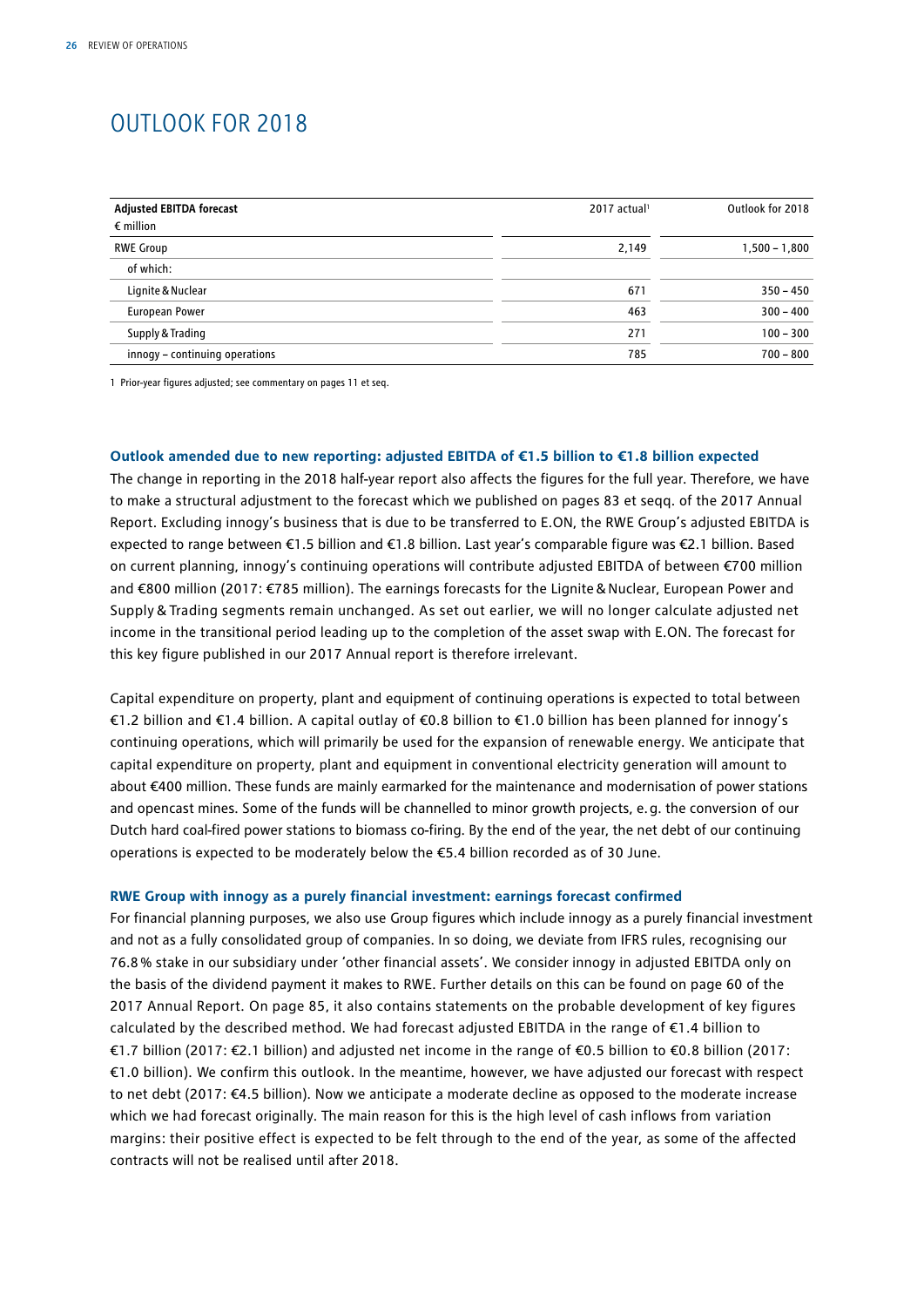# RESPONSIBILITY STATEMENT

To the best of our knowledge, and in accordance with the applicable reporting principles for half-year financial reporting, the interim consolidated financial statements give a true and fair view of the assets, liabilities, financial position and profit or loss of the Group, and the interim Group review of operations includes a fair review of the development and performance of the business and the position of the Group, together with a description of the principal opportunities and risks associated with the expected development of the Group for the remaining months of the financial year.

Essen, 10 August 2018

The Executive Board

Carit

'Wu

Schmitz Krebber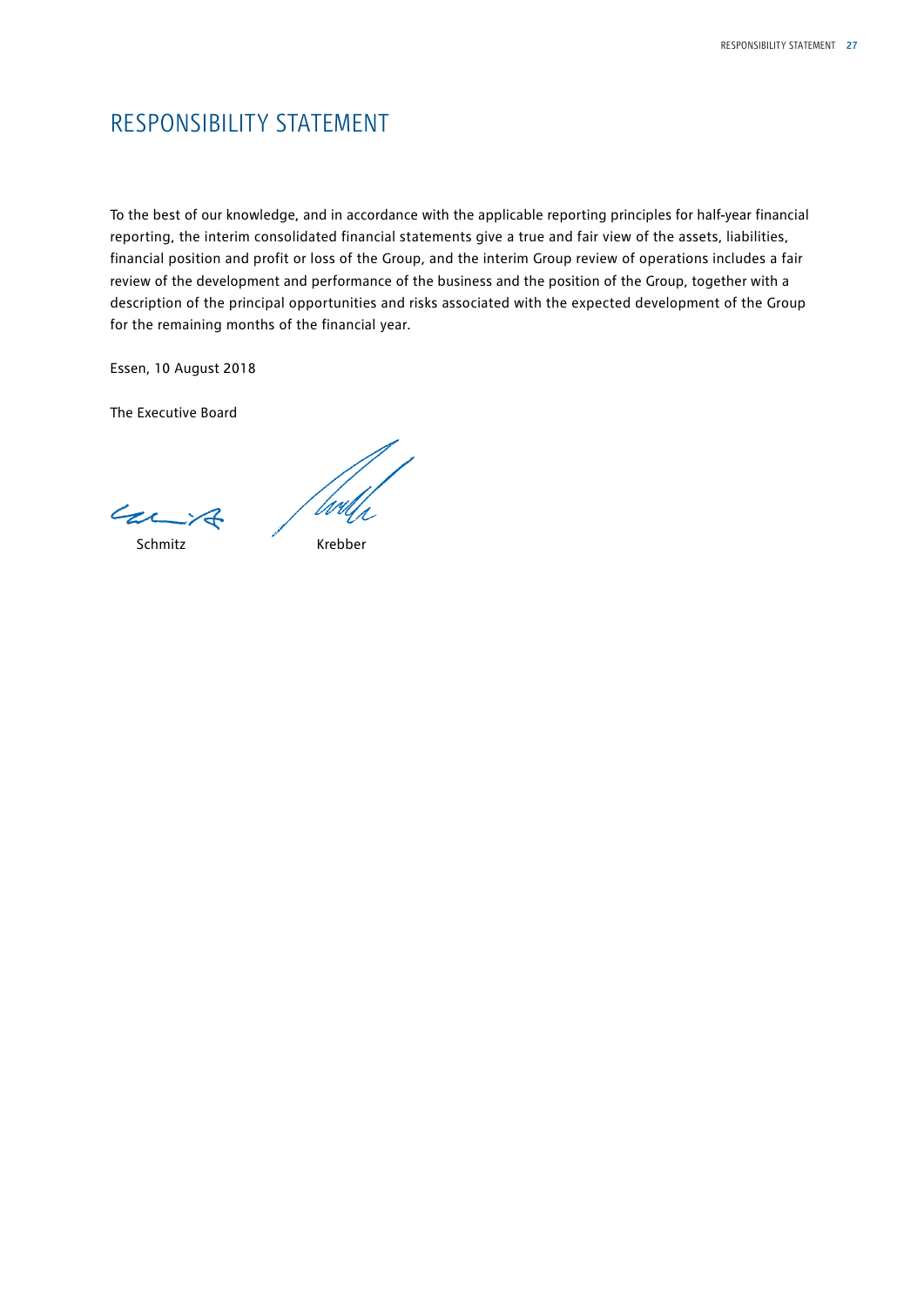# INTERIM CONSOLIDATED FINANCIAL STATEMENTS (CONDENSED)

# Income statement

|                                                                         | Apr - Jun | Apr - Jun         | Jan - Jun | Jan - Jun         |
|-------------------------------------------------------------------------|-----------|-------------------|-----------|-------------------|
| $\epsilon$ million                                                      | 2018      | 2017 <sup>1</sup> | 2018      | 2017 <sup>1</sup> |
| Revenue (including natural gas tax/electricity tax)                     | 2,805     | 3,154             | 6,827     | 7,473             |
| Natural gas tax/electricity tax                                         | $-34$     | $-31$             | $-69$     | $-66$             |
| Revenue <sup>2</sup>                                                    | 2,771     | 3,123             | 6.758     | 7,407             |
| Cost of materials                                                       | $-2,328$  | $-2,286$          | $-5,138$  | $-5,266$          |
| Staff costs                                                             | $-503$    | $-464$            | $-974$    | $-936$            |
| Depreciation, amortisation and impairment losses                        | $-229$    | $-537$            | $-440$    | $-796$            |
| Other operating result                                                  | 65        | 1,649             | $-16$     | 1,693             |
| Income from investments accounted for using the equity method           | 54        | 38                | 102       | 63                |
| Other income from investments                                           | $-42$     | $-3$              | $-40$     | 6                 |
| <b>Financial income</b>                                                 | 56        | 611               | 232       | 852               |
| <b>Finance costs</b>                                                    | $-132$    | $-339$            | $-416$    | $-669$            |
| Income from continuing operations before tax                            | $-288$    | 1,792             | 68        | 2,354             |
| Taxes on income                                                         | $-25$     | $-269$            | $-86$     | $-331$            |
| Income from continuing operations                                       | $-313$    | 1,523             | $-18$     | 2,023             |
| Income from discontinued operations                                     | $-112$    | 153               | 539       | 937               |
| Income                                                                  | $-425$    | 1,676             | 521       | 2,960             |
| of which: non-controlling interests                                     | 18        | $-57$             | 329       | 267               |
| of which: RWE AG hybrid capital investors' interest                     | 15        | 10                | 30        | 24                |
| of which: net income/income attributable to RWE AG shareholders         | $-458$    | 1,723             | 162       | 2,669             |
| Basic and diluted earnings per common and preferred share in $\epsilon$ | $-0.75$   | 2.80              | 0.26      | 4.34              |
| of which: from continuing operations in $\epsilon$                      | $-0.54$   | 2.67              | $-0.15$   | 3.41              |
| of which: from discontinued operations in $\epsilon$                    | $-0.21$   | 0.13              | 0.41      | 0.93              |

1 Prior-year figures adjusted.

2 A presentation of revenue by product and segment can be found on page 14 of the interim Group review of operations.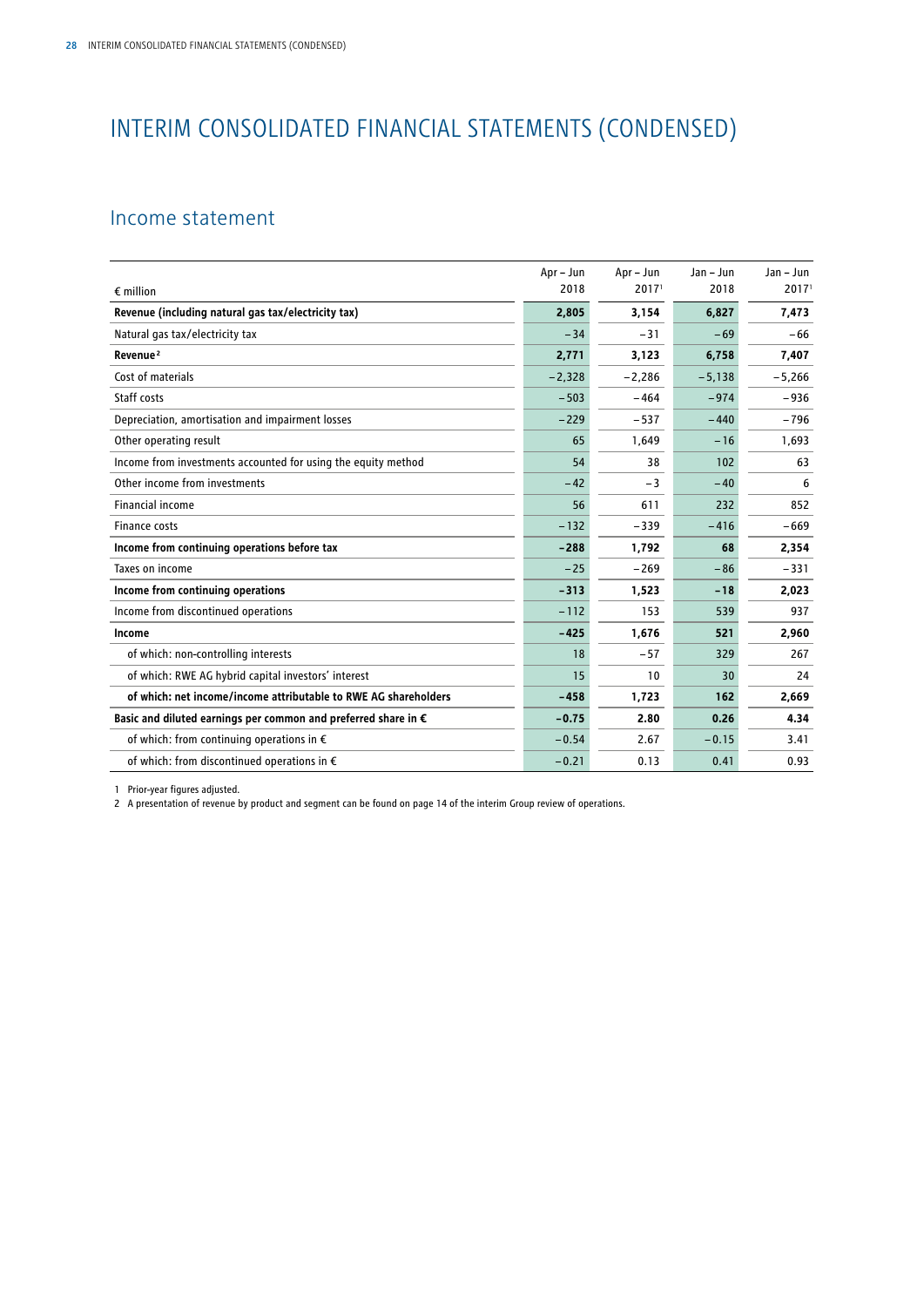# Statement of comprehensive income

|                                                                                        | Apr - Jun | Apr - Jun | Jan - Jun | $Jan - Jun$ |
|----------------------------------------------------------------------------------------|-----------|-----------|-----------|-------------|
| Amounts after tax $- \epsilon$ million                                                 | 2018      | 2017      | 2018      | 2017        |
| Income                                                                                 | $-425$    | 1,676     | 521       | 2,960       |
| Actuarial gains and losses of defined benefit pension plans and similar<br>obligations | $-244$    | 273       | $-430$    | 805         |
| Income and expenses of investments accounted for using the equity method<br>(pro rata) | 23        | $-17$     | 23        | $-17$       |
| Fair value of equity instruments                                                       | 13        |           | $-14$     |             |
| Income and expenses recognised in equity, not to be reclassified through               |           |           |           |             |
| profit or loss                                                                         | $-208$    | 256       | $-421$    | 788         |
| Currency translation adjustment                                                        | $-170$    | 71        | $-69$     | 91          |
| Fair valuation of financial instruments available for sale                             |           | 3         |           | 22          |
| Fair valuation of debt instruments                                                     | $-8$      |           | $-13$     |             |
| Fair valuation of financial instruments used for hedging purposes                      | 812       | 53        | 1,878     | $-447$      |
| Income and expenses of investments accounted for using the equity method<br>(pro rata) | $-3$      | 3         | $-3$      | 3           |
| Income and expenses recognised in equity, to be reclassified through                   |           |           |           |             |
| profit or loss in the future                                                           | 631       | 130       | 1,793     | $-331$      |
| Other comprehensive income                                                             | 423       | 386       | 1,372     | 457         |
| <b>Total comprehensive income</b>                                                      | $-2$      | 2,062     | 1,893     | 3,417       |
| of which: attributable to RWE AG shareholders                                          | 13        | 2,037     | 1,577     | 2,994       |
| of which: attributable to RWE AG hybrid capital investors                              | 15        | 10        | 30        | 24          |
| of which: attributable to non-controlling interests                                    | $-30$     | 15        | 286       | 399         |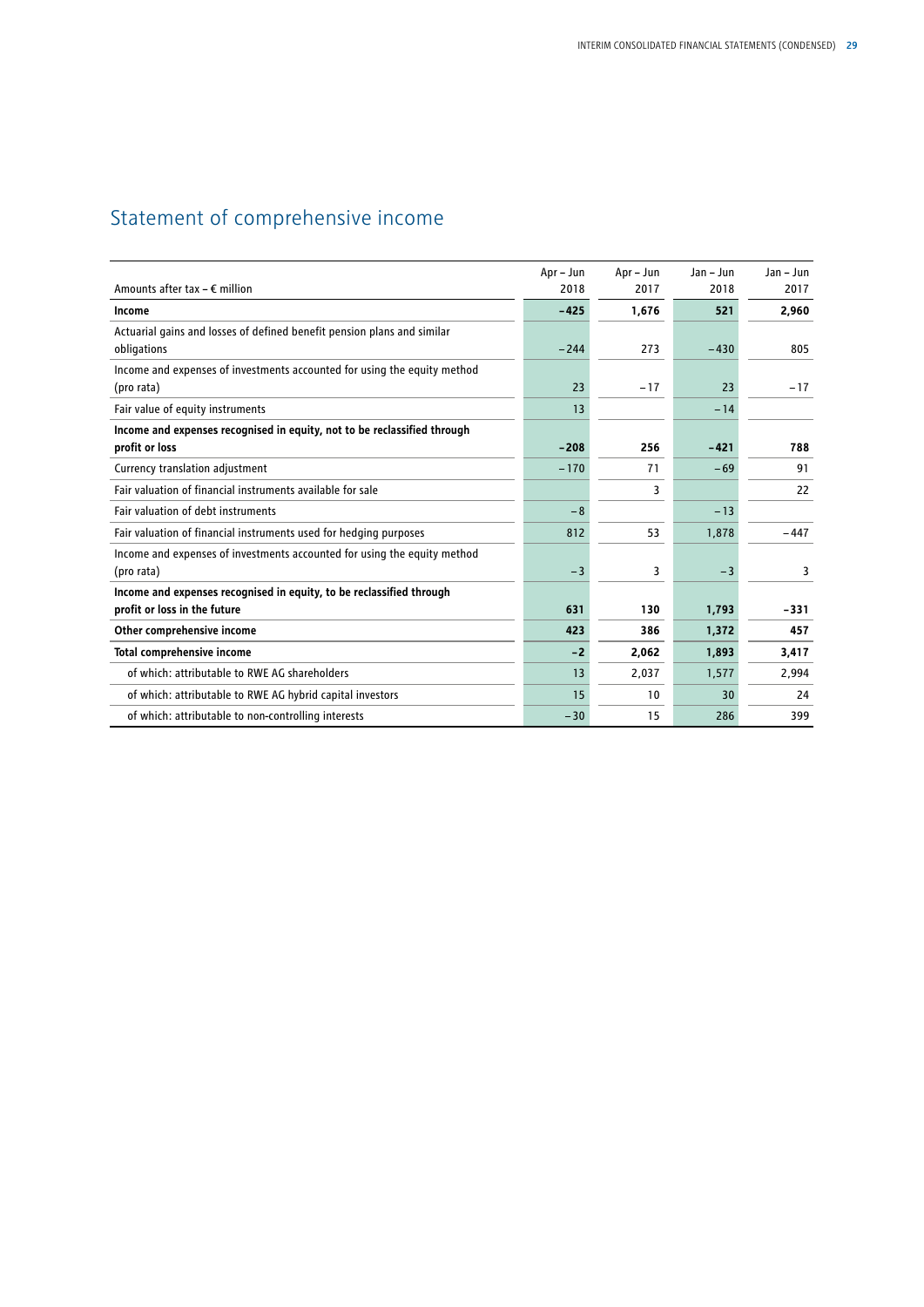# Balance sheet

| Assets<br>$\epsilon$ million                      | 30 Jun 2018 | 31 Dec 2017 |
|---------------------------------------------------|-------------|-------------|
| <b>Non-current assets</b>                         |             |             |
|                                                   |             |             |
| Intangible assets                                 | 2,121       | 12,383      |
| Property, plant and equipment                     | 11,988      | 24,9471     |
| Investments accounted for using the equity method | 1,406       | 2,846       |
| Other non-current financial assets                | 365         | 1,109       |
| Receivables and other assets                      | 1,677       | 1,782       |
| Deferred taxes                                    | 851         | 2,627       |
|                                                   | 18,408      | 45,694      |
| <b>Current assets</b>                             |             |             |
| Inventories                                       | 1,415       | 1,924       |
| Trade accounts receivable                         | 1,399       | 5,405       |
| Receivables and other assets                      | 9,344       | 7,082       |
| Marketable securities                             | 3,301       | 4,893       |
| Cash and cash equivalents                         | 3,253       | 3,933       |
| Assets held for sale                              | 38,838      | 128         |
|                                                   | 57,550      | 23,365      |
|                                                   | 75,958      | 69,059      |

| <b>Equity and liabilities</b><br>$\epsilon$ million | 30 Jun 2018 | 31 Dec 2017 |
|-----------------------------------------------------|-------------|-------------|
| <b>Equity</b>                                       |             |             |
| RWE AG shareholders' interest                       | 7,384       | 6,759       |
| RWE AG hybrid capital investors' interest           | 910         | 940         |
| Non-controlling interests                           | 4,176       | 4,292       |
|                                                     | 12,470      | 11,991      |
| <b>Non-current liabilities</b>                      |             |             |
| Provisions                                          | 15,856      | 19,249      |
| <b>Financial liabilities</b>                        | 1,577       | 14,414      |
| <b>Other liabilities</b>                            | 472         | 2,393       |
| Deferred taxes                                      | 449         | 718         |
|                                                     | 18,354      | 36,774      |
| <b>Current liabilities</b>                          |             |             |
| Provisions                                          | 2,084       | 5,137       |
| <b>Financial liabilities</b>                        | 664         | 2,787       |
| Trade accounts payable                              | 2,094       | 5,077       |
| Other liabilities                                   | 7,428       | 7,182       |
| Liabilities held for sale                           | 32,864      | 111         |
|                                                     | 45,134      | 20,294      |
|                                                     | 75,958      | 69,059      |

1 Figure adjusted because investment property has been subsumed under property, plant and equipment.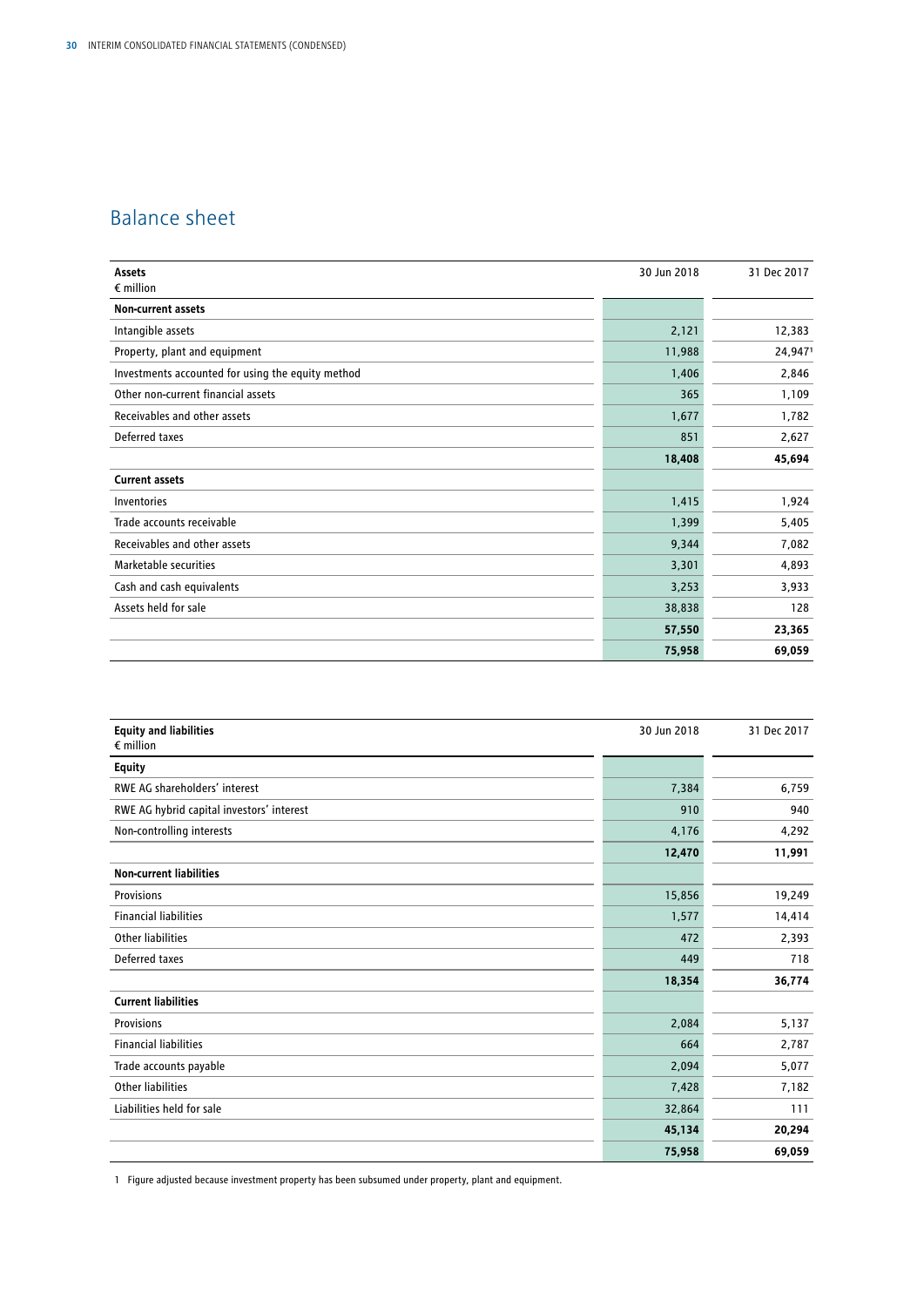# Cash flow statement

|                                                                                                                     | Jan - Jun | Jan - Jun         |
|---------------------------------------------------------------------------------------------------------------------|-----------|-------------------|
| $\epsilon$ million                                                                                                  | 2018      | 2017 <sup>1</sup> |
| Income from continuing operations                                                                                   | $-18$     | 2,023             |
| Depreciation, amortisation and impairment losses/write-backs                                                        | 485       | 400               |
| Changes in provisions                                                                                               | $-523$    | $-530$            |
| Deferred taxes/non-cash income and expenses/income from disposal of non-current assets<br>and marketable securities | 126       | $-25$             |
| Changes in working capital                                                                                          | 1,841     | $-174$            |
| Cash flows from operating activities of continuing operations                                                       | 1,911     | 1,694             |
| Cash flows from operating activities of discontinued operations                                                     | $-112$    | 20                |
| Cash flows from operating activities                                                                                | 1,799     | 1,714             |
| Capital expenditure on non-current assets/acquisitions                                                              | $-390$    | $-310$            |
| Proceeds from disposal of assets/divestitures                                                                       | 34        | 64                |
| Changes in marketable securities and cash investments                                                               | $-931$    | 4,364             |
| Cash flows from investing activities of continuing operations <sup>2</sup>                                          | $-1,287$  | 4,118             |
| Cash flows from investing activities of discontinued operations                                                     | $-616$    | 182               |
| Cash flows from investing activities                                                                                | $-1,903$  | 4,300             |
| Cash flows from financing activities of continuing operations                                                       | $-957$    | 230               |
| Cash flows from financing activities of discontinued operations                                                     | 1,199     | 113               |
| Cash flows from financing activities                                                                                | 242       | 343               |
| Net cash change in cash and cash equivalents                                                                        | 138       | 6,357             |
| Effect of changes in foreign exchange rates and other changes in value on cash and cash                             |           |                   |
| equivalents                                                                                                         | 23        | 8                 |
| Net change in cash and cash equivalents                                                                             | 161       | 6,365             |
| Cash and cash equivalents at beginning of the reporting period                                                      | 3,958     | 4,576             |
| of which: reported as 'Assets held for sale'                                                                        | 25        |                   |
| Cash and cash equivalents at beginning of the reporting period as per the consolidated<br>balance sheet             | 3,933     | 4,576             |
| Cash and cash equivalents at the end of the reporting period                                                        | 4,119     | 10,941            |
| of which: reported as 'Assets held for sale'                                                                        | 866       | 37                |
| Cash and cash equivalents at end of the reporting period as per the consolidated balance sheet                      | 3,253     | 10,904            |

1 Prior-year figures adjusted.

2 After the initial/subsequent transfer to plan assets in the amount of €41 million (prior-year period: €18 million).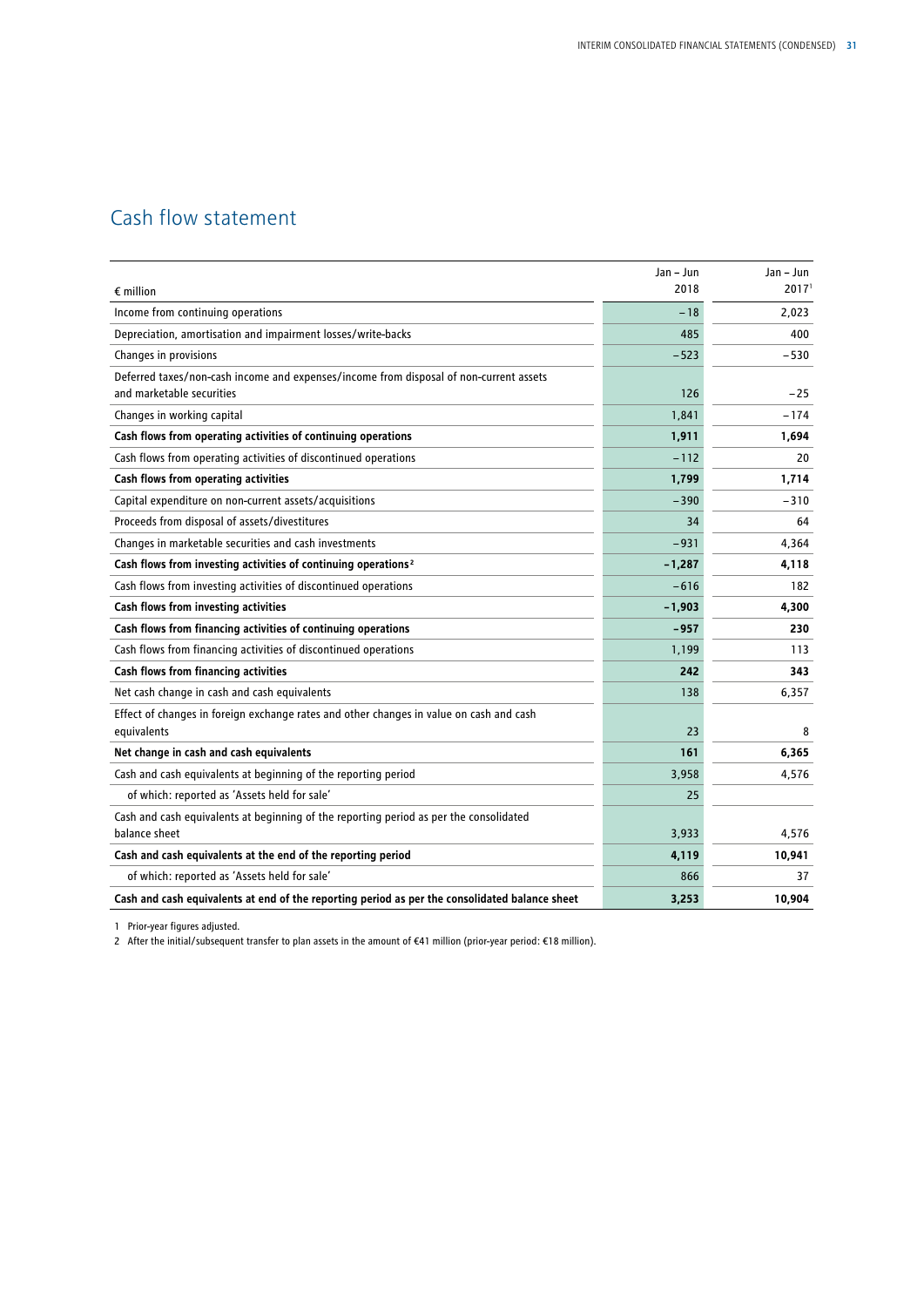# Statement of changes in equity

| $\epsilon$ million            | Subscribed<br>capital and<br>additional<br>paid-in<br>capital of<br><b>RWE AG</b> | Retained<br>earnings and<br>distributable<br>profit | Accumulated<br>other<br>comprehen-<br>sive income | <b>RWE AG</b><br>shareholders'<br>interest | <b>RWE AG</b><br>hybrid<br>capital<br>investors'<br>interest | Non-<br>controlling<br>interests | <b>Total</b> |
|-------------------------------|-----------------------------------------------------------------------------------|-----------------------------------------------------|---------------------------------------------------|--------------------------------------------|--------------------------------------------------------------|----------------------------------|--------------|
| Balance at 1 Jan 2017         | 3,959                                                                             | $-652$                                              | $-553$                                            | 2,754                                      | 942                                                          | 4,294                            | 7,990        |
| Repayment of capital          |                                                                                   |                                                     |                                                   |                                            |                                                              | $-41$                            | $-41$        |
| Dividends paid                |                                                                                   | $-5$                                                |                                                   | $-5$                                       | $-60$                                                        | $-457$                           | $-522$       |
| Income                        |                                                                                   | 2,669                                               |                                                   | 2,669                                      | 24                                                           | 267                              | 2,960        |
| Other comprehensive<br>income |                                                                                   | 676                                                 | $-351$                                            | 325                                        |                                                              | 132                              | 457          |
| Total comprehensive           |                                                                                   |                                                     |                                                   |                                            |                                                              |                                  |              |
| income                        |                                                                                   | 3,345                                               | $-351$                                            | 2,994                                      | 24                                                           | 399                              | 3,417        |
| Other changes                 |                                                                                   | 14                                                  |                                                   | 14                                         | 4                                                            | $-33$                            | $-15$        |
| Balance at 30 Jun 2017        | 3,959                                                                             | 2,702                                               | $-904$                                            | 5,757                                      | 910                                                          | 4,162                            | 10,829       |
| Balance at 31 Dec 2017        | 3,959                                                                             | 2,367                                               | 433                                               | 6,759                                      | 940                                                          | 4,292                            | 11,991       |
| Initial adoption of IFRS 9    |                                                                                   | 47                                                  | $-62$                                             | $-15$                                      |                                                              | $-4$                             | $-19$        |
| Initial adoption of IFRS 15   |                                                                                   | $-21$                                               |                                                   | $-21$                                      |                                                              | -5                               | $-26$        |
| Balance at 1 Jan 2018         | 3,959                                                                             | 2,393                                               | 371                                               | 6,723                                      | 940                                                          | 4,283                            | 11,946       |
| Repayment of capital          |                                                                                   |                                                     |                                                   |                                            |                                                              | $-19$                            | $-19$        |
| Dividends paid                |                                                                                   | $-922$                                              |                                                   | $-922$                                     | $-60$                                                        | $-494$                           | $-1,476$     |
| Income                        |                                                                                   | 162                                                 |                                                   | 162                                        | 30                                                           | 329                              | 521          |
| Other comprehensive           |                                                                                   |                                                     |                                                   |                                            |                                                              |                                  |              |
| income                        |                                                                                   | $-390$                                              | 1,805                                             | 1,415                                      |                                                              | $-43$                            | 1,372        |
| Total comprehensive           |                                                                                   |                                                     |                                                   |                                            |                                                              |                                  |              |
| income                        |                                                                                   | $-228$                                              | 1,805                                             | 1,577                                      | 30                                                           | 286                              | 1,893        |
| Other changes                 |                                                                                   | 6                                                   |                                                   | 6                                          |                                                              | 120                              | 126          |
| Balance at 30 Jun 2018        | 3,959                                                                             | 1,249                                               | 2,176                                             | 7,384                                      | 910                                                          | 4,176                            | 12,470       |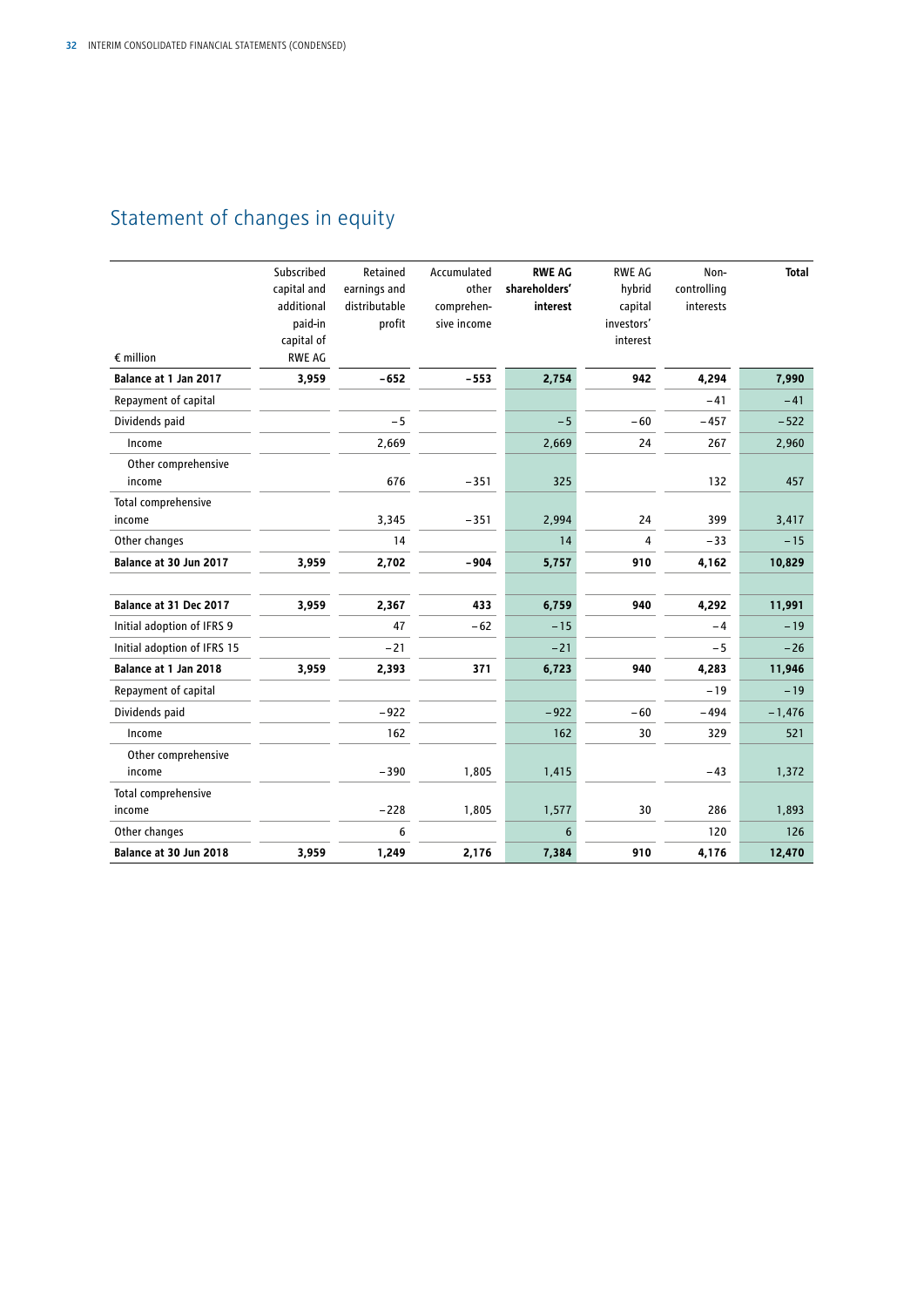# **NOTES**

# Accounting policies

RWE AG, headquartered in Essen, Germany, is the parent company of the RWE Group ('RWE' or 'Group').

The interim consolidated financial statements as of 30 June 2018, including the additional information in the interim Group review of operations, have been prepared in accordance with the International Financial Reporting Standards (IFRSs) applicable in the EU. The statements were approved for publication on 10 August 2018.

In line with IAS 34, the scope of reporting for the presentation of the interim consolidated financial statements for the period ended 30 June 2018 was condensed compared with the scope applied to the consolidated financial statements as of 31 December 2017.

# Changes in accounting regulations

The International Accounting Standards Board (IASB) and the IFRS Interpretations Committee (IFRS IC) have approved new IFRSs, several amendments to existing IFRSs and a new interpretation, which are effective for the RWE Group as of fiscal 2018:

**IFRS 9 Financial Instruments (2014)** replaces the previous regulations of IAS 39 on financial instruments. The standard contains amended regulations on measurement categories for financial assets and includes minor changes in relation to the measurement of financial liabilities. It also contains regulations on impairments based on expected credit losses for the first time. The new regulations on hedge accounting are intended to enable better reporting of the risk management activities in the consolidated financial statements. In line with the transitional provisions of IFRS 9, prior-year figures are not adjusted. The application of the new classification and measurement regulations and the recognition of the associated effects of the changes is effected by adjusting the carrying amounts of the financial assets and liabilities as well as of retained earnings as of 1 January 2018.

With the exception of the changes and new rules described below, these interim consolidated financial statements were prepared using the accounting policies applied in the consolidated financial statements for the period ended 31 December 2017. For further information, please see the Group's 2017 Annual Report, which provides the basis for this half-year financial report.

The discount rate applied to provisions for nuclear waste management is 0.6% (31 December 2017: 0.6%), and 4.2% (31 December 2017: 4.2 %) for mining-related provisions. Provisions for pensions and similar obligations are discounted at an interest rate of 1.7 % in Germany and 2.6 % abroad (31 December 2017: 2.0% and 2.3%, respectively).

IFRS 9 contains amended regulations regarding the classification of financial assets. They envisage four measurement categories:

- Debt instruments measured at amortised cost
- Debt instruments measured at fair value with changes recognised directly in equity, to be reclassified through profit or loss in the future
- Financial instruments measured at fair value through profit or loss
- Equity instruments measured at fair value with changes recognised directly in equity, not to be reclassified through profit or loss

Furthermore, IFRS 9 contains new regulations regarding impairments of financial assets, which envisage recognition based on expected credit losses.

The following tables summarise the effects of the new classification and impairment regulations for financial instruments on the individual balance-sheet items and the respective measurement categories on the date of initial application: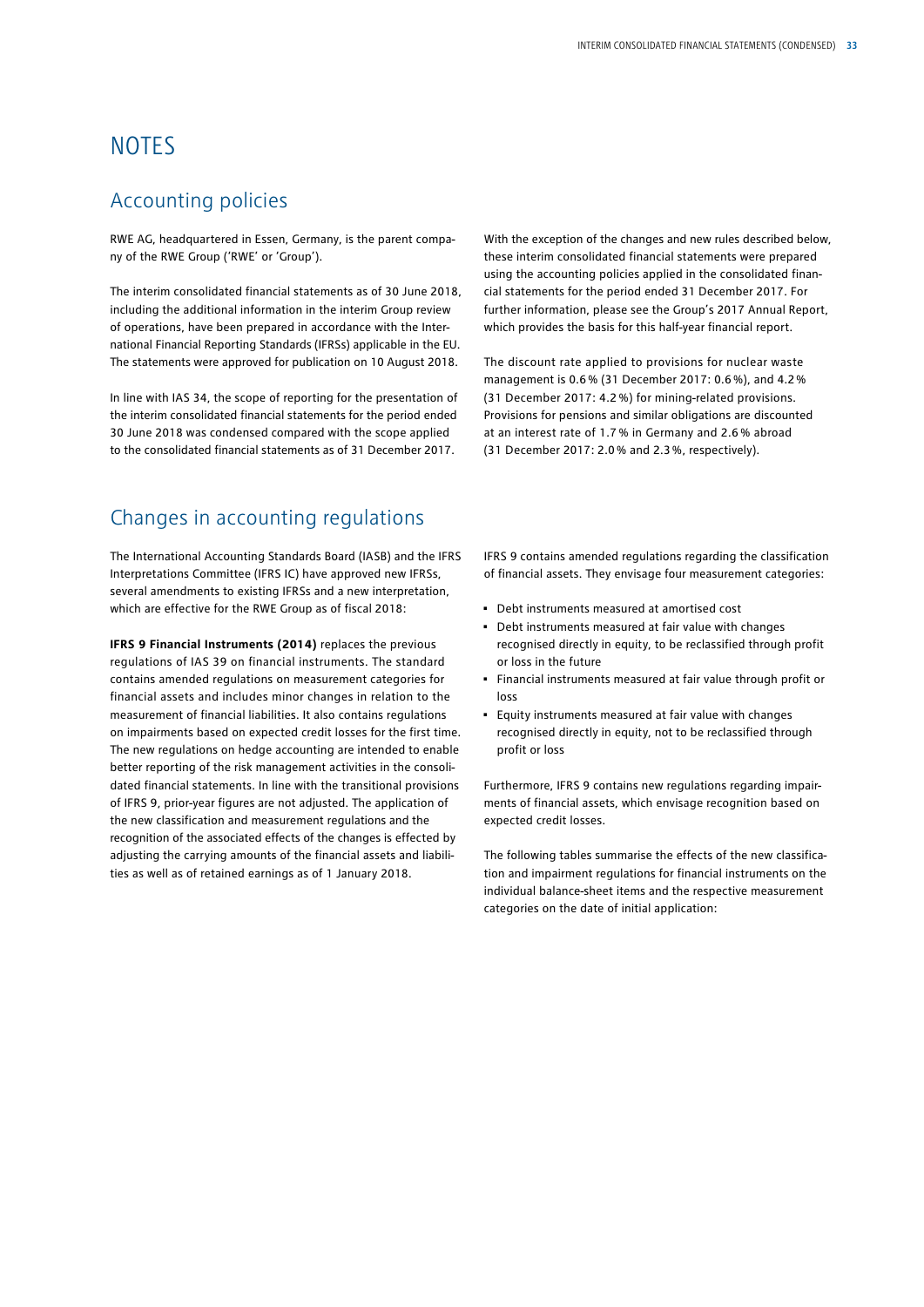| <b>Reclassification by balance</b><br>sheet item in accordance<br>with IFRS 9<br>$\epsilon$ million | Measurement<br>category in<br>accordance with<br><b>IAS 39</b> | Measurement category in accordance with<br>IFRS <sub>9</sub>           | Carrying<br>amount in<br>accord-<br>ance with<br><b>IAS 39</b> | Additional<br>impairment<br>in accordance<br>with IFRS 9 | Carrying<br>amount in<br>accordance<br>with IFRS 9 |
|-----------------------------------------------------------------------------------------------------|----------------------------------------------------------------|------------------------------------------------------------------------|----------------------------------------------------------------|----------------------------------------------------------|----------------------------------------------------|
| Other non-current financial                                                                         | <b>Financial assets</b>                                        | Debt instruments measured at fair value                                |                                                                |                                                          |                                                    |
| assets                                                                                              | available for sale                                             | with changes recognised directly in equity                             | 73                                                             |                                                          | 73                                                 |
|                                                                                                     |                                                                | Equity instruments measured at fair value                              |                                                                |                                                          |                                                    |
|                                                                                                     |                                                                | with changes recognised directly in equity                             | 77                                                             |                                                          | 77                                                 |
|                                                                                                     |                                                                | Financial instruments measured at fair value<br>through profit or loss | 959                                                            |                                                          | 959                                                |
| <b>Financial receivables</b>                                                                        | Loans and<br>receivables                                       | Debt instruments measured<br>at amortised cost                         | 2,069                                                          | 18                                                       | 2,051                                              |
|                                                                                                     |                                                                | Financial instruments measured at fair value<br>through profit or loss | 35                                                             |                                                          | 35                                                 |
| Trade accounts receivable                                                                           | Loans and                                                      | Debt instruments measured                                              |                                                                |                                                          |                                                    |
|                                                                                                     | receivables                                                    | at amortised cost                                                      | 5,405                                                          | 8                                                        | 5,397                                              |
| Other receivables and other                                                                         | Loans and                                                      | Debt instruments measured                                              |                                                                |                                                          |                                                    |
| assets                                                                                              | receivables                                                    | at amortised cost                                                      | 244                                                            | 1                                                        | 243                                                |
|                                                                                                     | <b>Financial assets</b><br>recognised at fair                  |                                                                        |                                                                |                                                          |                                                    |
|                                                                                                     | value through profit                                           | Financial instruments measured at fair value                           |                                                                |                                                          |                                                    |
|                                                                                                     | or loss                                                        | through profit or loss                                                 | 2,807                                                          |                                                          | 2,807                                              |
| Marketable securities                                                                               | <b>Financial assets</b><br>available for sale                  | Debt instruments measured<br>at amortised cost                         | 11                                                             |                                                          | 11                                                 |
|                                                                                                     |                                                                | Debt instruments measured at fair value                                |                                                                |                                                          |                                                    |
|                                                                                                     |                                                                | with changes recognised directly in equity                             | 1,306                                                          | 18                                                       | $1,306^{\circ}$                                    |
|                                                                                                     |                                                                | Equity instruments measured at fair value                              |                                                                |                                                          |                                                    |
|                                                                                                     |                                                                | with changes recognised directly in equity                             | 796                                                            |                                                          | 796                                                |
|                                                                                                     |                                                                | Financial instruments measured at fair value                           |                                                                |                                                          |                                                    |
|                                                                                                     |                                                                | through profit or loss                                                 | 2,780                                                          |                                                          | 2,780                                              |
| Cash and cash equivalents                                                                           | Loans and                                                      | Debt instruments measured                                              |                                                                |                                                          |                                                    |
|                                                                                                     | receivables                                                    | at amortised cost                                                      | 3,933                                                          |                                                          | 3,933                                              |
|                                                                                                     |                                                                |                                                                        | 20,495                                                         | 45                                                       | 20,468                                             |

1 Additional impairments pursuant to IFRS 9 of debt instruments measured at fair value with changes recognised directly in equity do not lead to a reduction in the carrying amounts as the impairments have already been considered in equity through the previous fair value measurement.

Some of our securities have been reclassified from the 'financial assets available for sale' category to the 'debt instruments measured at amortised cost' category due to the initial adoption of IFRS 9. If these financial instruments had not been reclassified, there would have been no profits or losses from fair value measurement in the first half of 2018. The carrying amount as of

30 June 2018 corresponds to the fair value of the financial instruments of €5 million.

Deferred tax assets in the amount of €7 million were recognised above and beyond the aforementioned effects.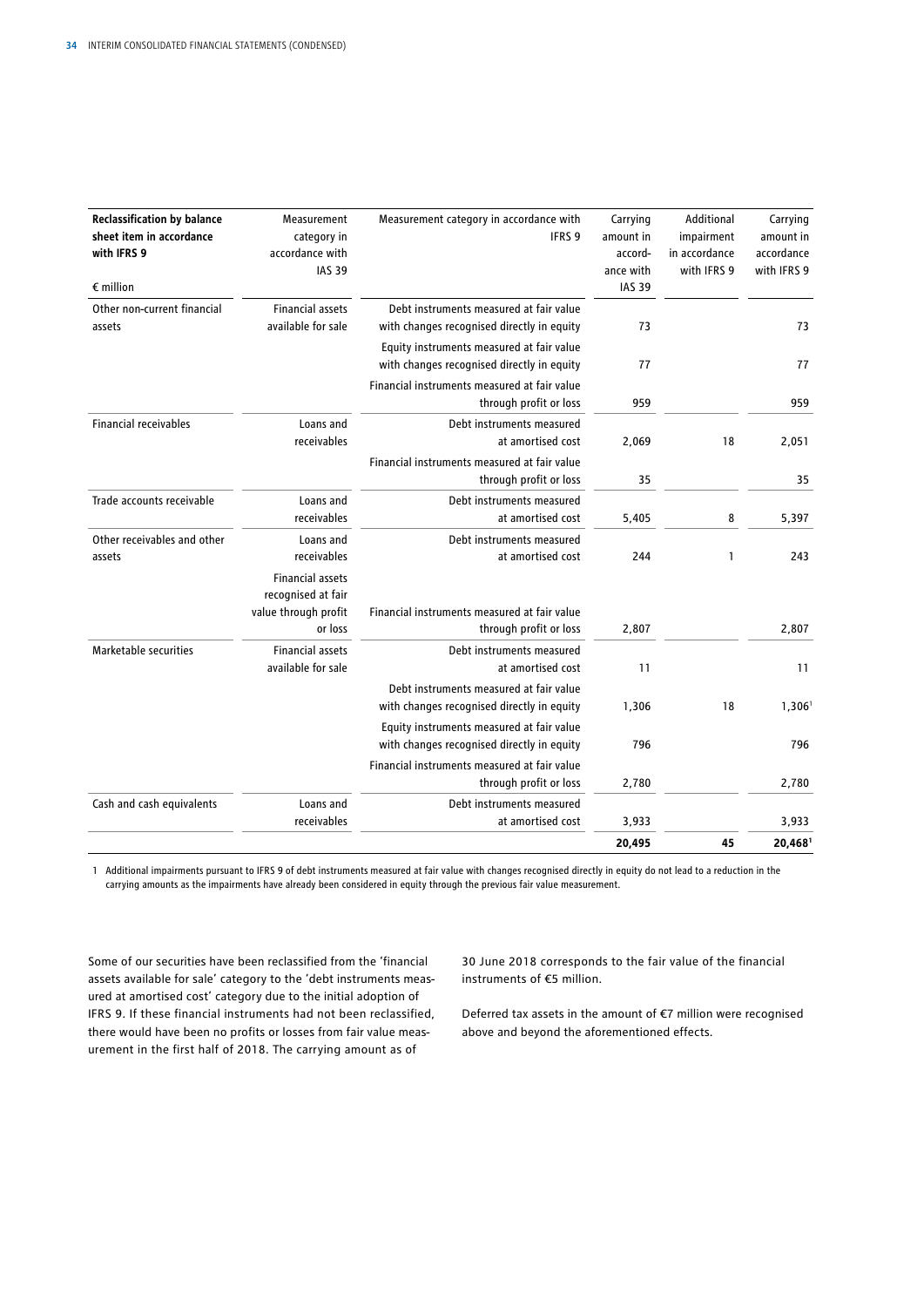| Reclassification in accordance with IFRS 9 - sum by measurement category |                                                                                         |                                                                |                                                          |                                                    |
|--------------------------------------------------------------------------|-----------------------------------------------------------------------------------------|----------------------------------------------------------------|----------------------------------------------------------|----------------------------------------------------|
| Measurement category in<br>accordance with IAS 39<br>$\epsilon$ million  | Measurement category in accordance with IFRS 9                                          | Carrying<br>amount in<br>accord-<br>ance with<br><b>IAS 39</b> | Additional<br>impairment<br>in accordance<br>with IFRS 9 | Carrying<br>amount in<br>accordance<br>with IFRS 9 |
| Loans and receivables                                                    | Debt instruments measured at amortised cost                                             | 11,651                                                         | 27                                                       | 11,624                                             |
|                                                                          | Financial instruments measured at fair value<br>through profit or loss                  | 35                                                             |                                                          | 35                                                 |
| Financial assets available for sale                                      | Debt instruments measured at amortised cost                                             | 11                                                             |                                                          | 11                                                 |
|                                                                          | Debt instruments measured at fair value<br>with changes recognised directly in equity   | 1,379                                                          | 18                                                       | 1,379                                              |
|                                                                          | Equity instruments measured at fair value<br>with changes recognised directly in equity | 873                                                            |                                                          | 873                                                |
|                                                                          | Financial instruments measured at fair value<br>through profit or loss                  | 3,739                                                          |                                                          | 3,739                                              |
| Financial assets recognised at                                           | Financial instruments measured at fair value                                            |                                                                |                                                          |                                                    |
| fair value through profit or loss                                        | through profit or loss                                                                  | 2,807                                                          |                                                          | 2,807                                              |
|                                                                          |                                                                                         | 20,495                                                         | 45                                                       | 20,468                                             |

The following table presents the reconciliation of the closing balance of the impairments pursuant to IAS 39 to the opening balance of the impairments pursuant to IFRS 9:

| Reconciliation of the risk provision in accordance with IFRS 9 | Risk provision in      | <b>Additional risk</b>  | Risk provision in      |
|----------------------------------------------------------------|------------------------|-------------------------|------------------------|
|                                                                | accordance with IAS 39 | provision in accordance | accordance with IFRS 9 |
| $\epsilon$ million                                             |                        | with IFRS 9             |                        |
| Other non-current financial assets                             | 179                    |                         | 179                    |
| <b>Financial receivables</b>                                   | 241                    | 18                      | 259                    |
| Trade accounts receivable                                      | 397                    | 8                       | 405                    |
| Other receivables and other assets                             |                        |                         | 3                      |
| Marketable securities                                          |                        | 18                      | 18                     |
|                                                                | 819                    | 45                      | 864                    |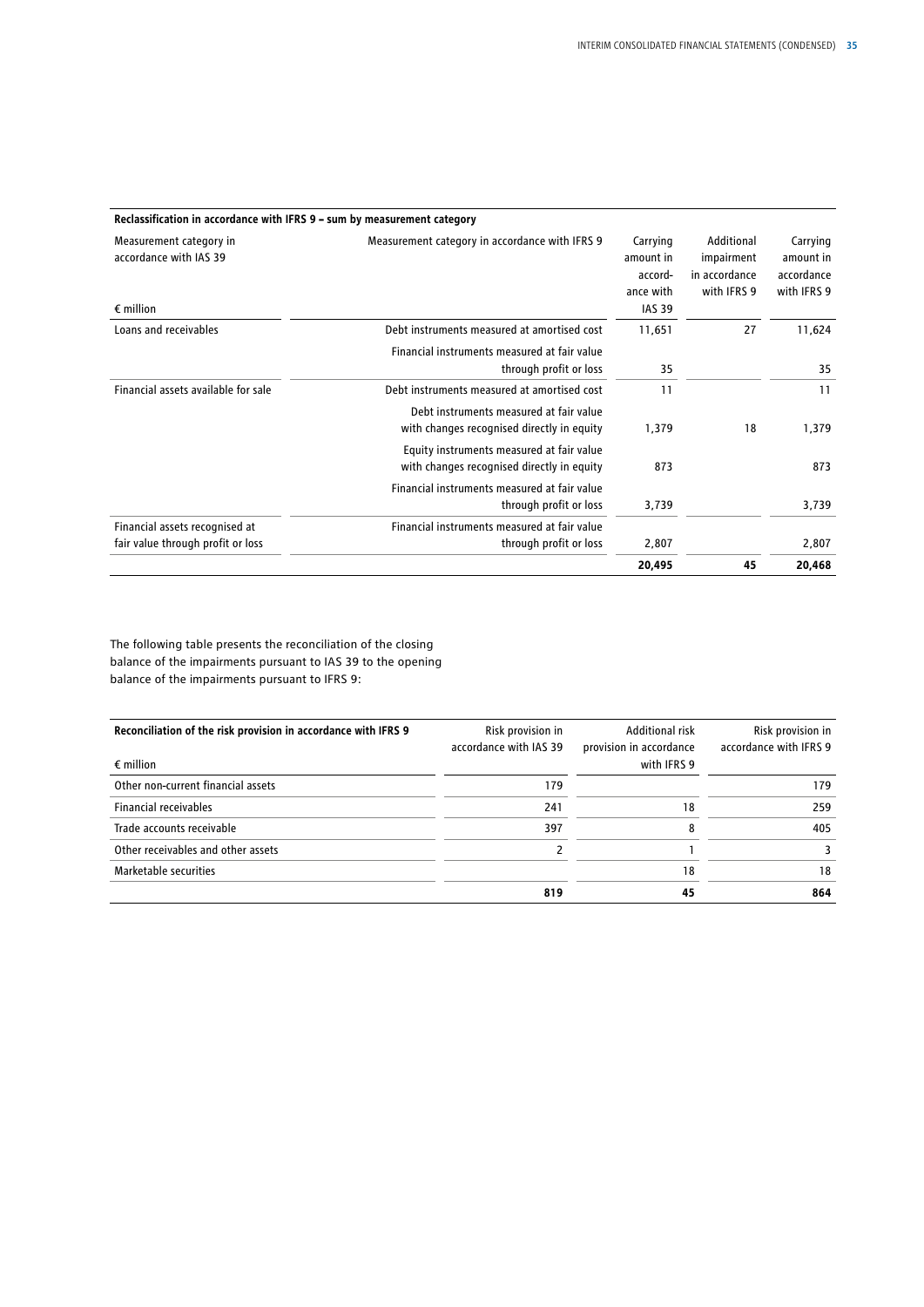In addition to the new regulations regarding the recognition of financial assets, IFRS 9 includes minor amendments with respect to the recognition of financial liabilities. These changes do not have an impact on the RWE Group.

Moreover, IFRS 9 contains new regulations concerning hedge accounting, which are intended to better present the risk management activities in the consolidated financial statements. To this end, IFRS 9 expands the scope of underlying transactions qualifying for hedge accounting and adopts a new approach to evaluating effectiveness.

RWE is continuing its existing hedge accounting relationships in accordance with IFRS 9. The treatment of foreign-currency basis spreads will change for the hedge accounting of foreign-currency risks, which will tend to lead to higher ineffectivities of existing hedging relationships. This change will not have any material effects on the RWE Group. New hedging relationships were not designated at the date of initial application.

The fair value option for own-use contracts and the possibility to exclude the fair value component of options for hedging relationships are not made use of in the RWE Group. Overall, the new regulations regarding hedge accounting do not have any material effects on the consolidated financial statements of RWE.

**IFRS 15 Revenue from Contracts with Customers (2014) including Amendments to IFRS 15: Effective Date of IFRS 15 (2015)** and **Clarifications to IFRS 15 Revenue from Contracts with Customers (2016)** replaced the contents of **IAS 18 Revenue** and **IAS 11 Construction Contracts** and the associated interpretations with effect from 1 January 2018.

The new standard does not distinguish between different types of orders and performance. It establishes uniform criteria as to when revenue is realised for a performance obligation at a point in time or over time. Therefore, revenue is recognised when the customer obtains control of the agreed goods and services and can benefit from such.

RWE applied the modified retrospective method as the transition method for the first-time application as of 1 January 2018. Prior-year figures were not restated. The effects of the first-time application of IFRS 15 are recognised in equity, causing retained earnings to drop by €21 million.

The first-time application of IFRS 15 has the following effects on equity at the beginning of fiscal 2018 and on the income statement in the first six months of fiscal 2018:

- As of 1 January 2018, RWE recognised contractual liabilities for basic fees received from customers in advance in the amount of €12 million. In addition, expenses incurred for free giveaways and goods in the amount of €26 million, previously recognised in accordance with IAS 18, were reversed. Furthermore, €8 million in costs associated with obtaining a contract were capitalised. Moreover, €2 million in deferred tax assets and €7 million in deferred tax liabilities were recognised.
- The first-time application of IFRS 15 caused RWE to change the presentation of unrealised changes in the fair value of commodity derivatives. Since 1 January 2018, they have no longer been presented as revenue or costs of material, but in other operating income. The change leads to a stabilisation of revenue and does not affect our income. €225 million was recognised in other operating income for unrealised changes in the fair value of commodity derivatives for the first half of 2018.

The following amendments to standards and new interpretations mandatory for the RWE Group from fiscal 2018 onwards do not have an effect on the consolidated financial statements of RWE:

- Amendments to IFRS 4 Application of IFRS 9 Financial Instruments in conjunction with IFRS 4 Insurance Contracts (2016)
- Annual Improvements to IFRS Standards 2014–2016 Cycle (2016)
- Amendments to IAS 40 Transfers of Investment Property (2016)
- Amendments to IFRS 2 Classification and Measurement of Share-based Payment Transactions (2016)
- IFRIC 22 Foreign Currency Transactions and Advance Consideration (2016)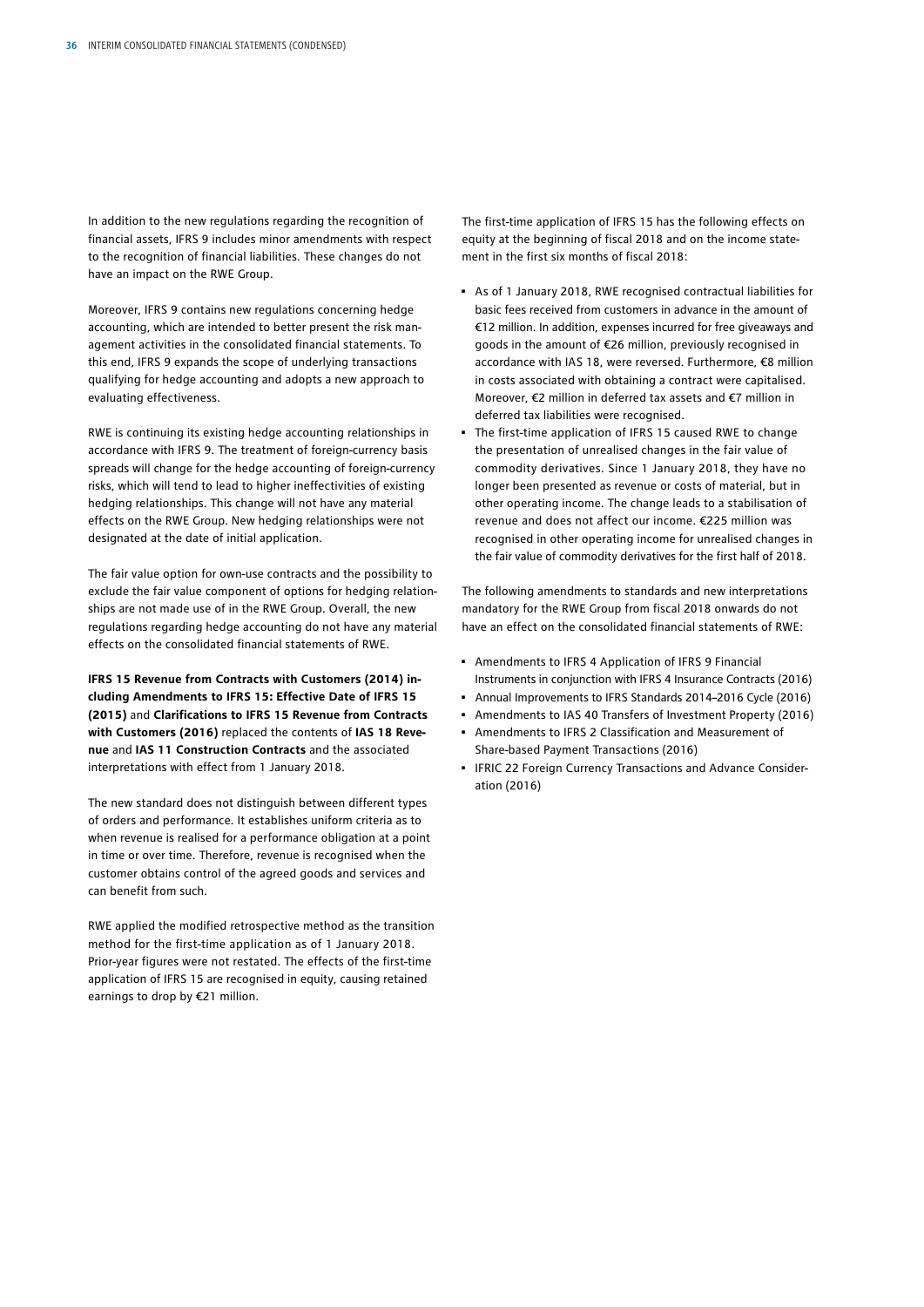# New accounting policies

The IASB issued further standards, which are not yet mandatory in the European Union (EU) in fiscal 2018. The anticipated effects of these were described in the 2017 Consolidated Annual Report. Based on the current state of implementation, the anticipated effects are updated as follows:

#### **IFRS 16 Leases (2016)**

The following options and exemptions are being made use of at the date of initial application:

- Renouncement of a renewed assessment as to whether contracts existing before the date of first adoption contain a lease in accordance with IFRS 16
- Recognition of the right of use asset and measurement in the amount of the leasing liability, adjusted for lease payments that had already been recognised as an asset or a liability
- Adjustment of the right of use asset by the amount recognised as a provision for onerous leases on the balance sheet for the period ending on 31 December 2018
- Leases with a term expiring within the first twelve months from the date of first-time adoption are treated as short-term leases
- Measurement of the right of use asset at the date of first-time adoption without considering initial direct costs

In addition to the aforementioned transitional regulations, RWE is making use of exemptions allowing for leases relating to shortterm or low-value assets not to be recognised on the balance sheet as a right of use asset.

RWE continues to expect the effects on the consolidated financial statements described in the 2017 Annual Report.

# Scope of consolidation

In addition to RWE AG, the consolidated financial statements contain all material German and foreign companies which RWE AG controls directly or indirectly. Principal associates are accounted for using the equity method, and principal joint arrangements are accounted for using the equity method or as joint operations.

The following summaries show the changes in the number of fully consolidated companies, investments accounted for using the equity method and joint ventures:

| Number of fully<br>consolidated companies | Germany | Abroad | Total |
|-------------------------------------------|---------|--------|-------|
| Balance at 1 Jan 2018                     | 142     | 199    | 341   |
| First-time consolidation                  | 5       | 41     | 46    |
| Deconsolidation                           | $-2$    | -6     | $-8$  |
| <b>Mergers</b>                            | $-3$    | -8     | $-11$ |
| Balance at 30 Jun 2018                    | 142     | 226    | 368   |

| Number of investments and<br>joint ventures accounted for<br>using the equity method | Germany | Abroad | Total |
|--------------------------------------------------------------------------------------|---------|--------|-------|
| Balance at 1 Jan 2018                                                                | 72      | 18     | 90    |
| Other changes                                                                        |         |        |       |
| Balance at 30 Jun 2018                                                               | 73      | 18     | 91    |

Furthermore, six companies are presented as joint operations (31 December 2017: six companies).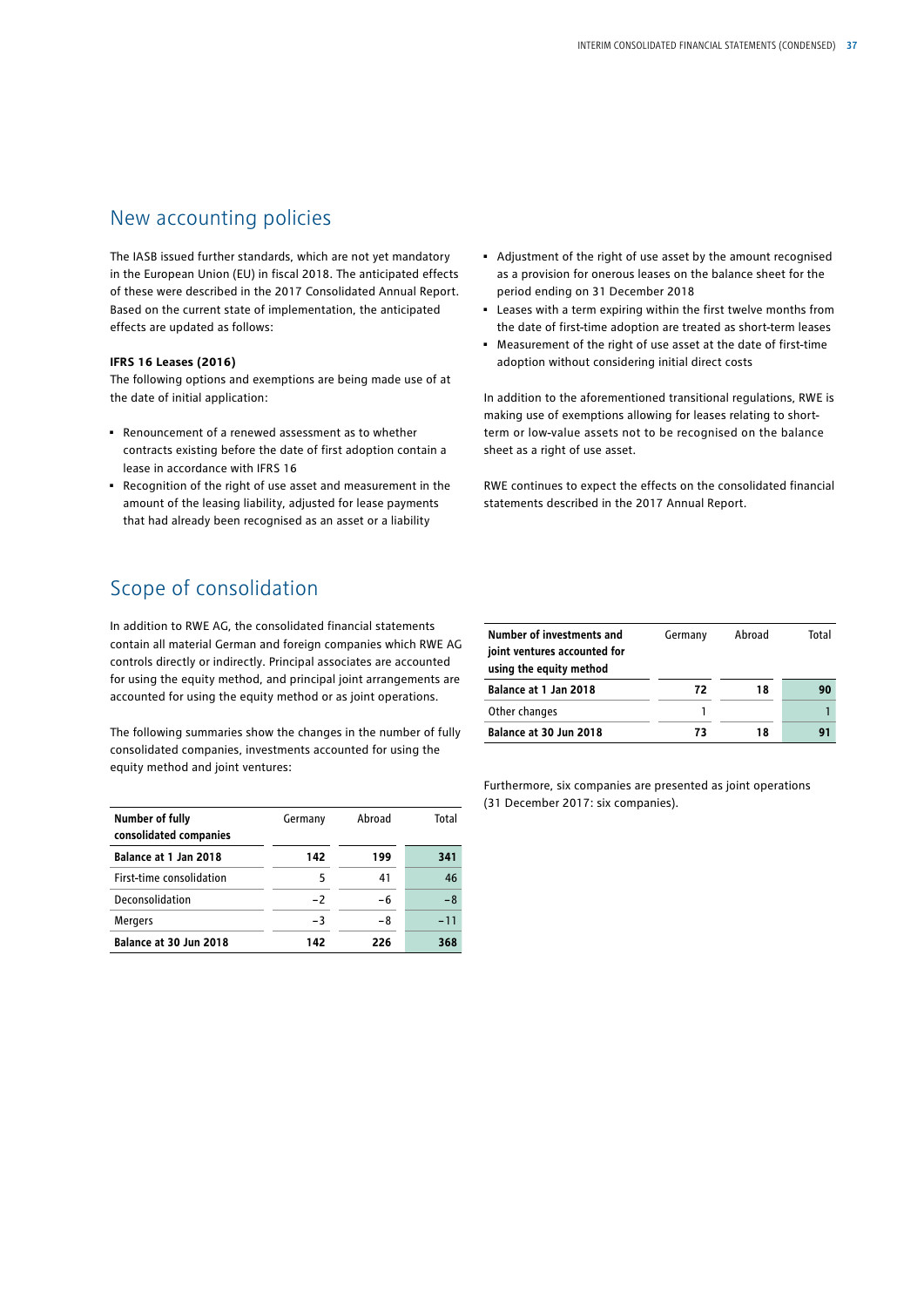# **Disposals**

#### **Mátra**

RWE Power sold the Hungarian company Mátrai Erőmű Zrt. (Mátra) to a consortium in the middle of December 2017. The transaction was completed in March 2018. Mátra had been assigned to the 'Lignite & Nuclear' segment. As of 31 December 2017, this

# Discontinued operations

### **E.ON-innogy asset swap**

On 12 March 2018, RWE AG and E.ON SE reached a contractual agreement to transfer the 76.8% majority stake in innogy held by RWE to E.ON as part of an extensive exchange of operations and shareholdings. The innogy assets that are to be transferred to E.ON over the long term will be stated as 'discontinued operations' until they have been sold. This mainly relates to the grid and retail business, which has been assigned to the 'innogy' segment thus far. The transaction values the 76.8 % stake in innogy held by RWE including the assumed dividends of innogy SE for fiscal 2017 and 2018 totalling €3.24 per share, to which RWE remains entitled, at €40.00 per share. The transaction volume thus amounts to about €17.1 billion. The Supervisory Board of RWE AG has approved the sale. The transaction is subject to authority approvals. It is envisaged to close during 2019.

Since 30 June 2018, the innogy assets that are to be transferred have been recognised as discontinued operations. The elimination bookings effected to consolidate expenses and income for the intragroup deliveries and services existing so far, which will be continuing either with innogy or with third parties after the deconsolidation of the innogy assets that are to be transferred, were fully assigned to the discontinued operations.

company's assets and liabilities were stated on the balance sheet as 'held for sale'. The deconsolidation loss amounts to €46 million and was recognised in other operating income.

Major key figures of the activities of the innogy assets that are to be transferred are presented below:

| Key figures of discontinued<br>operations<br>$\epsilon$ million | 30 Jun 2018 |
|-----------------------------------------------------------------|-------------|
| Non-current assets                                              | 28,456      |
| Current assets                                                  | 10.382      |
| Non-current liabilities                                         | 21.048      |
| <b>Current liabilities</b>                                      | 11,816      |

| Key figures of discontinued<br>operations<br>$\epsilon$ million | Jan - Jun<br>2018 | Jan - Jun<br>2017 |
|-----------------------------------------------------------------|-------------------|-------------------|
| Revenue <sup>1</sup>                                            | 19,110            | 19,909            |
| Other income <sup>2</sup>                                       | 717               | 476               |
| Expenses <sup>3</sup>                                           | $-19,173$         | $-19,068$         |
| Income from discontinued<br>operations before tax               | 654               | 1,317             |
| Taxes on income                                                 | $-115$            | $-380$            |
| Income from discontinued<br>operations                          | 539               | 937               |

1 Including income with continuing operations in the amount of €1,425 million (prior-year period: €974 million).

2 Including income with continuing operations in the amount of €124 million (prior-year period: €237 million).

3 Including expenses with continuing operations in the amount of €9,096 million (prior-year period: €5,980 million).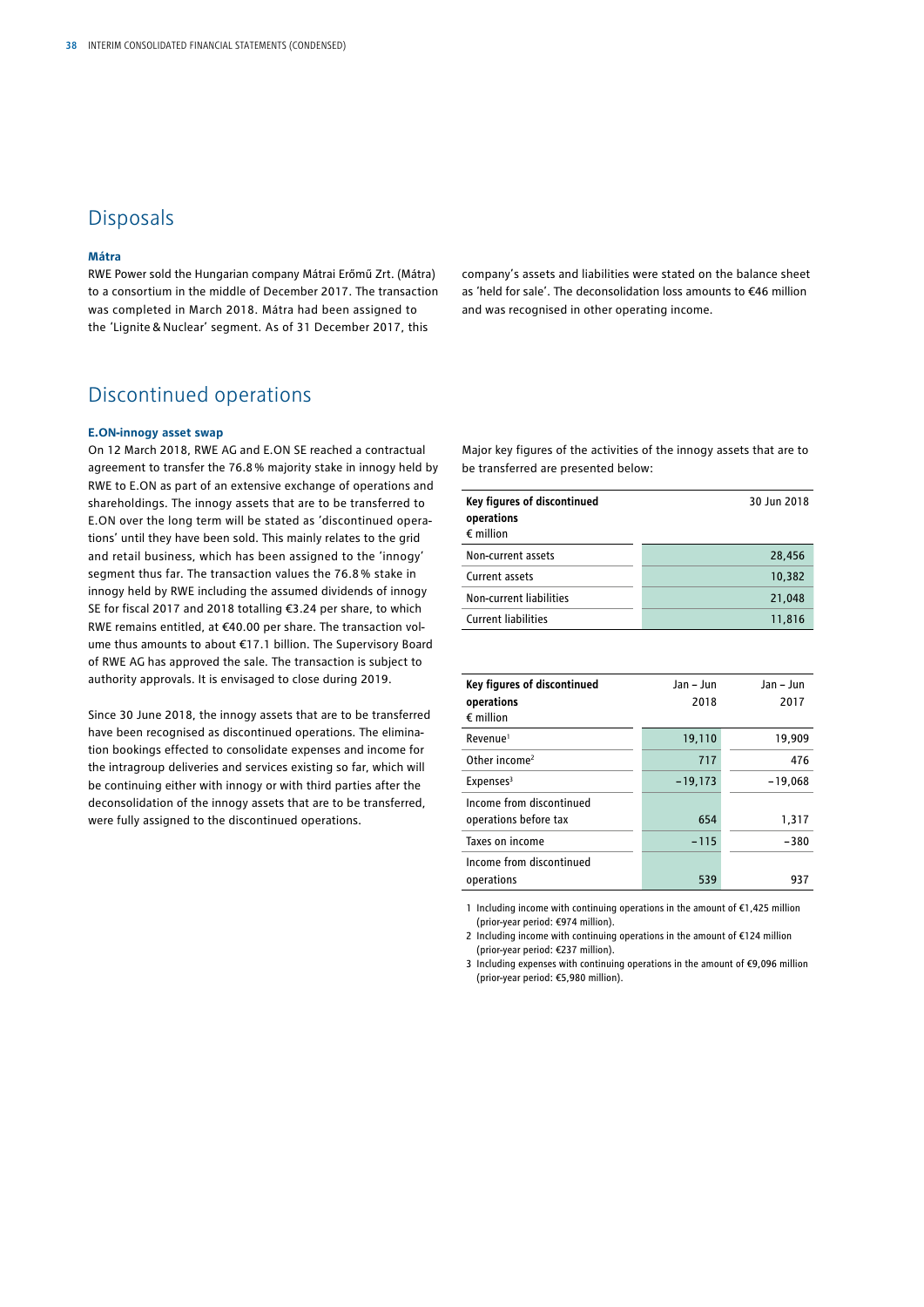The first-time application of IFRS 15 involved identifying with respect to regulatory fees individual issues in particular in relation to renewable energy, in which companies classified as discontinued operations pursuant to IFRS 15 qualify as agents unlike pursuant to IAS 18. In the first half of 2018, this caused revenue and the cost of materials within income from discontinued operations to decline by €1.6 billion, as performance bonuses of the transmission system operator no longer qualify as revenue in the direct marketing model of the German Renewable Energy Act. This did not have an impact on earnings.

Share-based payment

The consolidated financial statements for the period ended 31 December 2017 presented the share-based payment system for executives of RWE AG and subordinate affiliates. As part of

Accumulated other comprehensive income from discontinued operations amounted to –€846 million (31 December 2017: –€730 million).

Of the share of total comprehensive income attributable to RWE AG shareholders, €1,578 million (prior-year period: €2,861 million) were allocable to continuing operations and –€1 million (prior-year period: €133 million) were allocable to discontinued operations.

the Long-Term Incentive Plan for executives entitled 'Strategic Performance Plan' (SPP), RWE AG and innogy SE each issued another tranche for fiscal 2018.

# Dividend distribution

RWE AG's Annual General Meeting, held on 26 April 2018, decided to pay a dividend of €1.50 per individual, dividend-bearing common and preferred share for fiscal 2017. This sum is made up of an ordinary dividend of €0.50 and a special dividend of €1.00

from the nuclear fuel tax refund. Last year, a dividend of €0.13 per dividend-bearing preferred share was paid and no dividend was paid for common shares. The dividend payment for fiscal 2017 totalled €922 million (previous year: €5 million).

# Earnings per share

|                                                           |                    | Jan – Jun 2018 | Jan – Jun 2017 |
|-----------------------------------------------------------|--------------------|----------------|----------------|
| Net income/income attributable to RWE AG shareholders     | $\epsilon$ million | 162            | 2,669          |
| Number of shares outstanding (weighted average)           | thousands          | 614,745        | 614.745        |
| Basic and diluted earnings per common and preferred share |                    | 0.26           | 4.34           |
| of which: from continuing operations                      |                    | $-0.15$        | 3.41           |
| of which: from discontinued operations                    |                    | 0.41           | 0.93           |

# Related party disclosures

The RWE Group classifies associated companies and joint ventures as related parties. In the first half of 2018, transactions concluded with material related parties generated €1,425 million in income (first half of 2017: €1,864 million) and €1,769 million in expenses (first half of 2017: €1,665 million). As of 30 June 2018, accounts receivable amounted to €424 million (31 December 2017: €392 million) and accounts payable totalled €142 million (31 December 2017: €176 million). All business

transactions were concluded at arm's length conditions and on principle do not differ from transactions involving the supply of goods and services concluded with other companies. Other obligations from executory contracts amounted to €1,169 million (31 December 2017: €1,426 million).

Above and beyond this, the RWE Group did not execute any material transactions with related companies or persons.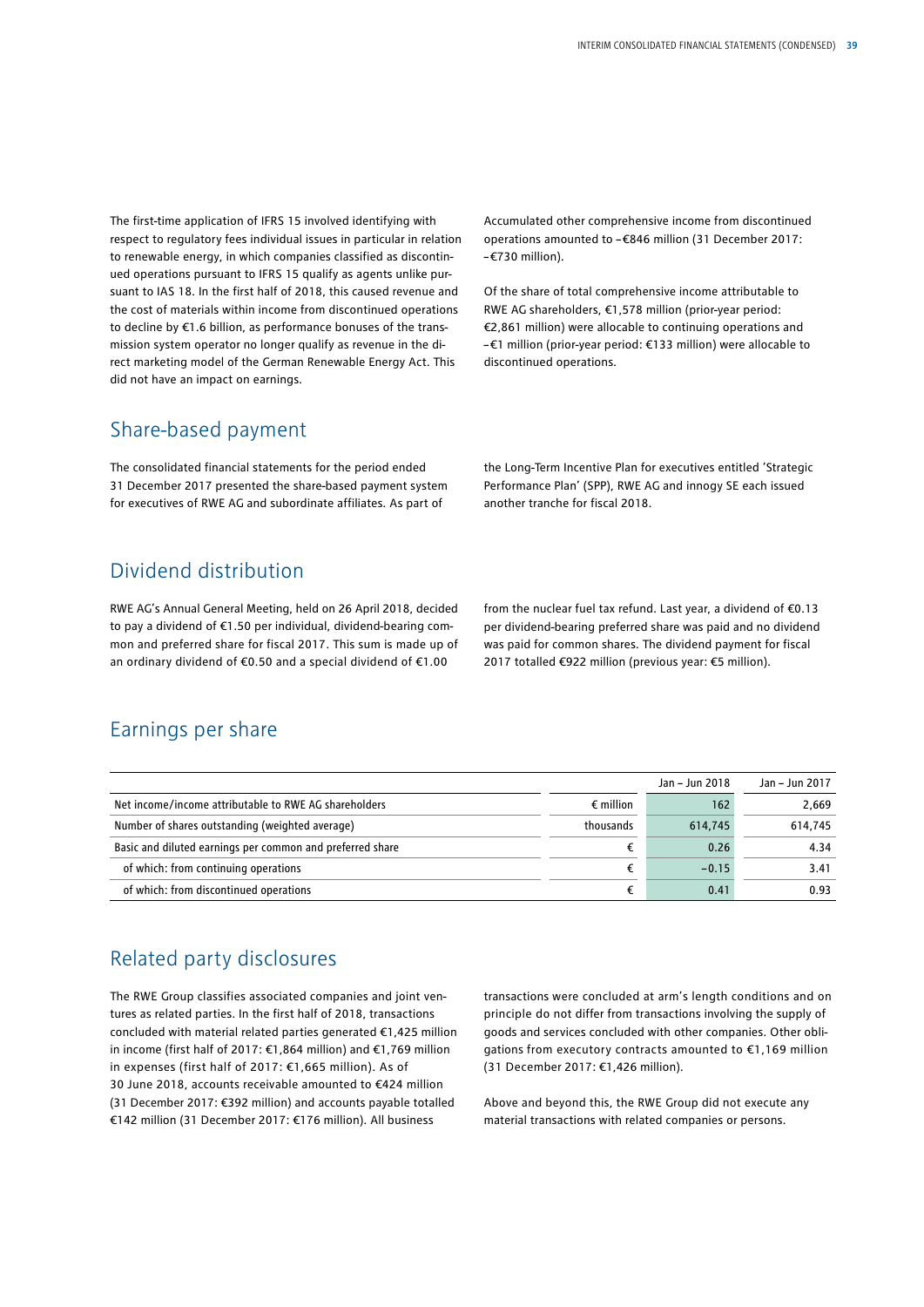# Reporting on financial instruments

Financial instruments are divided into non-derivative and derivative. Non-derivative financial assets essentially include other financial assets, accounts receivable, marketable securities and cash and cash equivalents. Financial instruments are recognised at amortised cost or fair value, depending on their classification. On the liabilities side, non-derivative financial instruments principally include liabilities recorded at amortised cost.

The fair value of financial instruments is established based on the published exchange price, insofar as the financial instruments are traded on an active market. On principle, the fair value of non-quoted debt and equity instruments is determined on the basis of discounted expected payment flows, taking into consideration macroeconomic developments and corporate planning data. Current market interest rates corresponding to the remaining maturity are used for discounting.

Derivative financial instruments are recognised at fair value as of the balance-sheet date, insofar as they fall under the scope of IFRS 9. Exchange-traded products are measured using the published closing prices of the relevant exchange. Non-exchange traded products are measured on the basis of publicly available broker quotations or, if such quotations are not available, of generally accepted valuation methods. In doing so, we draw on prices on active markets as much as possible. If such are not available either, company-specific planning estimates are used in the measurement process. These estimates encompass all of the market factors which other market participants would take into account in the course of price determination. Assumptions

pertaining to the energy sector and the economy are the result of a comprehensive process involving both in-house and external experts.

The measurement of the fair value of a group of financial assets and financial liabilities is conducted on the basis of the net risk exposure per business partner in accordance with IFRS 13.48.

As a rule, the carrying amounts of financial assets and liabilities subject to IFRS 7 are identical with their fair values. There are deviations only in relation to financial liabilities. Their carrying amounts totalled €2,241 million (31 December 2017: €17,201 million) and their fair values totalled €2,363 million (31 December 2017: €19,167 million).

The following overview presents the main classifications of financial instruments measured at fair value in the fair value hierarchy prescribed by IFRS 13. In accordance with IFRS 13, the individual levels of the fair value hierarchy are defined as follows:

- Level 1: Measurement using (unadjusted) prices of identical financial instruments formed on active markets
- Level 2: Measurement on the basis of input parameters which are not the prices from Level 1, but which can be observed for the financial instrument either directly (i.e. as price) or indirectly (i.e. derived from prices)
- Level 3: Measurement using factors which cannot be observed on the basis of market data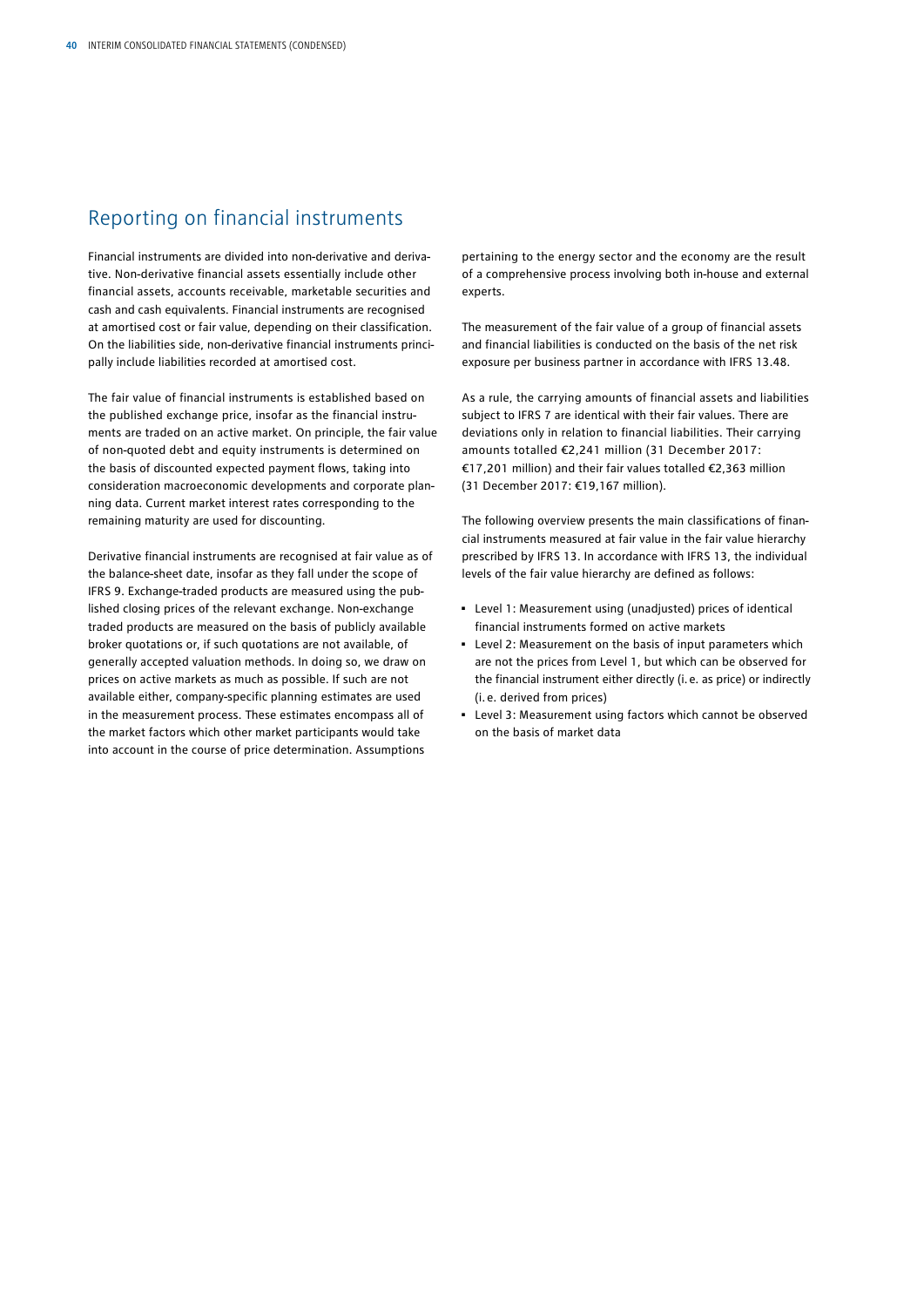| Fair value hierarchy      | Total       | Level 1 | Level 2 | Level 3        | Total       | Level 1 | Level 2 | Level 3 |
|---------------------------|-------------|---------|---------|----------------|-------------|---------|---------|---------|
| $\epsilon$ million        | 30 Jun 2018 |         |         |                | 31 Dec 2017 |         |         |         |
| Other financial assets    | 365         | 24      | 177     | 164            | 1,109       | 80      | 208     | 821     |
| Derivatives (assets)      | 7,778       |         | 7,744   | 34             | 4,263       |         | 4,230   | 33      |
| of which: used for        |             |         |         |                |             |         |         |         |
| hedging purposes          | 2,277       |         | 2,277   |                | 1,456       |         | 1,456   |         |
| <b>Securities</b>         | 3,297       | 1,811   | 1,486   |                | 4,893       | 3,168   | 1,725   |         |
| Assets held for sale      | 3,893       | 1,887   | 1,214   | 792            |             |         |         |         |
| Derivatives (liabilities) | 7,125       |         | 7,123   | $\overline{2}$ | 4,257       |         | 4,253   | 4       |
| of which: used for        |             |         |         |                |             |         |         |         |
| hedging purposes          | 1,130       |         | 1,130   |                | 643         |         | 643     |         |
| Liabilities held for sale | 1,188       |         | 1,188   |                |             |         |         |         |

The development of the fair values of Level 3 financial instruments is presented in the following table:

| Level 3 financial instruments:<br>Development in 2018 | Balance at<br>1 Jan 2018 | Changes in the<br>scope of                    |                                 | Changes                                |                       |                |
|-------------------------------------------------------|--------------------------|-----------------------------------------------|---------------------------------|----------------------------------------|-----------------------|----------------|
|                                                       |                          | consolidation,<br>currency<br>adjustments and | Recognised in<br>profit or loss | Not<br>recognised in<br>profit or loss | With a cash<br>effect |                |
| $\epsilon$ million                                    |                          | other                                         |                                 | (OCI)                                  |                       |                |
| Other financial assets                                | 821                      | $-739$                                        | q                               |                                        | 66                    | 164            |
| <b>Financial receivables</b>                          | 35                       | $-35$                                         |                                 |                                        |                       |                |
| Derivatives (assets)                                  | 33                       | $-1$                                          | 12                              |                                        | $-10$                 | 34             |
| Assets held for sale                                  |                          | 792                                           |                                 |                                        |                       | 792            |
| Derivatives (liabilities)                             | 4                        | $-1$                                          |                                 |                                        | $-3$                  | $\overline{2}$ |

| Level 3 financial instruments: | Balance at<br>1 Jan 2017 | Changes in the<br>scope of                    |                                 | Changes                                |                       | Balance at<br>30 Jun 2017 |
|--------------------------------|--------------------------|-----------------------------------------------|---------------------------------|----------------------------------------|-----------------------|---------------------------|
| Development in 2017            |                          | consolidation,<br>currency<br>adjustments and | Recognised in<br>profit or loss | Not<br>recognised in<br>profit or loss | With a cash<br>effect |                           |
| $\epsilon$ million             |                          | other                                         |                                 | (OCI)                                  |                       |                           |
| Other financial assets         | 789                      | 10                                            | 9                               |                                        | 38                    | 846                       |
| Derivatives (assets)           | 37                       | $-1$                                          | -6                              |                                        | $-7$                  | 23                        |
| Derivatives (liabilities)      | 10                       |                                               |                                 |                                        |                       | 12                        |

Amounts recognised in profit or loss generated through Level 3 financial instruments relate to the following line items in the income statement: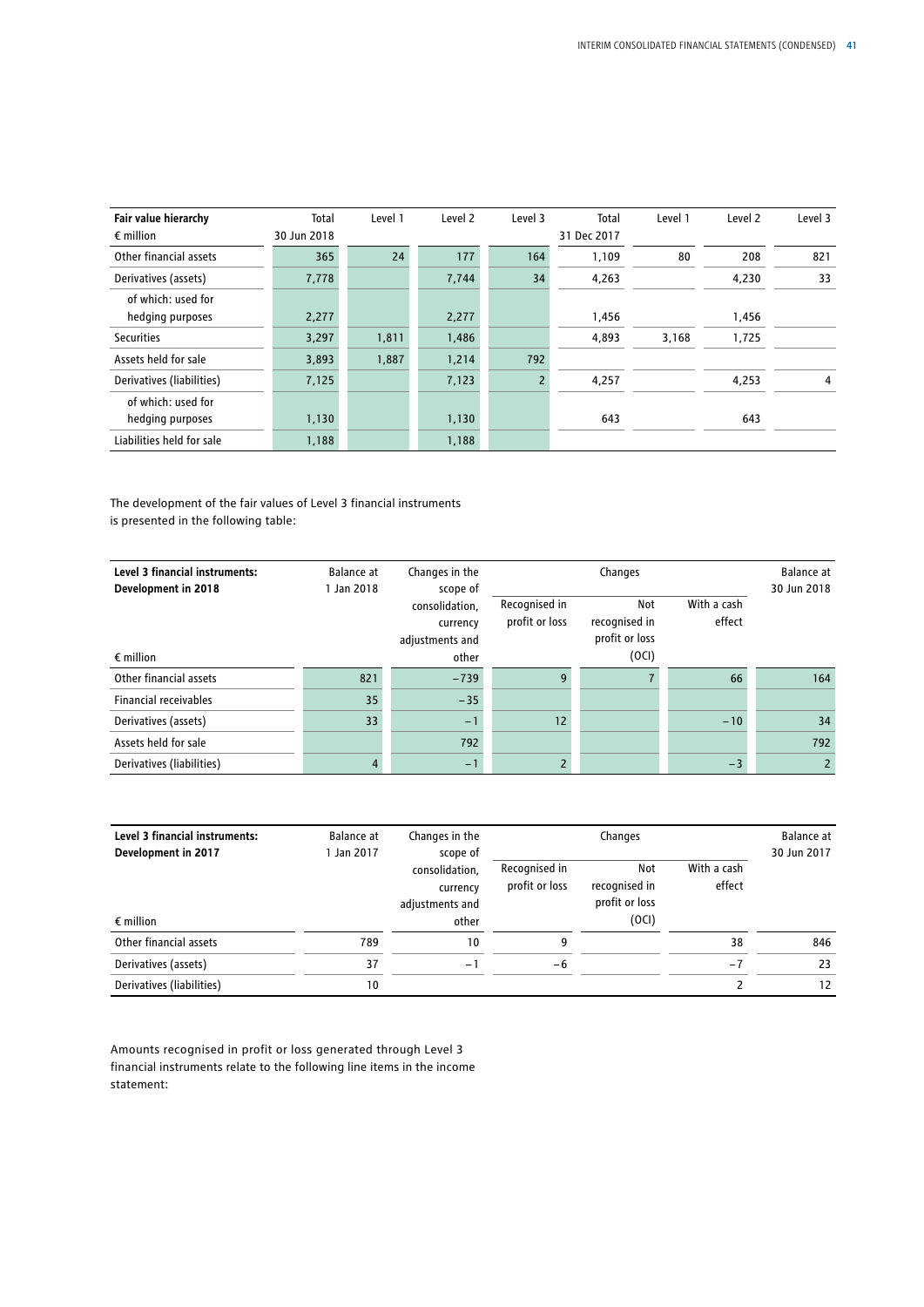| Level 3 financial instruments:       | Total          | Of which:             | Total              | Of which:                       |
|--------------------------------------|----------------|-----------------------|--------------------|---------------------------------|
| Amounts recognised in profit or loss | Jan - Jun 2018 | attributable to       | Jan - Jun 2017 $1$ | attributable to                 |
|                                      |                | financial instruments |                    | financial instruments           |
|                                      |                | held at the           |                    | held at the                     |
| $\epsilon$ million                   |                | balance-sheet date    |                    | balance-sheet date <sup>1</sup> |
| Revenue                              | 10             | 10                    |                    |                                 |
| Cost of materials                    |                |                       | -6                 | -6                              |
| Income from investments              | $-1$           | $-1$                  |                    |                                 |
| Income from discontinued operations  | 10             | 10                    | q                  |                                 |
|                                      | 19             | 19                    |                    |                                 |

1 Prior-year figures adjusted.

Level 3 derivative financial instruments essentially consist of energy purchase agreements, which relate to trading periods for which there are no active markets yet. The valuation of such depends on the development of gas prices in particular. All other things being

equal, rising gas prices cause the fair values to increase, whereas declining gas prices cause them to drop. A change in pricing by + /− 10% would cause the market value to rise by €5 million or decline by €5 million.

# Events after the balance-sheet date

Commentary on events after the balance-sheet date can be found in the interim Group review of operations.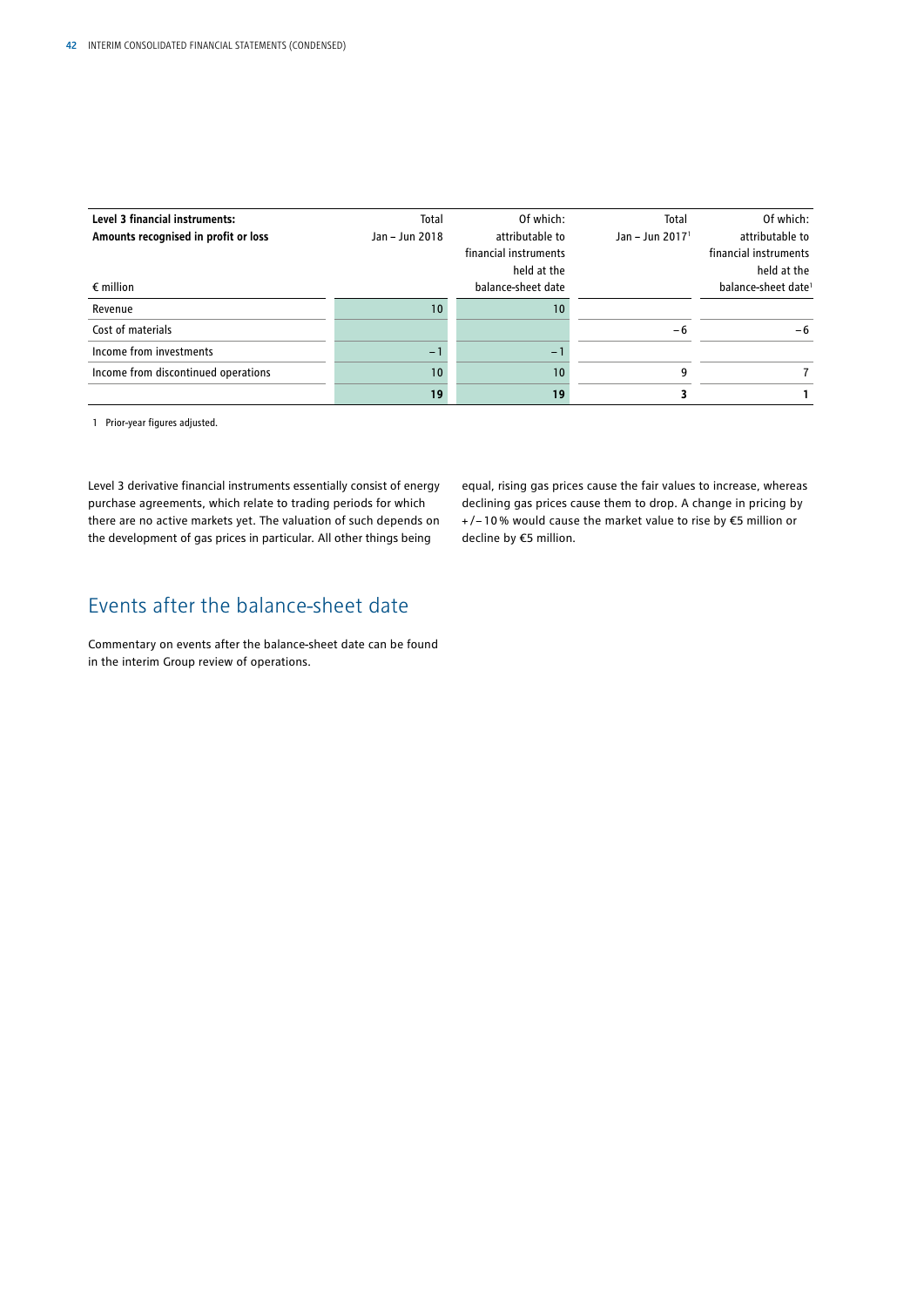# REVIEW REPORT

# To RWE Aktiengesellschaft, Essen

We have reviewed the condensed consolidated interim financial statements – comprising the condensed income statement, condensed statement of comprehensive income, condensed statement of financial position, condensed statement of cash flows, condensed statement of changes in equity and selected explanatory notes – and the interim group management report of RWE Aktiengesellschaft, Essen, for the period from January 1, 2018 to June 30, 2018 which are part of the half-year financial report pursuant to § (Article) 115 WpHG ("Wertpapierhandelsgesetz": German Securities Trading Act). The preparation of the condensed consolidated interim financial statements in accordance with the IFRS applicable to interim financial reporting as adopted by the EU and of the interim group management report in accordance with the provisions of the German Securities Trading Act applicable to interim group management reports is the responsibility of the parent Company's Board of Managing Directors. Our responsibility is to issue a review report on the condensed consolidated interim financial statements and on the interim group management report based on our review.

We conducted our review of the condensed consolidated interim financial statements and the interim group management report in accordance with German generally accepted standards for the review of financial statements promulgated by the Institut der Wirtschaftsprüfer (Institute of Public Auditors in Germany) (IDW) and additionally observed the International Standard on Review Engagements "Review of Interim Financial Information Performed by the Independent Auditor of the Entity" (ISRE 2410). Those standards require that we plan and perform the review so that we can preclude through critical evaluation, with moderate assurance, that the condensed consolidated interim financial

statements have not been prepared, in all material respects, in accordance with the IFRS applicable to interim financial reporting as adopted by the EU and that the interim group management report has not been prepared, in all material respects, in accordance with the provisions of the German Securities Trading Act applicable to interim group management reports. A review is limited primarily to inquiries of company personnel and analytical procedures and therefore does not provide the assurance attainable in a financial statement audit. Since, in accordance with our engagement, we have not performed a financial statement audit, we cannot express an audit opinion.

Based on our review, no matters have come to our attention that cause us to presume that the condensed consolidated interim financial statements have not been prepared, in all material respects, in accordance with the IFRS applicable to interim financial reporting as adopted by the EU nor that the interim group management report has not been prepared, in all material respects, in accordance with the provisions of the German Securities Trading Act applicable to interim group management reports.

Essen, 10 August 2018

PricewaterhouseCoopers GmbH Wirtschaftsprüfungsgesellschaft

Michael Reuther **Ralph Welter** Wirtschaftsprüfer Wirtschaftsprüfer

(German Public Auditor) (German Public Auditor)